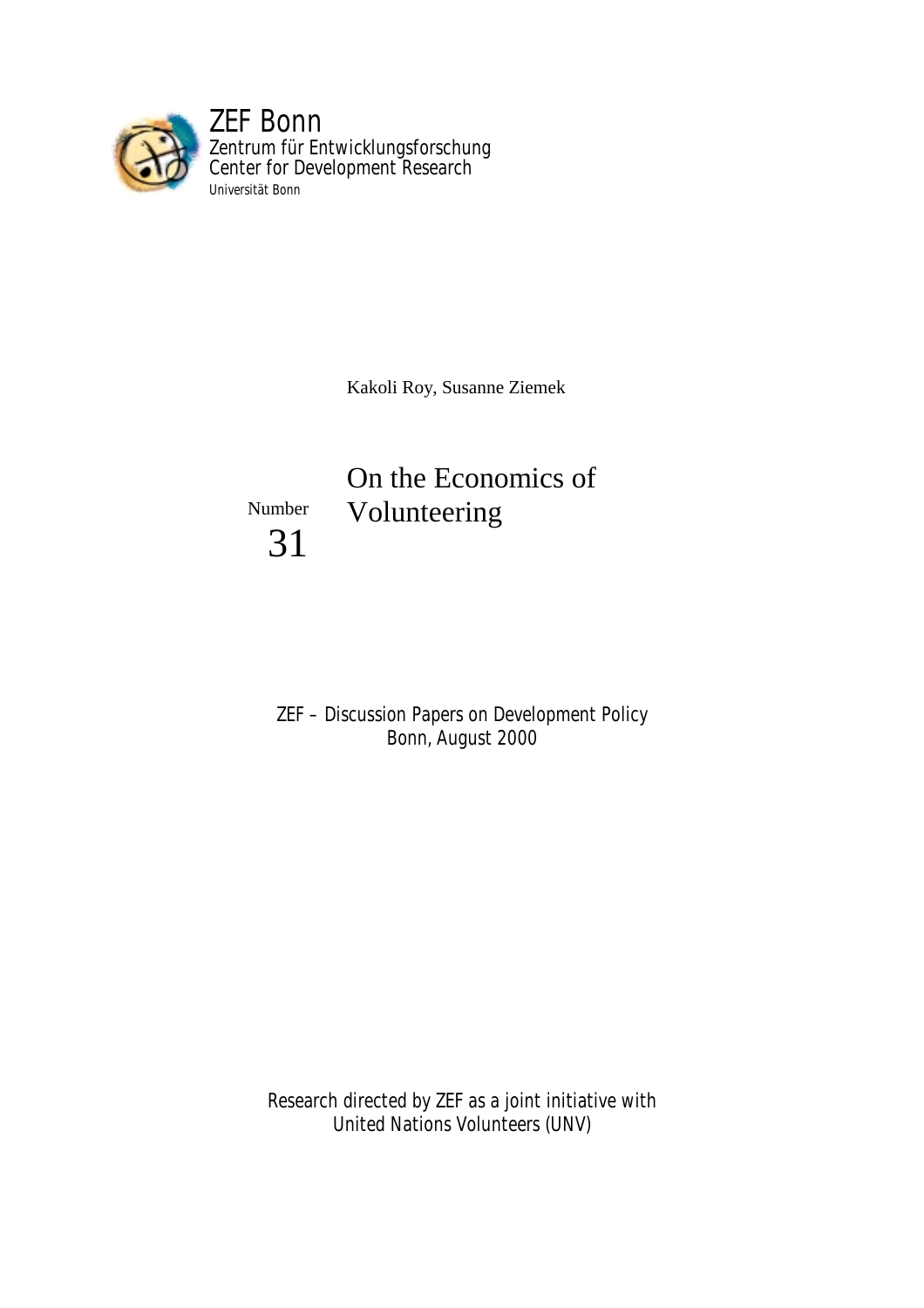The **CENTER FOR DEVELOPMENT RESEARCH (ZEF)** was established in 1997 as an international, interdisciplinary research institute at the University of Bonn. Research and teaching at ZEF aims to contribute to resolving political, economic and ecological development problems. ZEF closely cooperates with national and international partners in research and development organizations. For information, see: http://www.zef.de.

**ZEF – DISCUSSION PAPERS ON DEVELOPMENT POLICY** are intended to stimulate discussion among researchers, practitioners and policy makers on current and emerging development issues. Each paper has been exposed to an internal discussion within the Center for Development Research (ZEF) and an external review. The papers mostly reflect work in progress.

**Kakoli Roy, Susanne Ziemek: On the Economics of Volunteering, ZEF – Discussion Papers On Development Policy No. 31, Center for Development Research, Bonn, August 2000, pp. 47.** 

**ISSN: 1436-9931** 

**Published by:**  Zentrum für Entwicklungsforschung (ZEF) Center for Development Research Walter-Flex-Strasse 3 D – 53113 Bonn **Germany** Phone: +49-228-73-1861 Fax: +49-228-73-1869 E-Mail: zef@uni-bonn.de http://www.zef.de

**The authors**: **Kakoli Roy**, Center for Development Research, Bonn, Germany, (contact: KRoy1@cdc.gov) **Susanne Ziemek**, Center for Development Research, Bonn, Germany, (contact: s.ziemek@uni-bonn.de)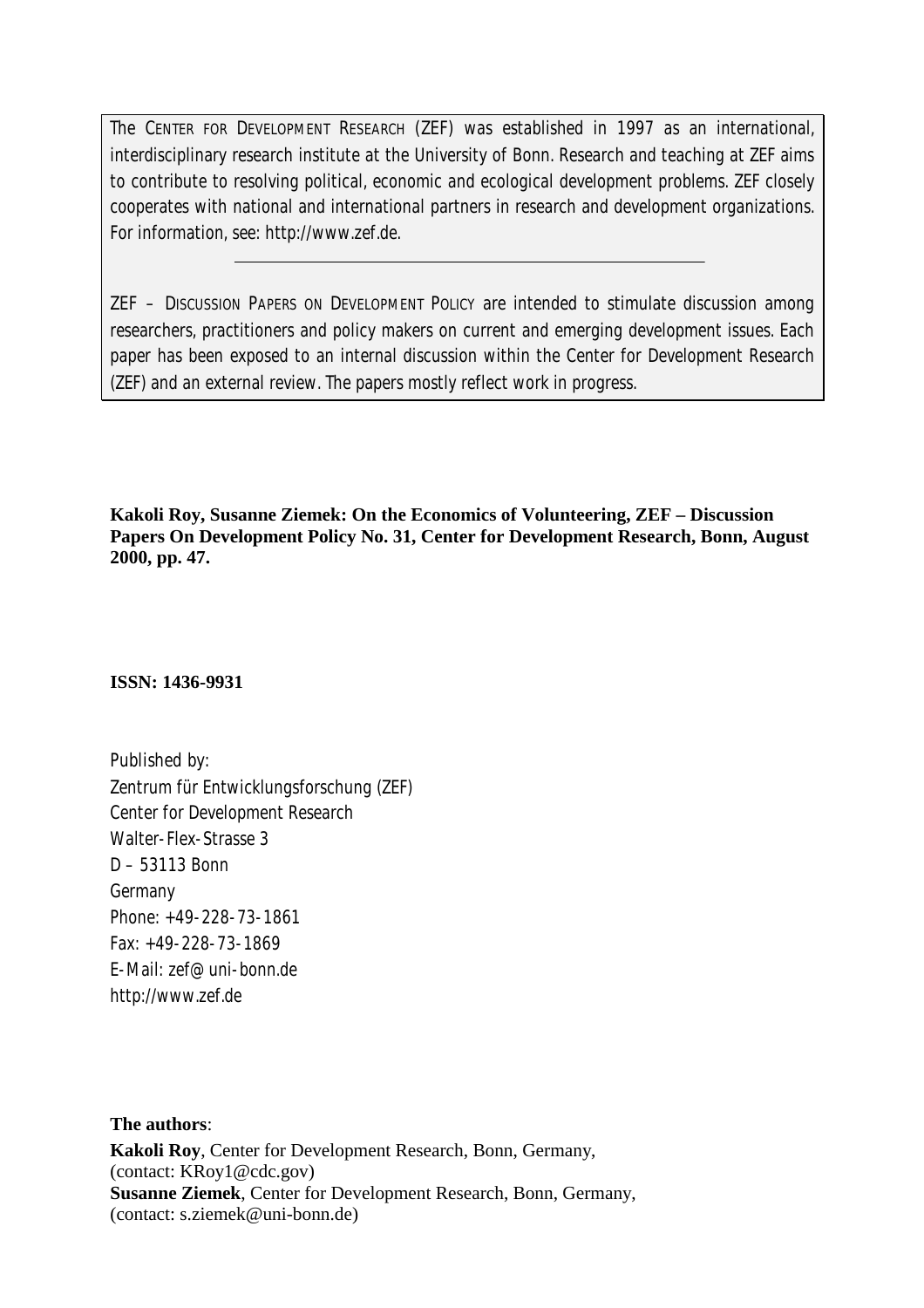and the control of the control of the

# Contents

|                                     | Abstract    |                                              | 1              |  |  |
|-------------------------------------|-------------|----------------------------------------------|----------------|--|--|
|                                     | Kurzfassung |                                              | 2              |  |  |
| 1                                   |             | Introduction                                 | 3              |  |  |
| 2<br>A Survey of Related Literature |             |                                              |                |  |  |
|                                     | 2.1         | Definition                                   | 6              |  |  |
|                                     | 2.2         | Typology of Volunteering                     | $\overline{7}$ |  |  |
|                                     | 2.3         | <b>Overview of Existing Studies</b>          | 9              |  |  |
|                                     | 2.4         | The Economics of Volunteering                | 11             |  |  |
| 3                                   |             | Measuring the Economic Value of Volunteering | 22             |  |  |
|                                     | 3.1         | <b>Methodological Progress</b>               | 23             |  |  |
|                                     | 3.2         | A Conceptual Framework                       | 23             |  |  |
| 4                                   |             | The Economic Contribution of Volunteering    | 27             |  |  |
| 5                                   |             | Conclusions and Research Implications        | 37             |  |  |
|                                     | Appendix    |                                              | 39             |  |  |
|                                     | References  |                                              | 44             |  |  |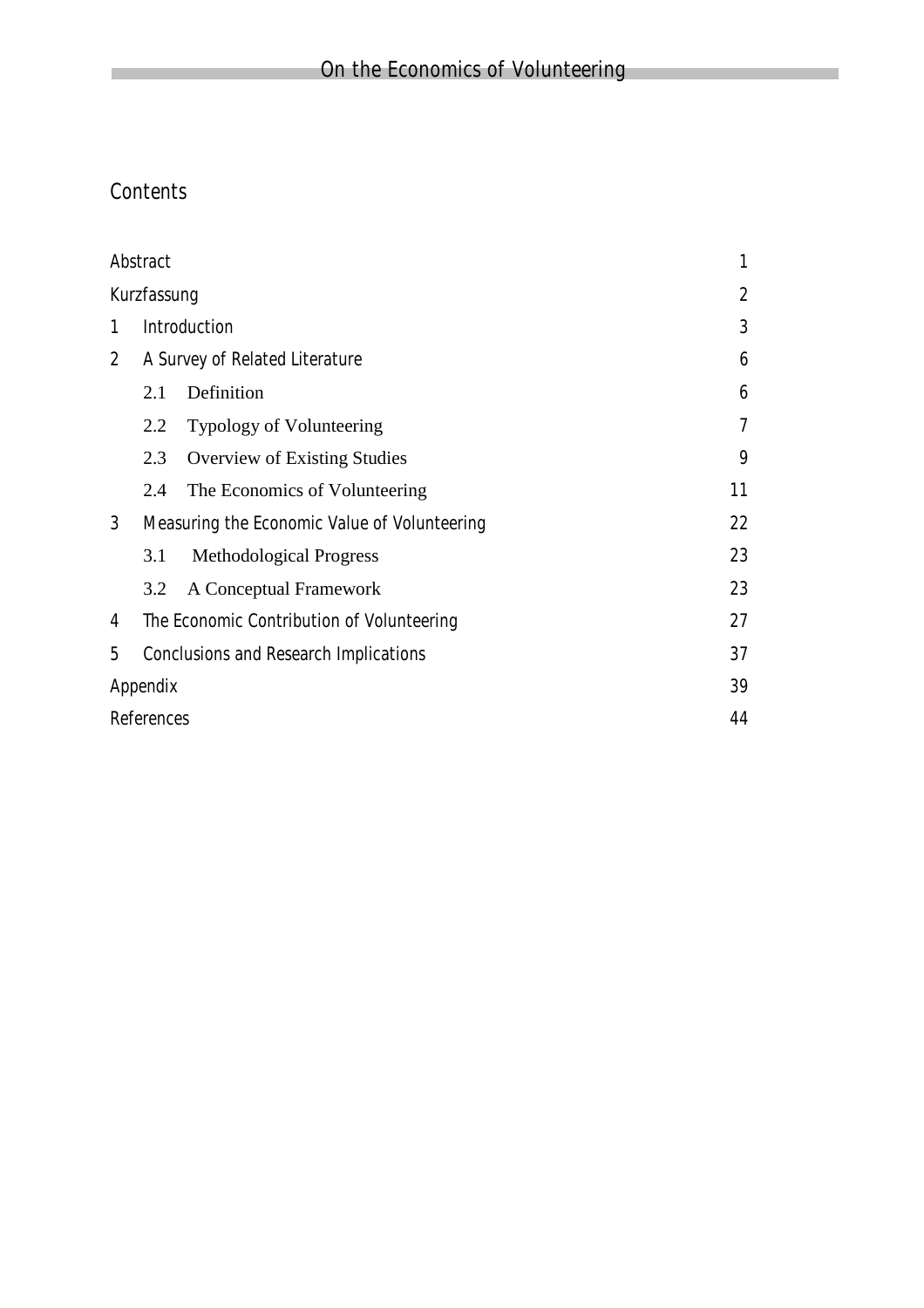# List of Tables:

| Table A1: Selected Economic and Social Indicators, 1995           | 39 |
|-------------------------------------------------------------------|----|
| Table A2: Number of Volunteers – Absolute and Relative Size, 1995 | 40 |
| Table A3: Volunteer Imputed Earnings, 1995                        | 41 |
| Table A4: Volunteer Imputed Earnings, 1995                        | 42 |
| Table A5: Volunteer Value Addition, 1995                          | 43 |

# List of Figures:

|           | Figure 1: Share of Nonprofit Volunteers in Total Population, 1995                 | 29 |  |  |  |
|-----------|-----------------------------------------------------------------------------------|----|--|--|--|
|           | Figure 2: Share of Nonprofit Volunteers in Labor Force, 1995                      | 30 |  |  |  |
|           | Figure 3: Relative Share of Volunteers versus Paid Workers in the Nonprofit<br>31 |    |  |  |  |
|           | Sector                                                                            |    |  |  |  |
| Figure 4: | Share of Nonprofit Volunteers' Imputed Earnings in GNP, 1995                      | 33 |  |  |  |
|           | Figure 5: Share of Nonprofit Sector Volunteers' Value Addition in GDP, 1995       | 35 |  |  |  |

# List of Classifications:

Classification 1: The Microeconomics of Volunteering - A Typology of Models 14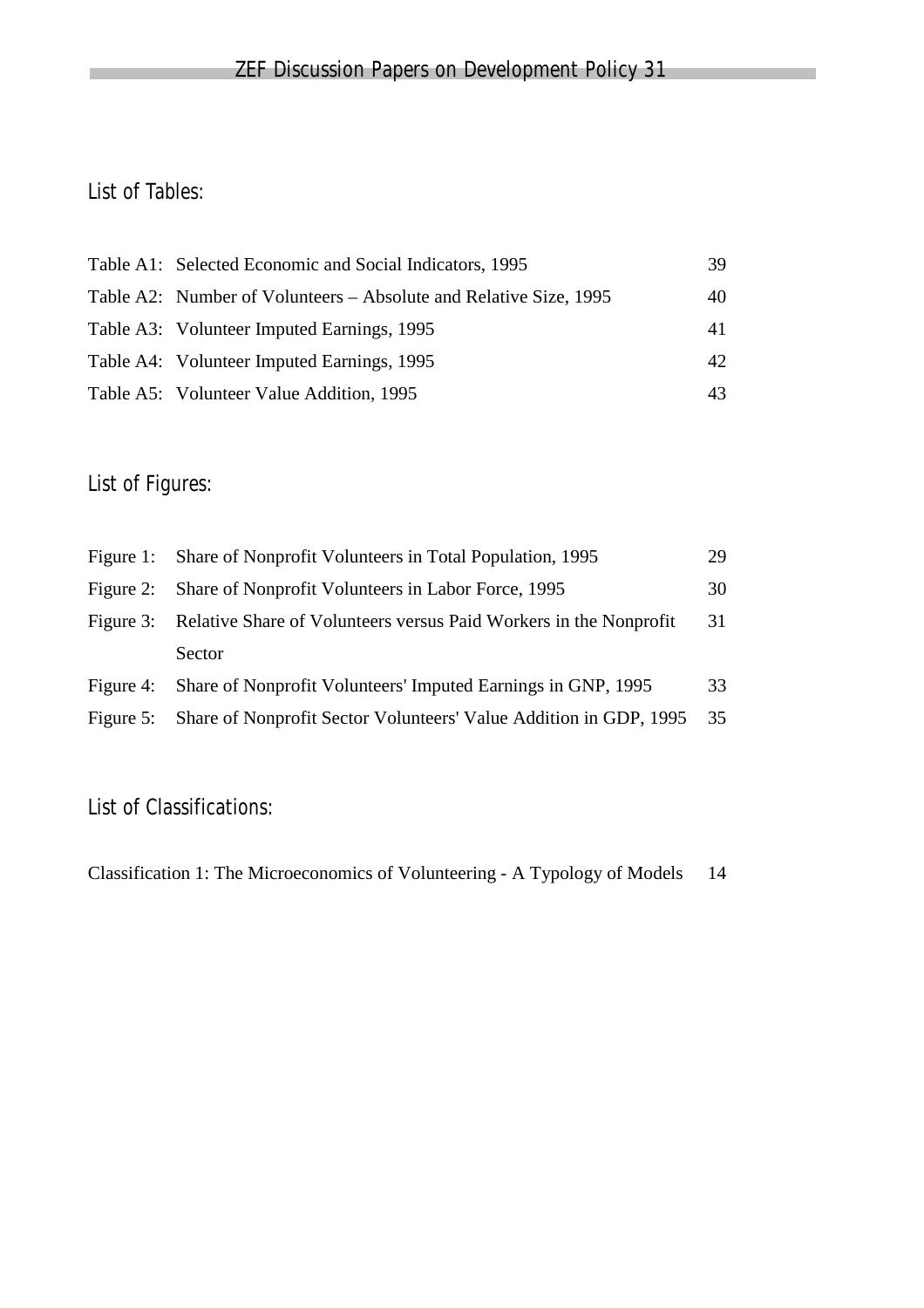# **Acknowledgements**

This paper was written to provide the conceptual background to an ongoing research agenda at the Center for Development Research (ZEF) on the "Volume and Economic Value of Volunteering across Countries of Differing Income Levels". Conducted in close collaboration with and co-sponsored by the United Nations Volunteers (UNV) to mark the upcoming International Year of the Volunteer (IYV) in 2001, a central aim of the research project is to measure volunteer contribution to national income and employment, thereby raising the societal appreciation for volunteers.

The authors would like to thank Prof. Joachim von Braun, Prof. Oded Stark, Ulrike Grote and Katinka Weinberger for their helpful comments and suggestions on previous versions of this paper. The able research assistance provided by Claudia Seitenspinner and Kathrin Bergmann is much appreciated.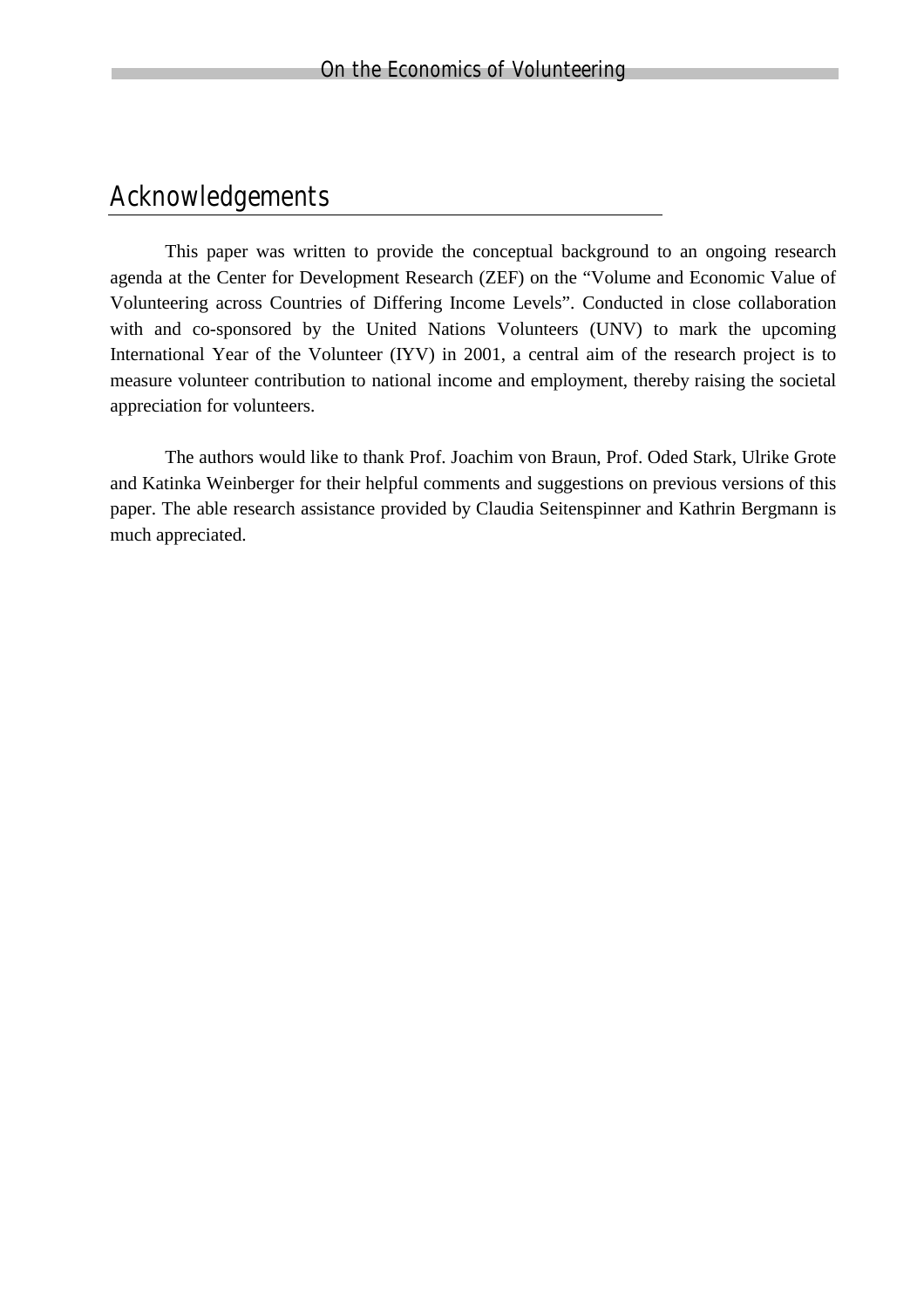# **Abstract**

The past decade has witnessed a surge in private, volunteer activity across the globe, generating an optimistic belief in the potential of "civil society" in "filling" the niches where both the state and markets have failed. While this has stirred a burgeoning academic interest in the third sector, with a proliferation of studies from the perspective of political science, sociology, and social politics, economic interest has been rather lackluster. Economic theories that may enrich our understanding of volunteering behavior have either not received adequate attention or have not been explicitly identified. Furthermore, the significant contribution made by volunteer labor goes unnoticed in economic terms, as national income and labor force statistics are designed to gather information primarily on "remunerated" economic activity.

Recognizing this lacuna, this paper attempts to develop a conceptual framework to measure the economic contribution made by volunteer labor, thereby hoping to raise its societal appreciation. To do so, we make forays in the following directions: (1) capture the theoretical underpinnings on the economics of volunteering; (2) incorporate that in developing a suitable methodological framework to accord an "economic value" to volunteer labor; (3) use relevant data sources to generate, some initial, but understandably rough estimates to comprehend its contribution to national output and employment. Our results indicate that volunteering is a substantial activity in most developed countries, and is growing in importance in many developing countries. Sound economic analyses applied to good descriptive cross-country data on volunteering could shed light on many fundamental issues: Why has voluntarism flourished in some societies, yet languished in others? Does it play inherently different roles in the "North" visa-vis the "South"? And, most importantly, how does the level of development affect voluntarism, i.e. is it rising or declining with development?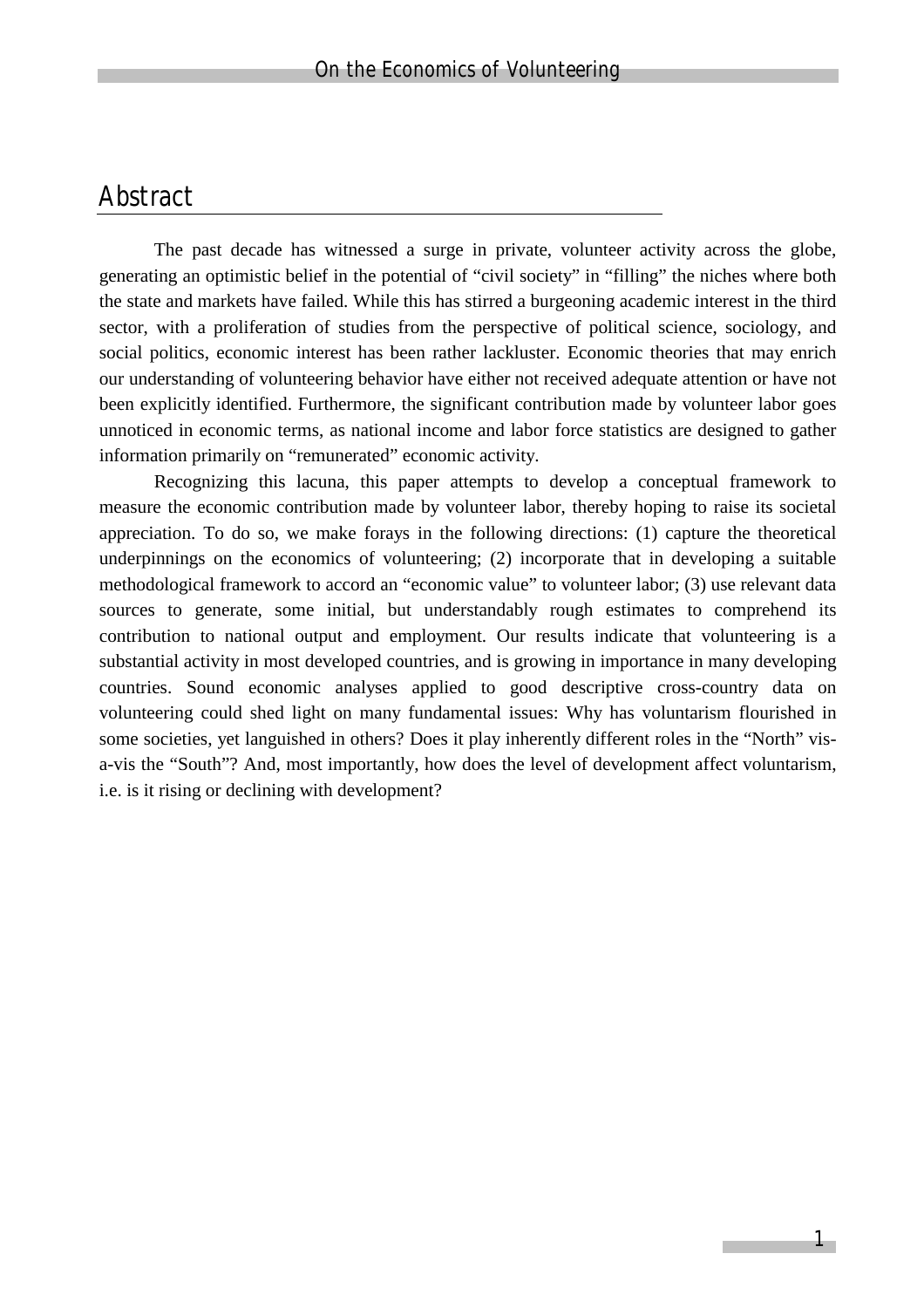# **Kurzfassung**

Im letzten Jahrzehnt konnte weltweit ein Wachstum sozialen bürgerschaftlichen Bewußtseins und Engagements verzeichnet werden. Die Zivilgesellschaft als Bestandteil des Dritten Sektors gewinnt an Bedeutung und das öffentliche Interesse an dieser Entwicklung hat insbesondere in den letzten Jahren rapide zugenommen. Das Potential, das dem Dritten Sektor zugesprochen wird, ist sehr groß. Mehr und mehr setzt sich die Auffassung durch, daß dieser Sektor Nischen zu schließen vermag, die weder Staat noch Markt füllen konnten.

Eine treibende Kraft des Dritten Sektors ist die Freiwilligentätigkeit, die auch Fokus der vorliegenden Arbeit ist. Während sich aus politischer, soziologischer und sozialwissenschaftlicher Perspektive zahlreiche Ansätze zur Entwicklung des Dritten Sektors finden lassen, hat sich der ökonomische Wissenschaftszweig eher zurückgehalten. Ökonomische Theorien, die zu einem besseren Verständnis des Freiwilligensektors beitragen, sind rar oder wurden zumindest noch nicht explizit polarisiert. Diese stiefmütterliche Behandlung der Freiwilligenarbeit schlägt sich auch in der Tatsache nieder, daß Freiwilligenarbeit als nicht-bezahlte Arbeit ökonomisch nicht in der volkswirtschaftlichen Gesamtrechnung erfaßt wird.

Vor dem Hintergrund dieses Defizits und der damit gekoppelten Unterbewertung von Freiwilligenarbeit, beschäftigt sich diese Arbeit mit den folgenden Themen: (1) Polarisierung der theoretischen Grundlagen der Ökonomie der Freiwilligenarbeit, (2) Entwicklung eines methodischen Konzepts, das Freiwilligenarbeit einen ökonomischen Wert zuordnet, (3) erste grobe Einschätzungen des Beitrags der Freiwilligenarbeit zum Bruttosozialprodukt und zur Beschäftigung eines Landes unter Verwendung relevanter Datenquellen. Unsere Ergebnisse unterstreichen die Relevanz der Freiwilligenarbeit in den meisten entwickelten Ländern und ihre zunehmende Wichtigkeit in vielen Entwicklungsländern. In Zukunft sind weiterführende detaillierte ökonomische Analysen, gestützt durch umfassende komparative Daten, notwendig, um offene Fragen zu beantworten und unser Verständnis von Freiwilligenarbeit zu verbessern. Insbesondere ist auch die Frage des Zusammenhangs zwischen dem Ausmaß und den Ausprägungen der Freiwilligenarbeit und der Entwicklungsstufe eines Landes zu klären.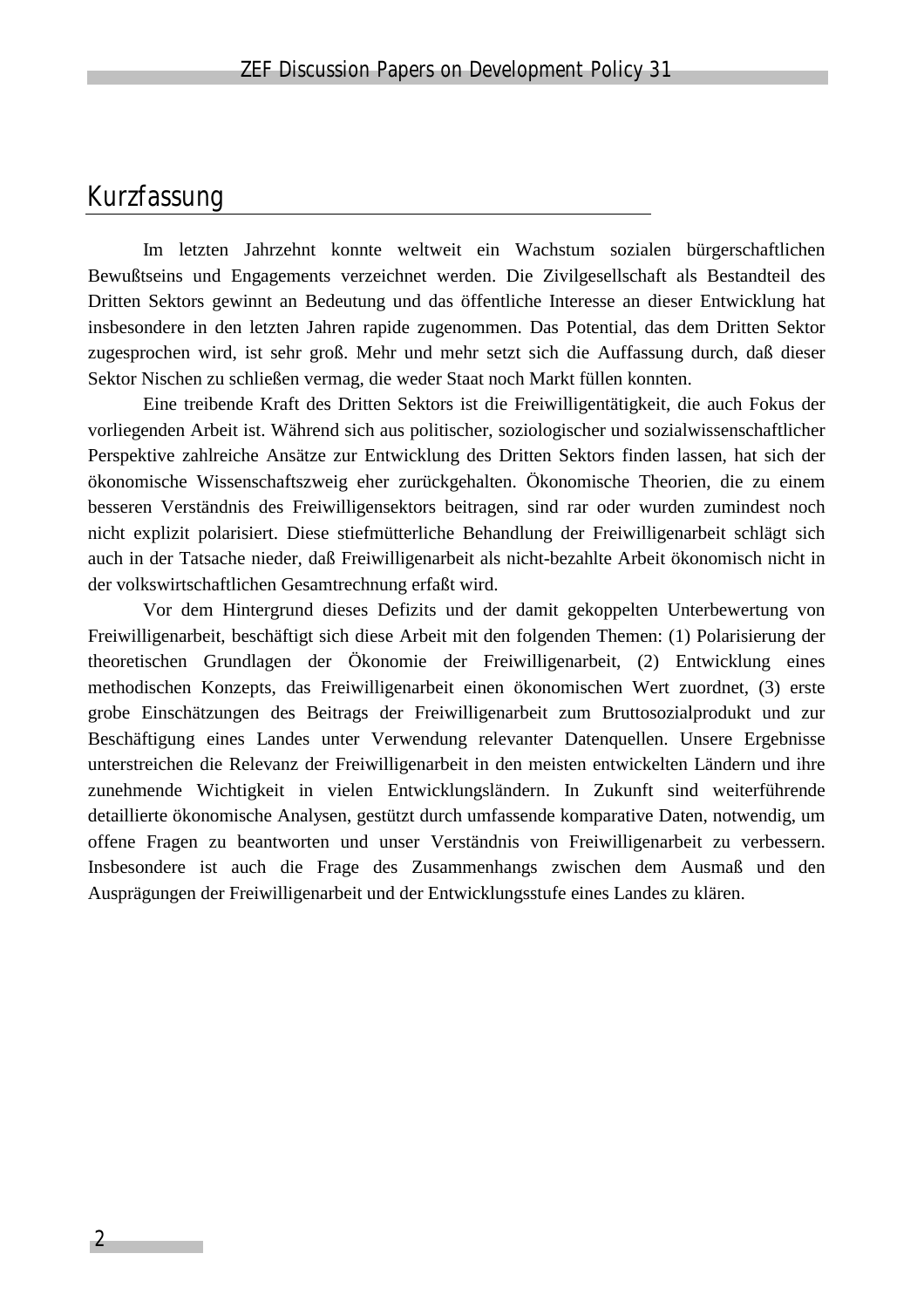# **1 Introduction**

"Go, Volunteers!" was the title of a recent article in 'Die Zeit'<sup>1</sup> in which we were reminded that despite the conceived immorality of our society reflected in actions of the economy and politics, or even as a response to this, a rise in civic sense and action can be observed. Civil society, well embedded in the third sector, alternatively referred to as the voluntary or nonprofit sector and defined as the social space outside of the market and the state, is gaining in significance all over the world. What are the underlying reasons behind this development?

From a political perspective, hopes are high that the third sector can help in solving a large variety of urgent problems, including compensating the budget deficit, reducing state expenses, as well as counteracting problems of bureaucracy and centralization. In addition, in a socio-political context, characteristics attributed to this sector are seen as beneficial in promoting more selfinitiative, autonomy, participation and power deconcentration which are considered as major components of stable democracies (Badelt, 1985). Especially in view of the imperfect public welfare system in European countries, the voluntary sector gains importance in the delivery of direct welfare services as part of a more pluralistic system. Demographic and socio-economic trends of the last years, such as the aging population and high unemployment rates, have also made policy makers increasingly turn to volunteering as a possible solution. For example, unemployed workers can take on voluntary work as a temporary solution, thereby gaining in confidence and qualification (Gaskin et al., 1996). The perception of a mixed economy of welfare has lead several governments in the last decade to change laws and regulations in order to incorporate the voluntary sector as a provider of welfare services.<sup>2</sup>

The interest in the voluntary sector is not limited to the Western world. A significant rise of organized private, nonprofit activity could also be observed in developing countries over the last years (Anheier and Salamon, 1998). The potential of the third sector in contributing to the economic growth of these countries is very high. In addition to its important role in filling niches, i.e. needs and desires of society which were not met by either the public or private sector, third sector involvement aids in the process of social capital formation thereby helping to build strong and cohesive communities and promoting economic growth (Robinson and White, 1997; Putnam, 1993).

A major force behind the third sector is voluntary action. It is commonly argued that the three sectors can be differentiated by the incentives used to secure cooperation or compliance: While the market depends on commercial pressure and the state needs the rule of law, third sector

l

<sup>1</sup> "Freiwillige vor!" (Heuser and von Randow, Die Zeit, March 2000).

<sup>2</sup> In Denmark e.g. non-governmental organizations are seen as supplements to the public welfare system (Gaskin et al., 1996, p. 31).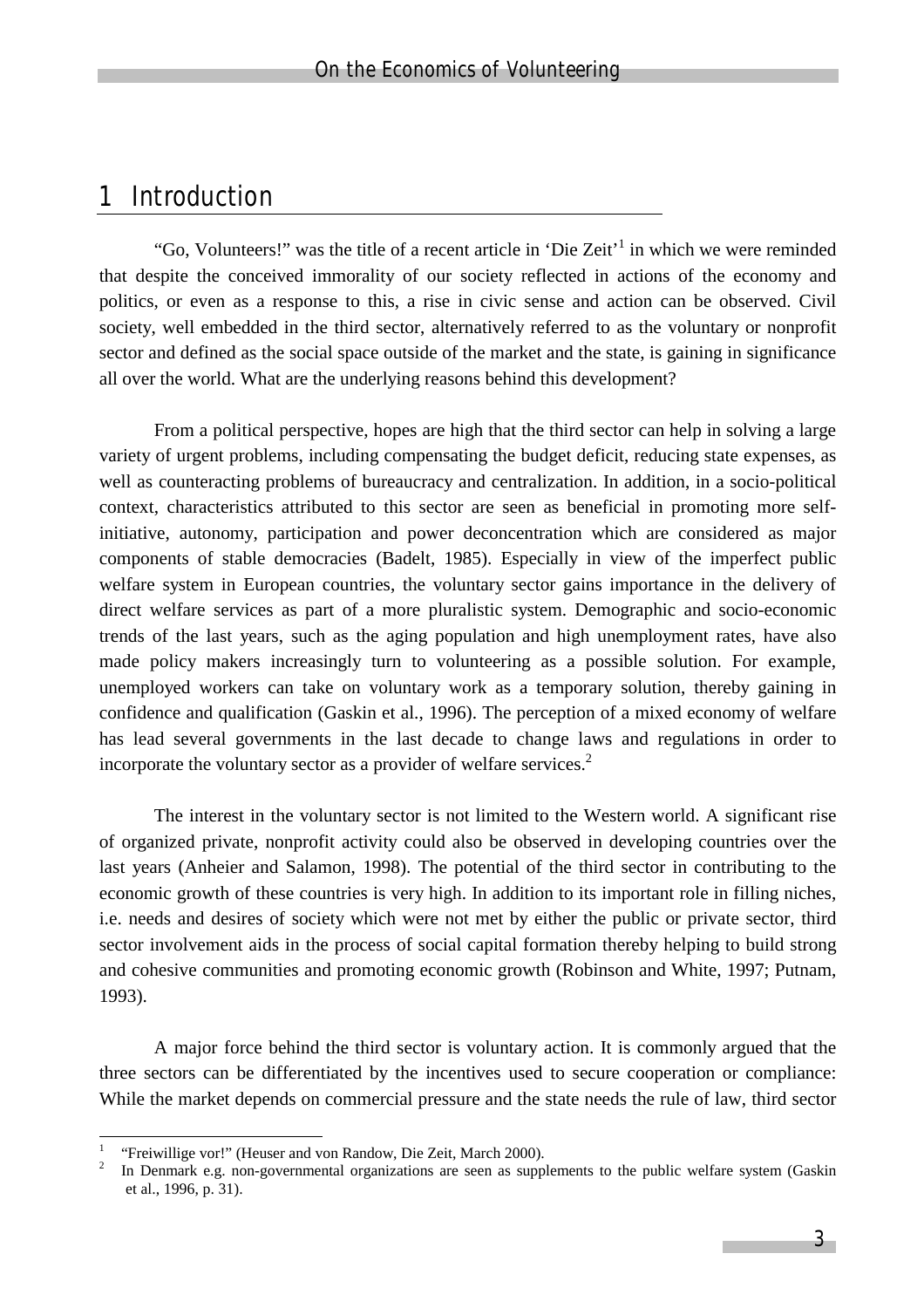organizations are bound together by an appeal to volunteerism (Van Til, 1987; Schuppert, 1991). Even though policy makers apparently begin to turn to the voluntary sector in finding solutions to urgent problems and despite the broad consensus on the importance of voluntary activity, it is surprising how little clarity exists on this issue:

- How extensive are the goods and services provided by this sector and what impact do they have on the net product of a country?
- Who are the volunteers and which factors influence their decision to volunteer on a micro- and macro basis?
- How do the characteristics and scope of volunteering differ across countries and what are possible explanations? Specifically, is voluntarism rising or declining in the level of development?

The lack of consistent data on volunteering leads to an undervaluation of this kind of (productive) activity. Voluntary labor uses limited resources to produce goods and services to satisfy human needs, thereby having the characteristics of an economic activity. Still, voluntary work mainly goes unnoticed in economic terms. It is assumed that economic services are either produced by private, profit-oriented organizations or provided by the public sector. The possibilities of a productive third sector are often not investigated (Badelt, 1985). This deficit is reflected in the fact that non-remunerated activity is not included in national accounts.

With a view to filling this lacuna in the long haul, this concept piece attempts to initiate a modest beginning, a springboard, from which a more serious and comprehensive effort in measuring the economic contribution of volunteering may be launched. As this area of research has many facets, a narrowing of the subject will be imperative to allow for a more in-depth analysis. Specifically, this study will focus on volunteer labor, i.e. donations of time and will not cover donations of money and in-kind. While innovative surveys across a rich cross-section of countries will be undertaken at the later stages of this endeavor, the primary intent of this paper is to provide a sound conceptual framework for that exercise.

Our aim will be to develop a deep and thorough understanding of the economic intuition and dynamics underlying the decision to volunteer and to incorporate that in developing a sound conceptual and methodological framework to measure the societal contribution of volunteer labor. To do so, we try to make some forays in the following areas:

- 1. Capture the essence of the theoretical underpinnings on the economics of volunteering;
- 2. Present a synopsis of the relevant methods in measuring "unpaid work" that may provide a suitable methodological framework to value volunteer labor;
- 3. Use relevant data sources to measure the economic value of volunteer labor, to generate at best some rough estimates to comprehend its contribution to national income and employment.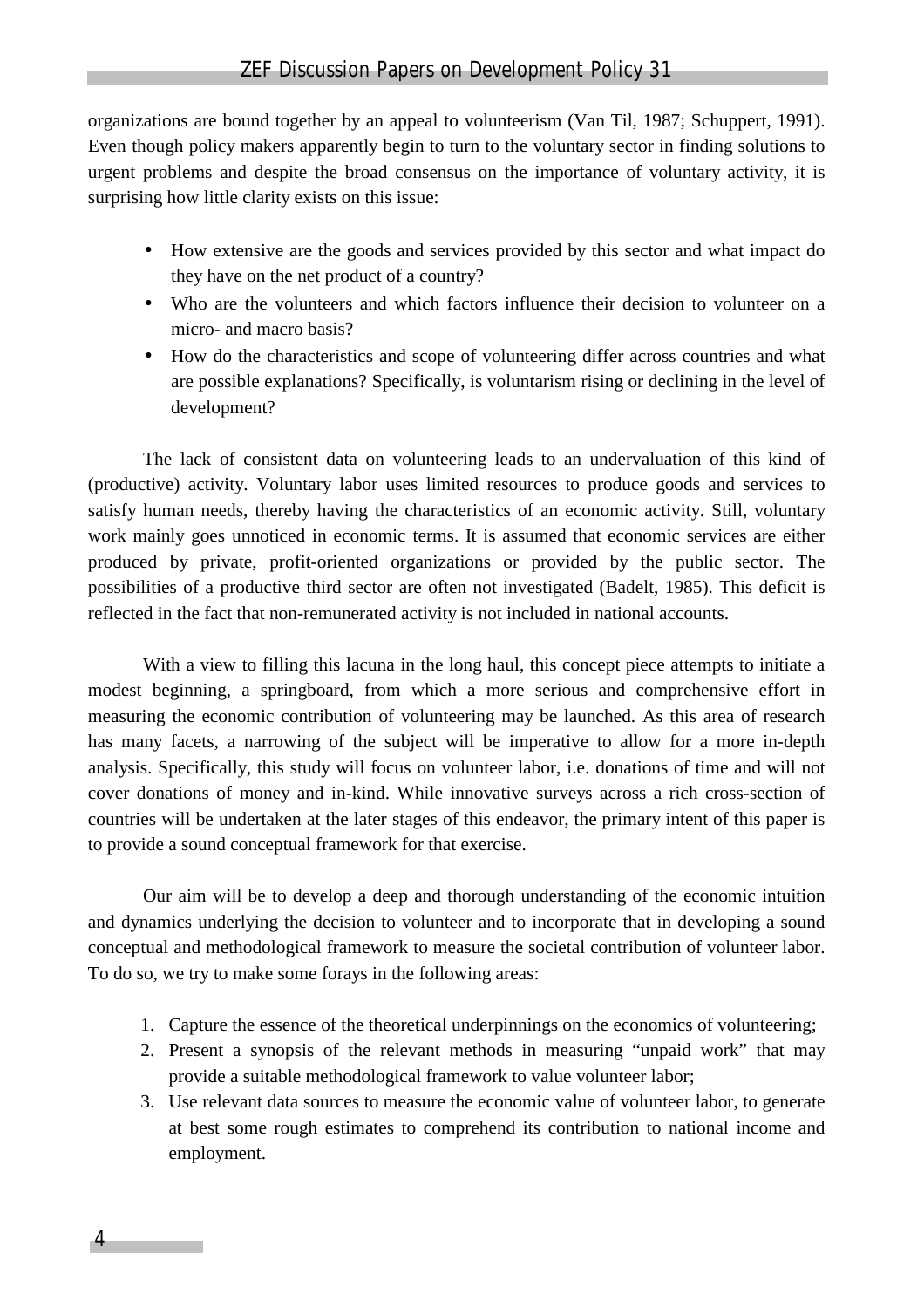#### **On the Economics of Volunteering**

The ultimate effort to measure and document volunteer work could serve manifold purposes. The primary purpose would be to accord volunteering its due societal appreciation. This would, however, necessitate establishing indicators to measure its contribution to social well being, and could provide a basis for revising GNP and labor force statistics. At both the micro and macro levels, this can provide important information on time allocation between paid work, voluntary work, and leisure. Such time-use indicators can also be used to analyze the trends and tendencies on the share of paid versus voluntary work over time. All of these may eventually be of great help to governments and other institutions in effective policy design.

The documentation of volunteer labor across a vast array of countries would also allow for an exploration of the connection between voluntarism and the prevalence of development. Depending on whether voluntarism can be viewed as a normal good, i.e. rising with economic development, or an inferior good, i.e. declining with economic development, policy implications will differ substantially.

The outline of our paper is organized as follows. Section 2 presents a survey of the literature on volunteering. Section 3 explains the methodological approaches that may be adopted in "measuring" the economic value of volunteer labor. Section 4 uses the best available data to demonstrate how such methodologies can be used to accord an economic value to volunteering and thereby throws some light on the contribution of volunteering to employment and output for a wide cross-section of countries with varying income levels. Section 5 summarizes our conclusions and presents the research implications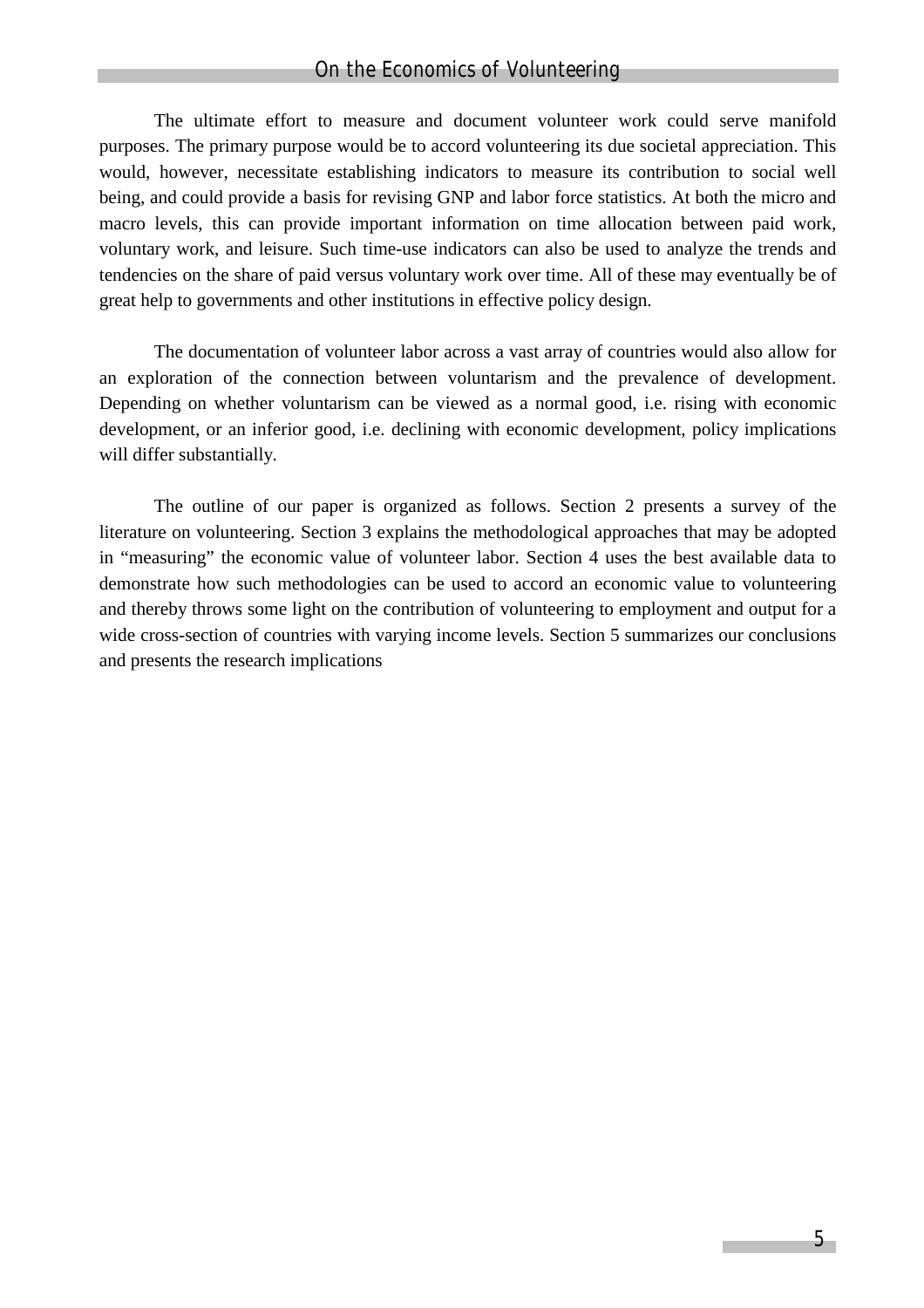# **2 A Survey of Related Literature**

The literature on volunteering is vast and rich, but disparately scattered across the social sciences. An underlying objective of the survey would be to tie together the endless discourse, thus providing a much-needed unifying structure. This would necessitate identifying the common threads, to link the literature on the economics of volunteering, well grounded in labor economics and public choice theory, with the reverberating themes in similar studies conducted across the other social science disciplines. While section 2.1 and 2.2 give insights into the heterogeneity existing around volunteering by focusing on the wide range of definitions and the typology for volunteering, section 2.3 provides an overview of existing studies on volunteering, and section 2.4 delves in-depth into the economics of volunteering.

#### **2.1 Definition**

Finding a workable definition for volunteering is not an easy task as activities are very diverse and complex. Part of the research problem therefore is to define the contours of the subject of research by localizing distinctions to related areas. The problem here is that depending on the question researchers wish to address, their subject of research is defined accordingly. This means that with a large number of scholars working on this issue, the variety of used definitions is equally immense.

A list of criteria along which lines individual definitions of volunteering may differ has been compiled by Davis Smith (1999):

- **Notion of reward**: issue whether volunteer should be undertaking the activity for purely altruistic reasons or whether incentives such as exchange and reciprocity should also be included and material and non-material reimbursements less than the value of the work provided should be allowed.
- **Notion of free will**: volunteering should be un-coerced but question whether volunteering based on peer pressure and social obligation should be included.
- **Nature of the benefit**: there should be a beneficiary other than (or in addition to) the volunteer but there are differing opinions as to whether friends, neighbors, extended relations are allowed as beneficiaries or whether the beneficiary has to be a complete stranger to the volunteer.
- **Organizational setting**: some definitions only include volunteering in formal (organized) settings, others also include informal (one-to-one) volunteering.
- **Level of commitment**: some definitions demand a certain level of commitment and regularity in volunteering, others allow for one-off voluntary activities to be included.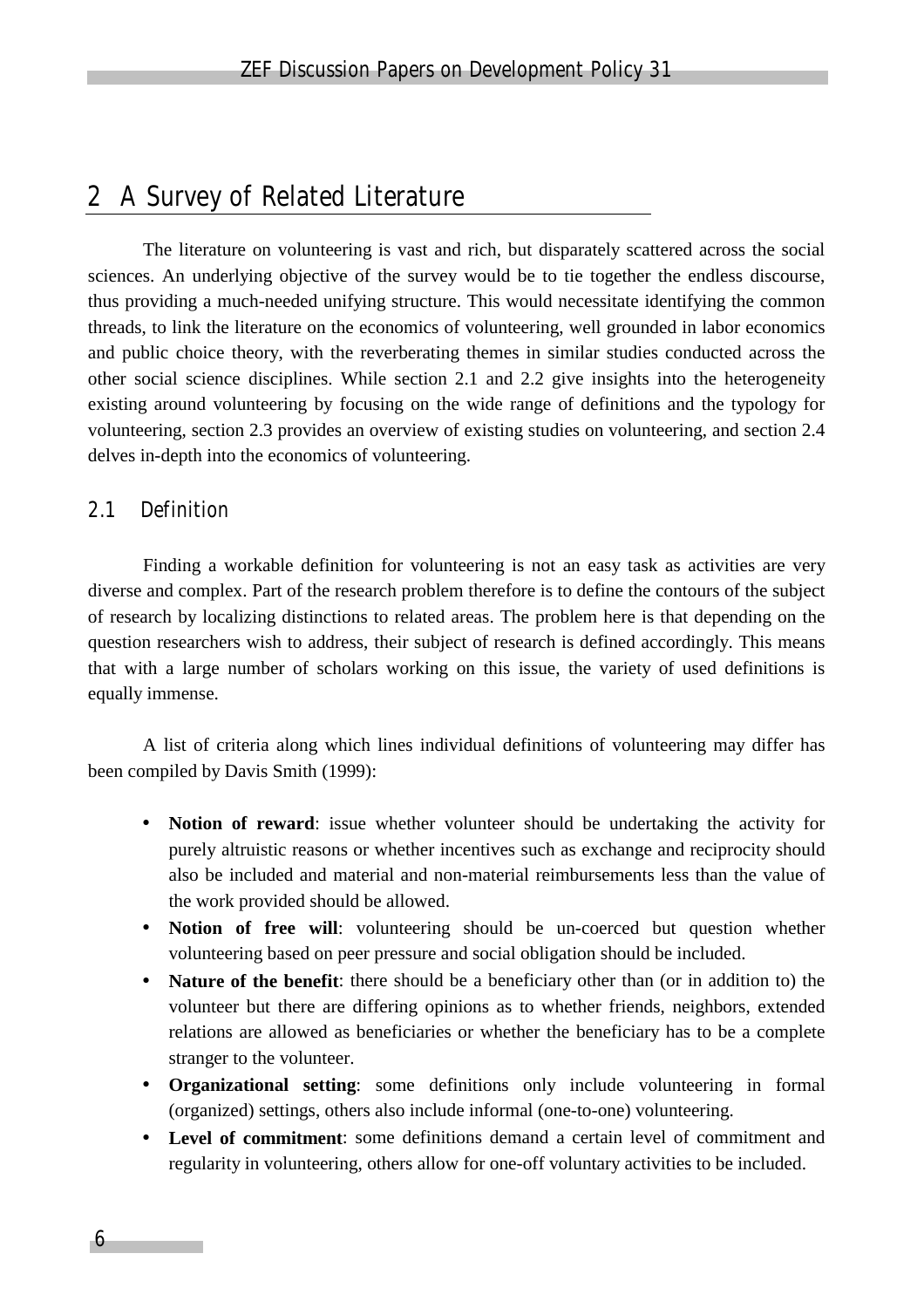#### **On the Economics of Volunteering**

Even though definitions differ according to the individual characteristics selected within the above categories, these categories can be seen as a first conceptual framework in broadly defining volunteering.

While individual voluntary action (on a one-to-one basis) is of high significance, most operable definitions focus on the institutionalized, i.e. formal form of volunteering. According to the Johns Hopkins University Nonprofit Sector Project (JHUNSP), rather than focusing on the activities of volunteering "it is the structure and operation of an organization that provide the most rational basis for definition" (Smillie, 1995, p. 34). In the structural-operational definition Anheier and Salamon (1998) identify five characteristics which non-profit organizations must share:

- **Organized**, i.e. they possess some institutional reality.
- **Private**, i.e. institutionally separate from government.
- **Nonprofit-distributing**, i.e. not returning any profits generated to their owners or directors.
- **Self-governing**, i.e. equipped to control their own activities.
- **Voluntary**, i.e. involving some meaningful degree of voluntary participation.

The third sector is thus defined as encompassing organizations which possess a "reasonable showing" of the above identified criteria. It becomes evident that when focusing on volunteering this definition might not be very useful as the defined organizations only possess some (reasonable) degree of volunteering. The term 'voluntary organization' is therefore misleading in the sense that voluntary labor might not be a significant input to the organization. In fact, it has to be kept in mind that many voluntary organizations are professionalized and are not necessarily significantly volunteer-based. Rather it is found that a major part of volunteering occurs outside of traditional voluntary organizations.<sup>3</sup> As a consequence we find that while a huge bulk of research has been conducted on voluntary or third sector organizations, only a small proportion of these have focused directly on volunteering in a broader sense. Depending on the degree of institutionalization of volunteering chosen for the definition, results may vary substantially.

## **2.2 Typology of Volunteering**

In view of a restructuring of the welfare state and the concept of a 'mixed economy of welfare' in many European countries, volunteering or the voluntary sector in general has gained political weight in the provision of welfare services. It is this potential as a possible welfare provider that has influenced a lot of the literature and research on volunteering, especially in the

 3 In this context, an empirical study by Badelt (1985) which was carried out in Austria in 1984 and explicitly looked at volunteered time spent in informal and formal volunteering, revealed that a dominant part of voluntary labor occurs outside of formal organizations. A relation of 2.5:1 was estimated for informal volunteering versus formal volunteering. Badelt specifically points at the low significance of voluntary labor within traditional, large and well-known NPOs (Badelt, 1985).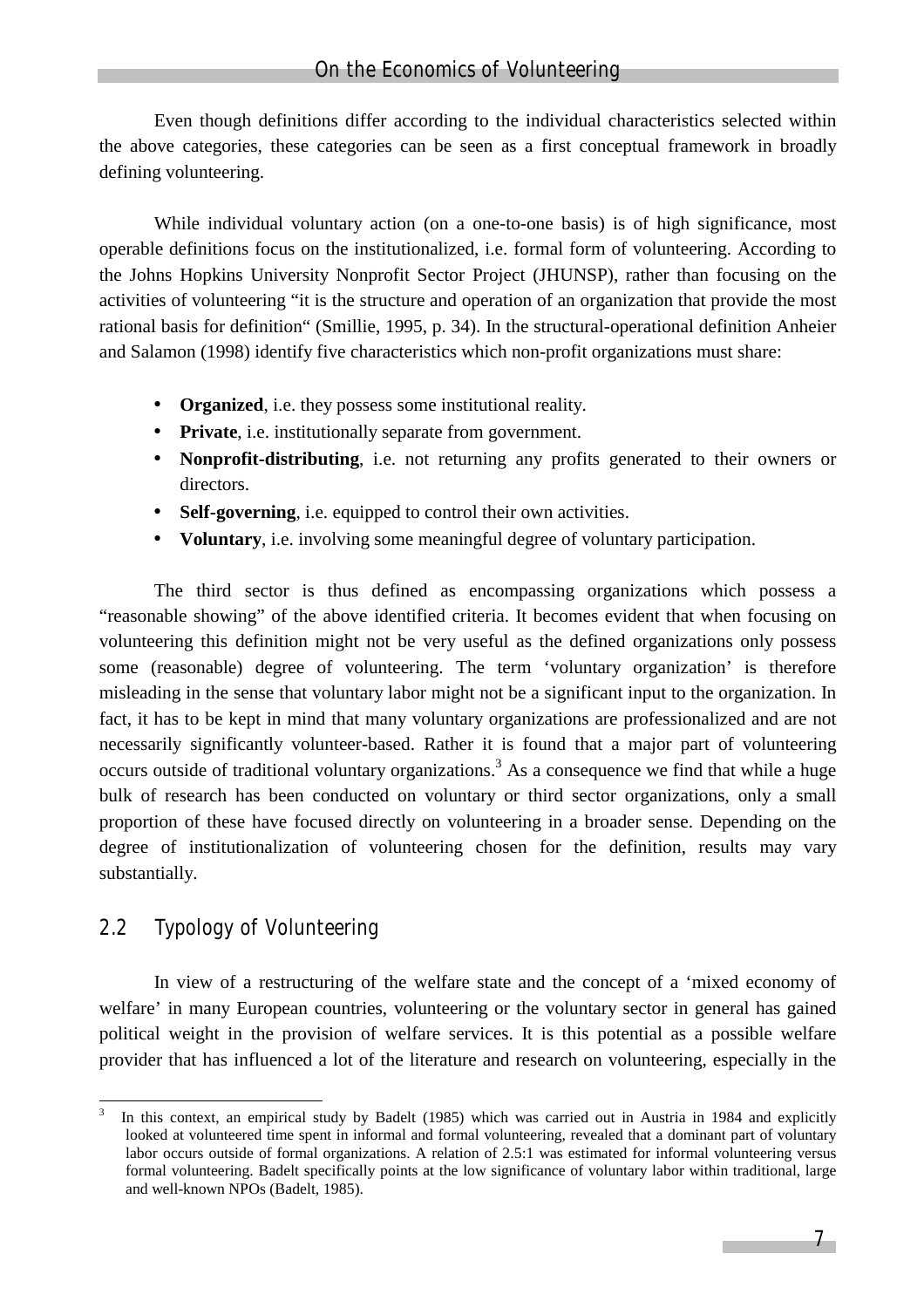Western world. It has to be emphasized, however, that other than in welfare-oriented services volunteering can be found in a wide variety of activities. These include self-help groups, engagements in recreation, environment, philanthropy, religion and politics. The nature of volunteering is influenced by a country's economic, social and political characteristics and its stage of development (Davis Smith, 1999; Gaskin et al., 1996). Depending on the country in which volunteering is analyzed, research interests will therefore differ.

In fact, differing academic interests in the third sector have created two "parallel" universes in the literature: (1) one branch focusing on such organizations in the 'North' (often termed 'non-profit' or voluntary organization); and, (2) the other branch examining these organizations and their activities in the 'South' (termed generally as 'non-governmental organizations'). The literature emanating from the 'South' has focused on the growth and evolving role of NGOs in the developmental processes, suggesting its transformational potential, and viewing it as a key actor alongside the state, local government, foreign and private donors. In contrast, research from the 'North' has focused on the organizations themselves, viewing the concept as a distinctive subject of research (Salamon and Anheier, 1992 and 1997), and concentrating on its role in service delivery and welfare provision, rather than on advocacy or social change (Billis, 1993; Salamon, 1994).

While the growth of such disparate strands in the literature may be in response to the vast disparity in the scale and order of problems of rich and poor countries, they may both be struggling, in different ways, to deal with a similar set of issues. However, despite their increasing importance, NGOs in the South remain dimly understood, as much of the available theory underlying such 'third sector' organizations have still been developed in the 'North', and then applied to quantify and understand similar organizations in the 'South'.<sup>4</sup> Thus, there exists a need to fill in the gaps in our comprehension of the role and contribution of the third sector in developing countries.

Davis Smith (1999) points out that volunteering will probably be more formal and organized in economically advanced countries compared to the case in less developed countries. The economic stage will also influence the types of volunteering. While emphasis in the industrialized world lies on philanthropic activities, volunteering in developing countries often takes the form of informal support systems and networks of mutual aid and self-help (Davis Smith, 1999). In a study of the voluntary sector in Sri Lanka, James (1989) finds that the majority of NGOs is involved in social-service activities (day-care center, aid to the needy) and human capital formation (education, health care) whereas the emphasis on art, culture and environment was comparably low. This can be explained by the fact that the latter activities are income-elastic, i.e. high levels of income and standards of living are needed to make organizations focusing on

 $\overline{a}$ 

<sup>4</sup> Much of the available theory has emerged in the context of the advanced Western societies, which often takes as given the existence of developed markets and democratic political systems (Weisbrod, 1977; Rose-Ackerman, 1996). The problems with the application of such Western models to the developing world has been well documented, and could have potentially dangerous implications given the objectivity required for third sector research.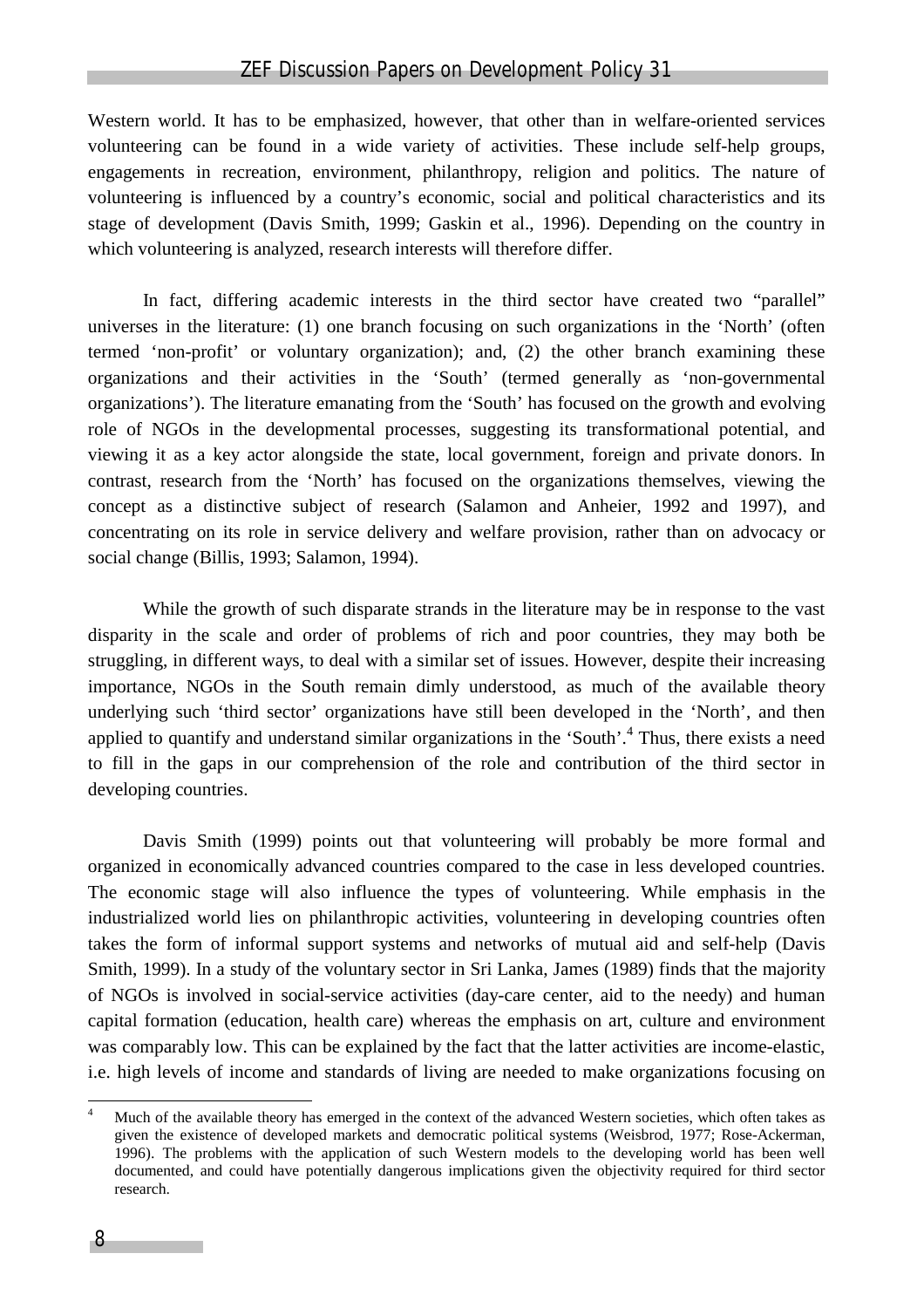these activities viable. James' data further revealed that a considerable number of organisations is engaged in the provision of social overhead capital (building roads, water tanks, wells, sanitation facilities) and "activities specifically designed to raise the incomes of their beneficiaries – including the provision of working capital and market outlets" (James, 1989, pp. 195-196). Voluntary organizations thereby take on activities expected to be provided by the public sector. It becomes evident that the types of volunteering differ across countries; this seems to be especially true when comparing low-income with high-income countries.

Other than this categorization, Robinson and White  $(1997)^5$  find that within this large variety of different types of volunteering voluntary organizations can be divided into two large sub-groups depending on whether they serve a public service function.

- **Expressive**' groups do not serve a public service function, as they merely act to express or satisfy the interests of their immediate members. This group includes recreational and sports associations, social clubs, and scientific societies.
- **'Social influence'** groups on the other hand "seek to achieve a condition or change in a limited segment of society." They include pressure groups and groups established to perform a public service.

It has to be kept in mind, however, that 'expressive' groups, while directly merely serving the interests of their immediate members, also (intentionally or unintentionally) serve a social function by helping to establish a social infrastructure and improving social integration.

# **2.3 Overview of Existing Studies**

While a substantial amount of research on volunteering has sprung up in the industrialized world in the last decades, the voluntary sector in developing countries has not received the same attention. This may have led to the paucity of basic descriptive data on volunteering for developing countries, clouding the conceptual understanding of this sector, as well as, the theories on the emergence of volunteerism in the developing world (Anheier and Salamon, 1998). Yet even in the industrialized countries the existence of plentiful singular studies based on differing definitions and approaches does not allow for a coherent analysis of volunteering. As Rauschenbach (1999, p. 72) puts it, there is "a dilemma of a relative large number of unrelated individual research projects in this area of investigation."

Furthermore, as stated earlier, a large part of the literature on the third sector focuses on voluntary or third sector organizations. A consequence of this is that research on volunteering is often limited to accounting for voluntary activities within these organizations. However, since voluntary organizations are not necessarily build on volunteer labor to a great extent, this type of research is very limited. In particular, voluntary activities taking place in informal settings are

 5 Also compare Schuppert (1991) on this issue.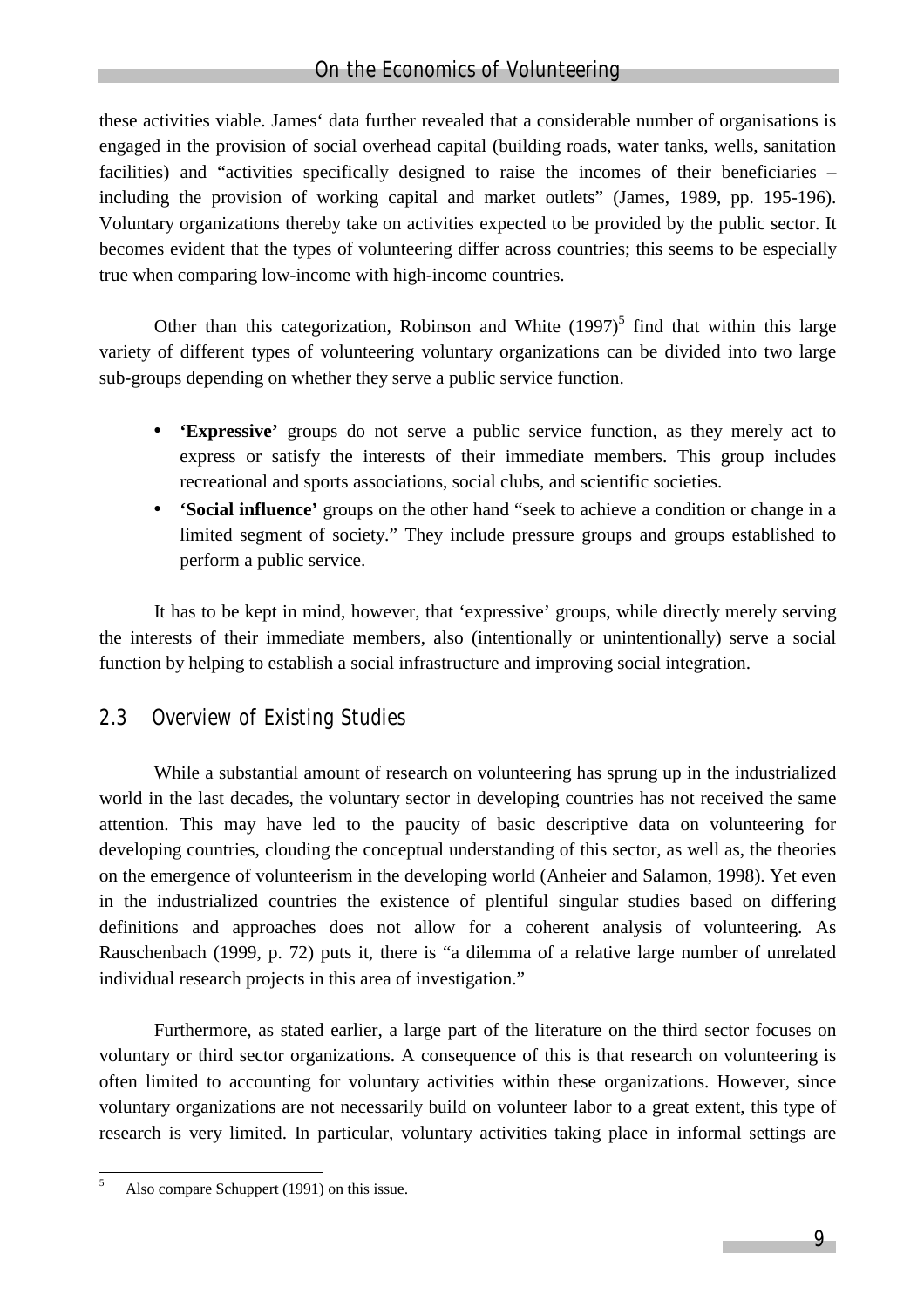often ignored. Despite limitations, however, these studies do give first insights into the scale, scope and characteristics of volunteerism. In the following, three of the more comprehensive studies are briefly outlined.

#### *Eurovol 1994*

This two-year study (1993-1995) aimed at improving the information basis of volunteering in Europe. The researchers involved especially saw the need for reliable comparative data on volunteering within Europe. Countries included in *Eurovol* were the French-speaking part of Belgium, Bulgaria, Denmark, Germany, Great Britain, France, Netherlands, Republic of Ireland, Slovakia and Sweden. The chosen definition of volunteering concentrated on volunteering within organizations but was at the same time broad enough to include, e.g. self-help groups (Gaskin et al., 1996).

It was found that averaged across eight countries (Denmark and France excluded) 27 percent of the population engaged in volunteering in 1994. The diversity within these countries is reflected in the percentages of volunteers ranging between 12 percent in Slovakia and 38 percent in the Netherlands (Gaskin et al., 1996; Paulwitz, 1999).

#### *The Johns Hopkins Comparative Nonprofit Sector Project*

The project was launched in 1990 to improve the overall understanding of the non-profit sector across various nations. In 1994 the first phase of the project was completed for eight countries. The analysis has then been extended to include a further 20 countries. In 1998, data for 22 of the 28 countries were available. The countries included were the Netherlands, Ireland, Belgium, France, UK, Germany, Spain, Austria, Finland, Czech Republic, Hungary, Slovakia, Romania, Australia, US, Israel, Japan, Argentina, Peru, Brazil, Colombia and Mexico. Across these 22 countries an average of 28 percent of the population volunteered time in nonprofit organizations. As pointed out, this project only included volunteering within nonprofit organizations (which fitted the structural-operational definition of NPOs) (Salamon, Anheier and Associates, 1998; Salamon and Anheier, 1997 and 1994).

#### *Time Use Studies*

Other than comparative analyses, time use studies have been carried out in several countries. While not focusing on volunteering *per se*, these studies provide reliable approximations of the average time spent in voluntary activity and the percentage of the population involved in such activities. A time use study in Germany indicated that 17 percent of the population in 1991/1992 engaged in some voluntary activity (Ehling and Schmidt, 1999). The definition for volunteering used in this study included only the 'institutional' form of volunteering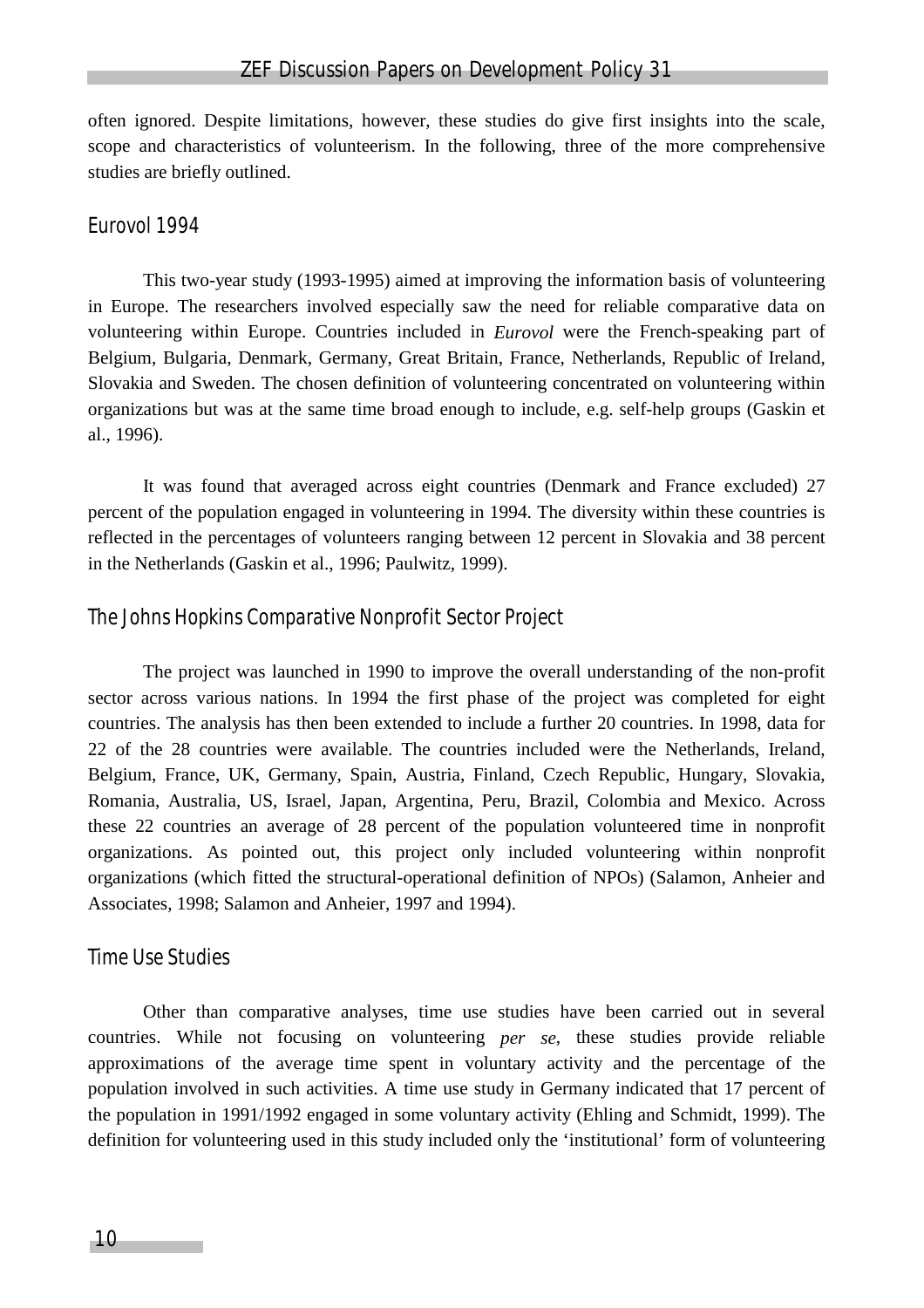carried out within formal organizations and excluded volunteering in private networks, e.g. between households.

## **2.4 The Economics of Volunteering**

Economists tend to attribute the production of economic services either to the private, profit-oriented sector or to the public sector, ignoring largely the potential of the third sector. This 'ignorance' is reflected in the fact that research on the voluntary sector from the viewpoint of political science, sociology and social politics is rather abundant, while the relevant theories from an economic perspective cannot be explicitly identified or have not been sufficiently explored. The lack in economic interest also has the effect that the potential attributed to this sector (such as its supportive role of public services, its innovating power and its capacity to improve the quality of services) have not been or cannot be economically tested and supported (Badelt, 1985).

This deficit on the economics of the third sector also adversely affects the economic knowledge of volunteering. This section will probe deeper into the economic literature to identify relevant theories that may be applied to enrich our understanding of the economics of volunteering. Specifically, section 2.4.1 provides a macroeconomic perspective on the major theories to explain the rapid emergence of the voluntary sector; section 2.4.2 probes into the microeconomics of volunteering to provide the theoretical underpinnings underlying all such broad issues and debates; and section 2.4.3 presents a synthesized theoretical framework to yield an econometric specification which could provide empirical insights into the individual decision to supply voluntary labor.

#### *2.4.1 A Macro Perspective*

The past two decades have seen a dramatic change in the division of responsibility between the state and the private sector in the delivery of goods and services. A glaring example of this is the case of public good provision. While the real world has seen a huge change in emphasis in the delivery of public goods, with increased involvement of an emerging "third sector", academic understanding lags way behind the practical initiative in this area.

Traditional economic analysis centered on the role of private (profit-oriented) business while having incorporated the ever-increasing role of the government in economic events still pays insufficient attention to the private, nonprofit sector -- an omission, which would leave the analysis starkly incomplete! The public sector literature assumes profit-seeking private providers are unsatisfactory vehicles for public good provision, hence leaving it as the sole domain of the government. In reality, the rapidly emerging private, non-profit sector, often motivated<sup>6</sup> by a

 6 Section 2.4.2 provides an in-depth insight on the various motivations guiding the decision to supply volunteer labor.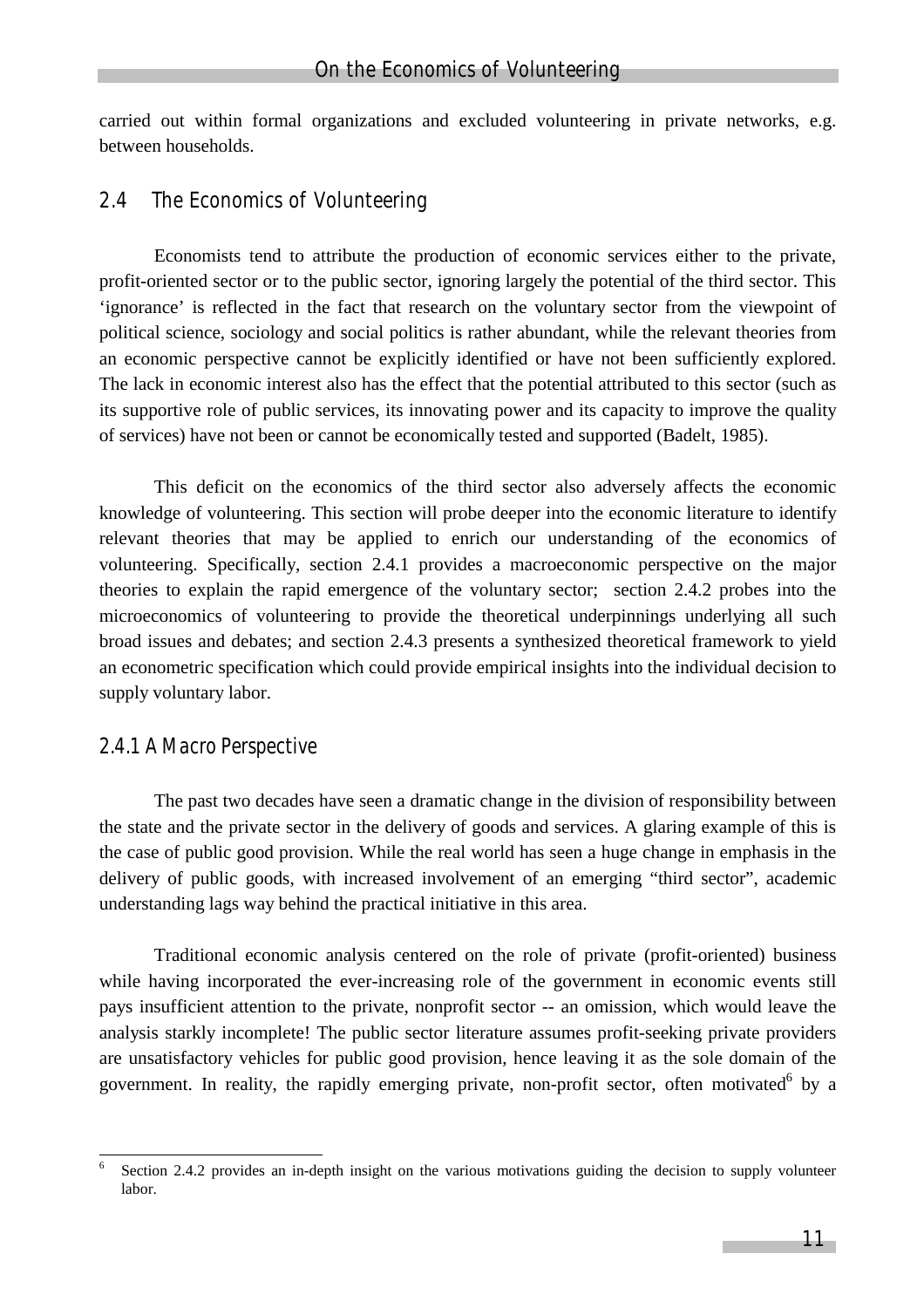sincere desire to help the beneficiaries of the public good (often the very poor), is increasingly supplementing, and have, in some cases, displaced the traditional role of the state.

The civil society argument for the distinctive role of voluntary organizations in public good provision is central to current development thinking, and stresses on the relative developmental contribution of all three societal agencies – states, markets, and social organizations. The major theories that explain the rapid emergence (both in scale and importance) of voluntary action and third sector organizations, as classified by Anheier and Salamon (1998), are the following:

#### *Demand-side Theories*

Associated with the work of Burton Weisbrod (1977), this dominant theory in the literature links the existence of voluntary organizations to the persistent demand for public goods that fails to be met by either the market or the State. Thus, the emphases on an expanded role for voluntary organizations in service provision evolve due to state and market failures. Market failure in profitdriven commercial organizations may result in case of any service provision to the vulnerable population groups, who lack the resources to pay for services, or in case of provision to remote areas where the cost of provision is high, and thus, poorly served by the market. Further, due to lack of competitive pressure, state organizations have also proven to be inefficient, offering poor quality service, and being unresponsive to customer needs. When state and markets fail to provide adequate coverage, voluntary organizations may emerge to do much-needed gap filling. Drawing on this theory, Weisbrod predicts that more diverse a society greater the diverse demand for public goods, and hence larger the size of the nonprofit sector. The strongest example in support of this theory represents the case of India, where a profusion of NGOs have sprouted to probably satisfy the unmet "demands" of the world's most heterogeneous society.

#### *Supply-side Theories*

An alternative explanation behind the emergence of voluntary action accords a principal role to entrepreneurs committed to *supply* the unsatisfied demand for public goods. However, the motivation for the growth of such agencies may not be wholly altruistic as it may hope, implicitly or explicitly, to serve a by-product instrumental function! For example, religious organizations that try to entice the disadvantaged by providing the desperate needs for education, health care, and basic human necessities, may be one way of winning adherents to their faith. Another important supplier are external relief and developmental organizations that often have to create counterpart agencies in developing countries, primarily due to their frustration with the central governments ability to pursue such developmental objectives.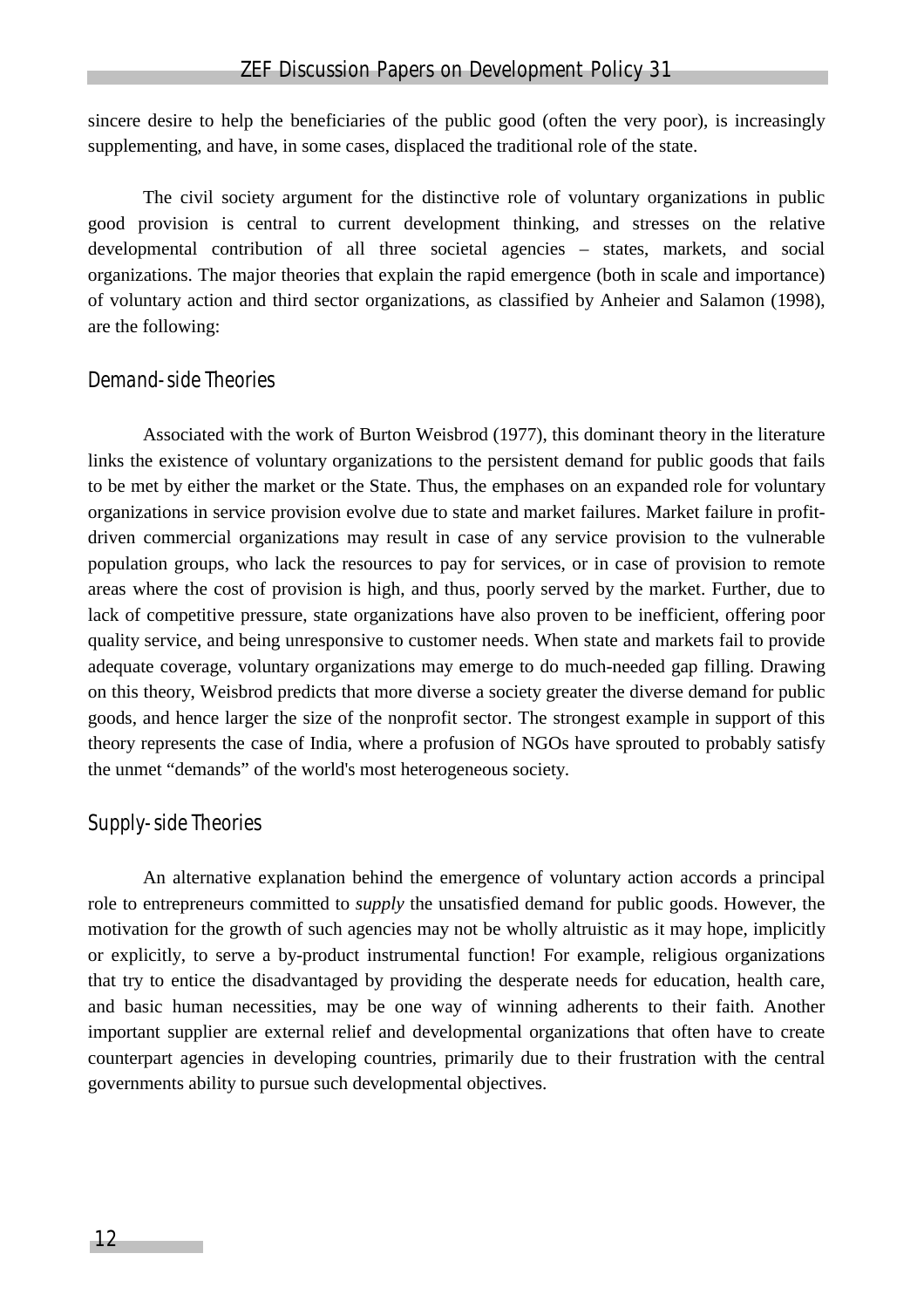## *Partnership Theory*

The partnership or voluntary failure theory (Salamon, 1987) argues against the competitive and conflictual relationship between the State and the voluntary sector as posited by the marketgovernment failure theory. The voluntary sector is not viewed as an alternative to State provision of public goods, but propounds strong theoretical justification for the State and the 'third sector' to grow in parallel, and in close cooperation with one another. Not only do both sectors represent responses to the same social pressures, but may complement each other in provision by providing an unique attribute that the other lacks. For example, the two sectors may grow hand in hand by utilizing the State's ability to generate resources in conjunction with the voluntary organizations' ability to respond to local needs. This theory, popularized as the PPP (public-private-partnership) theory, has gained much credence in recent times, as governments are increasingly recognizing the contribution made by the third sector organizations, and are joining hands to become partners in promoting the social and developmental objectives.

#### *The Social Origins Approach*

l

This approach stems from a belief that growth of voluntary organizations is deeply embedded in the social, economic, and political dynamics of a society, and hence its rapid expansion cannot be attributed to any single factor (unmet demand, or supply of committed entrepreneurs). The emergence of such organizations may be rooted in the broader structure of class and social groups in a society. For example, vibrant voluntary organizations are more likely to emerge when the hold of traditional elites can be effectively challenged by the strength of the middle class. Thus, State under-provision of social services may not lead to the emergence of successful voluntary organizations, if traditional elites have the power to thwart the growth of both sectors.

What is evident from these four alternative viewpoints, is that volunteers, who form the core of such non-profit and non-governmental organizations, undeniably make an important contribution to society. However, since voluntary work is often performed without any monetary recompense (even though volunteers often have high skills and opportunity costs of time), the standard labor supply theory accounts for only a minor part of such volunteering behavior. On the brighter side, the recent openness among economists to question the premises of their discipline has contributed to the willingness and effort in accepting some "non-economic" activities (like selfless human behavior or mass political action) and institutions (like charities, churches, clubs, political parties) within the realm of economics.<sup>7</sup> In the next section we present an overview of this interesting literature.

<sup>7</sup> However, to explain altruism and non-profit enterprises within the framework of economic theory would require a richer conception of individual utility functions – a base in cognitive psychology that incorporates the power of ideas and emotions in motivating human behavior (Rose-Ackerman, 1996).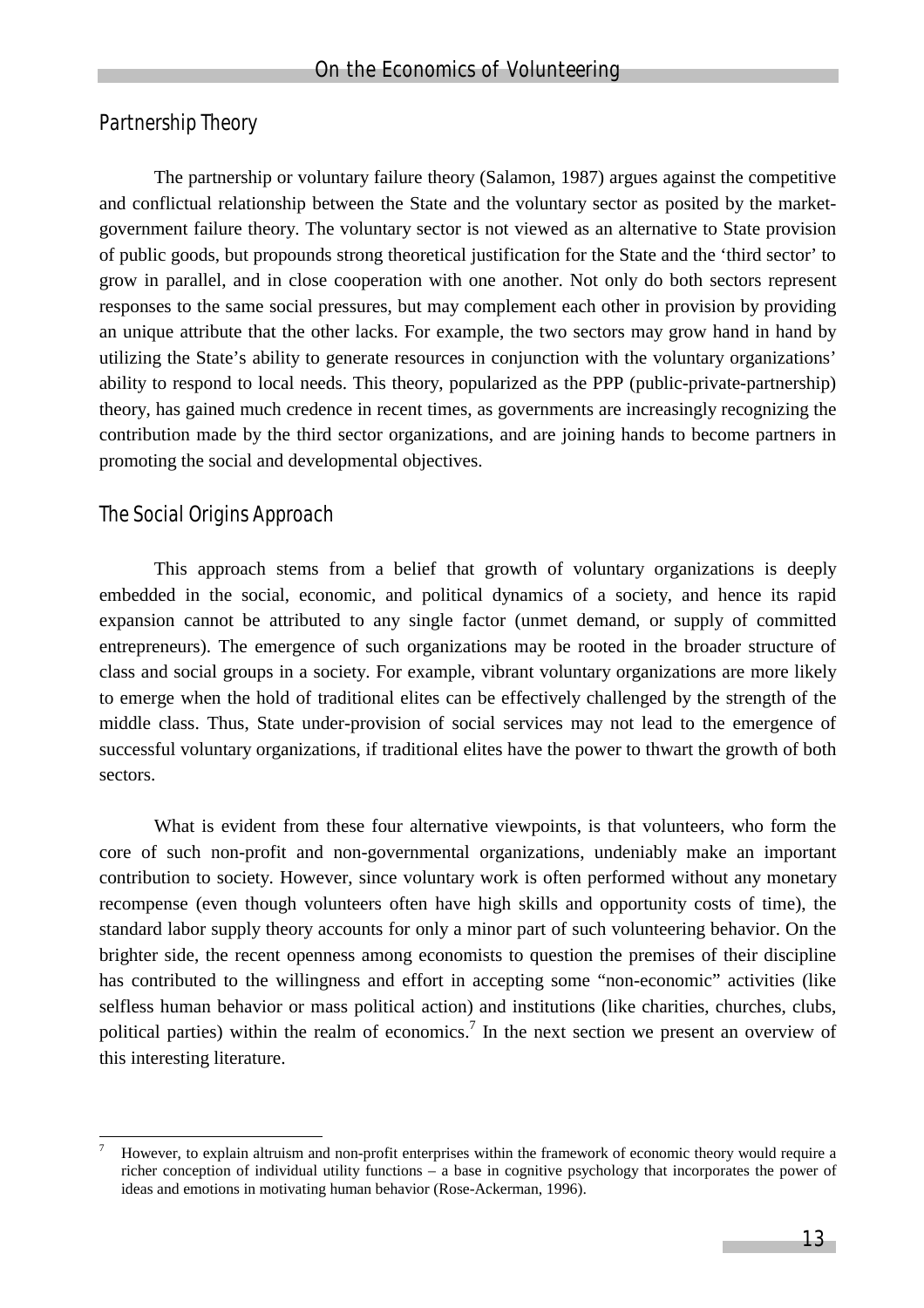## *2.4.2 A Micro Perspective*

Theoretical explanations on the determinants of volunteer time include several types of models, some of which are presented below. While these models primarily explain the microeconomics governing the individual decision to volunteer, the insights generated could be interpreted to predict important macroeconomic consequences of how the changes in the economy<sup>8</sup> or public policy<sup>9</sup> may influence the supply of volunteer labor.

| Section # | <b>The Models</b>                                                                                                                                           | <b>Motivation</b>                                                                                                                       |  |  |
|-----------|-------------------------------------------------------------------------------------------------------------------------------------------------------------|-----------------------------------------------------------------------------------------------------------------------------------------|--|--|
| 2.4.2.1   | a. Public Good Model                                                                                                                                        | To increase the supply of the public good                                                                                               |  |  |
| 2.4.2.1   | b. Private Consumption<br>Model                                                                                                                             | "Altruism" or "warm glow" utility from giving                                                                                           |  |  |
| 2.4.2.1   | c. Impure Altruist Model                                                                                                                                    | Synthesis of model a. and model b.                                                                                                      |  |  |
| 2.4.2.1   | <b>Investment Model</b>                                                                                                                                     | Gain labor market experience, skills, and attributes                                                                                    |  |  |
| 2.4.2.2   | The Opportunity-cost-of-<br>Does the volunteers' contribution in charity work<br>time Model<br>EQUAL the opportunity cost of the volunteers' labor<br>time? |                                                                                                                                         |  |  |
| 2.4.2.3   | The Crowding Out<br>Hypothesis                                                                                                                              | Does government provision crowd out voluntary<br>contributions, and vice versa?                                                         |  |  |
| 2.4.2.4   | Who Volunteers?                                                                                                                                             | Are volunteers' primarily individuals with a low<br>opportunity cost of time (as posits model 4)?                                       |  |  |
| 2.4.2.5   | Altruism and Voluntary<br>Giving                                                                                                                            | Individuals differ in their attitude towards<br>(i)<br>volunteering history affects; (ii) Altruistic history<br>affects current giving. |  |  |

#### **Classification 1: The Microeconomics of Volunteering: A Typology of Models**

 8 For example, what will be the impact of an increase in potential wage rate of women on volunteer labor supply?

<sup>9</sup> For example, if the opportunity cost of volunteer time is measured by the after-tax wage rate, it may be interesting to explore how changes in the average and marginal tax rates may affect the supply of volunteer labor.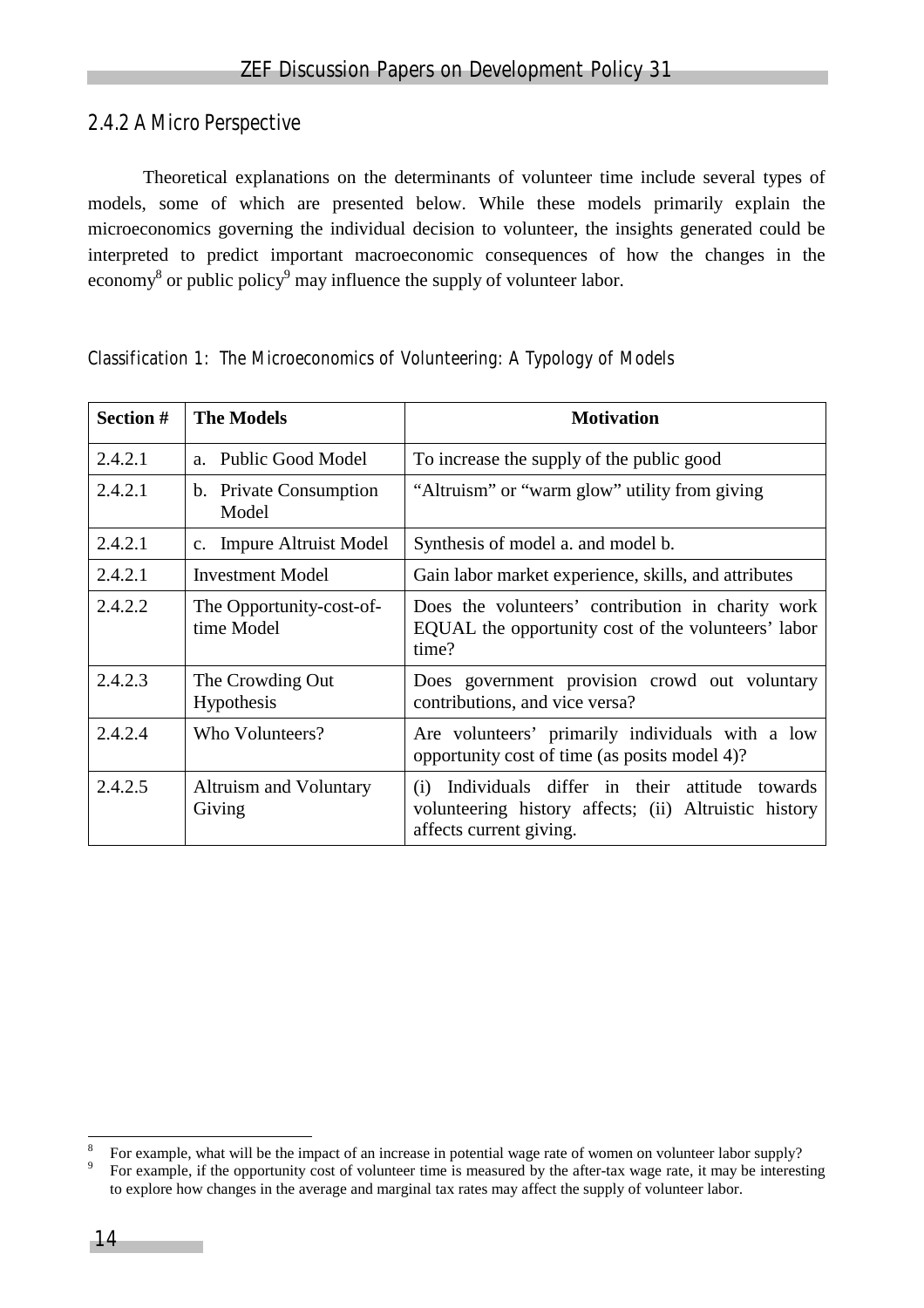## *2.4.2.1 The Decision to Supply Volunteer Labor: Core Theories*

From a microeconomic standpoint, an important question to probe would be to inquire into what induces people to volunteer? While some individuals are motivated because they feel truly altruistic, there are several other motivations, both economic and non-economic, that may play an equally dominant role.<sup>10</sup> These motivations were well summarized by Mueller (1975) in noting the four personal benefits from volunteer work. Two are associated with "psychic income": volunteers get to enjoy the joy of altruism, and they get to enjoy the consumption of social prestige associated with their position. Two other benefits maybe directly observable: volunteers may influence the composition and allocation of charitable output for personal or familial benefit, and they may get an opportunity to develop labor market skills (or at least signal their skills to potential employers). Some of the seminal approaches adopted to model such motivations guiding the decision to volunteer are presented below.

#### *The Benchmark Models: The Public Good and Private Consumption Model*

When economists theorize on what motivates volunteers to make charitable contributions of time or money, the underlying modeling framework significantly affects the empirical interpretation. The two benchmark models most often used are the **public goods model** and the **private consumption model**. The *difference* between the two lies in the underlying assumption regarding *what motivates volunteers to give*.

In the public goods model a desire to increase the public good motivates contributors to give, and thus a charitable gift is meaningful only if it increases the supply of the public good. In the private consumption model, the act of giving itself motivates contributors to give, and thus a charitable gift is always meaningful. Researchers often mix the two motivations to create probably a more realistic view of the world, in which contributors are motivated by both what their gifts produce as well as how giving makes them feel. Andreoni (1990) modeled such mixed motivations in his **impure altruist model**.

The above rigorously modeled microeconomics theories on individual behavior can be linked to provide the broader macroeconomic theories in the literature. For example, there is a widely held belief that greater the heterogeneity of a population, larger would be the size of the nonprofit sector (Weisbrod, 1977). The economic intuition can be drawn by adding a political economy component to the public good model, as heterogeneity would make it more difficult to generate support for government provision of an agreed-upon collective good. Hence, the job of

l

<sup>10</sup> Viewing its rapid growth in the transforming global economy at a broader level, the non-economic reasons that emerge, include: the desire to make changes in a society or organization; the desire to advocate and support specific causes; the desire to monitor what is going on, arising out of a distrust of institutions; the desire to improve ones quality of life by meeting others; the desire to become more powerful and influential by networking in the right social circles; the desire to participate in a worldwide cause or movement as volunteerism becomes more international. While economic *reasons* would include: the desire to obtain experience that would be useful in exploring other vocational and professional opportunities for paid work.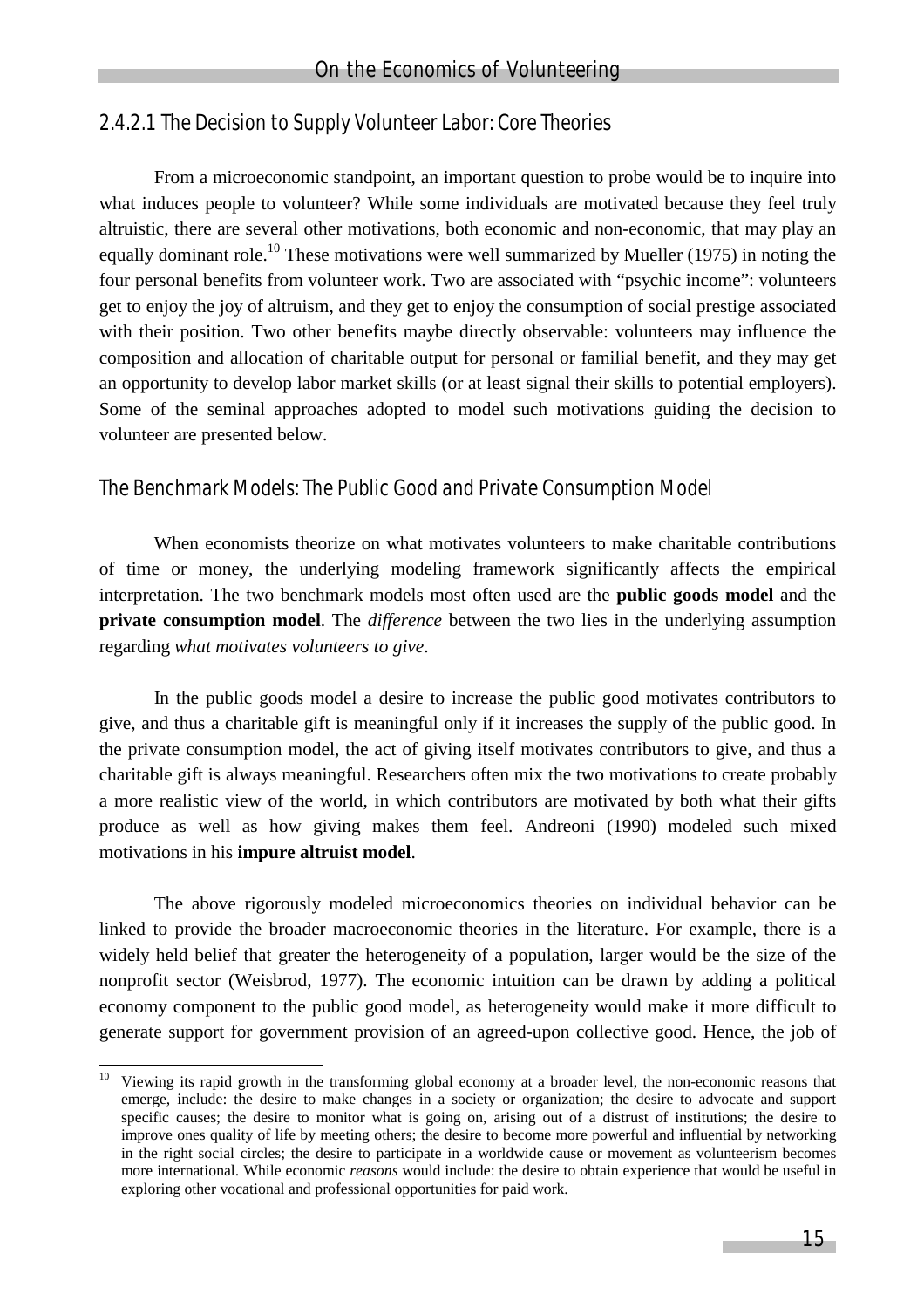producing the 'collective goods' considered important by various population groups falls to nonprofit organizations that give voice to various population perspectives.

#### *The Investment Model*

Volunteering may not be for free, as even a nonprofit firm has to recruit, train, and supervise volunteers (Steinberg, 1990).<sup>11</sup> Individuals may thus be motivated to use volunteer labor as an investment mechanism. In such cases, individuals volunteer purely motivated by a desire to gain labor market experience (accumulate human capital), or to signal their ability to prospective employers. This widespread belief that volunteer work enhances an individual's employment prospects was empirically verified by estimating human capital earnings equations using a recent Canadian data set that suggests that the return to volunteering amounts to 6% - 7% of annual earnings (Day and Devlin, 1998).

#### *Empirical Insights*

Menchik and Weisbrod (1987) provide a unifying framework in which both consumption and investment motivations influence volunteer labor supply. They model the supply of volunteer labor to philanthropic donees as a consumption model positing volunteering as an ordinary consumer good and an investment model assuming volunteering as a way of obtaining on-the-job experience are presented. The modeling framework yields reduced form equations that express the quantity of volunteer labor supplied as a function of: i). its opportunity cost, ii). the individual's potential or full income, iii). the cross-price opportunity cost of contributing money rather than time, iv). the person's preference vector for money income and charitable giving, and v). the degree to which government is supplying the services to which the volunteer labor would contribute. On testing the model, using an U.S. national sample survey reported by Morgan, Dye, and Hybels (1977), in the aggregate and for four disaggregated industry groups, a negative association is found between net wage rate and hours volunteered, when other things are equal. Another interesting result reveals that contributions of time and money are complements, and not substitutes.

However, Schiff (1985) estimates volunteer labor supply functions to establish that while (*i*) attitude towards philanthropy, (*ii*) giving by others, (*iii*) government spending on social services, and (*iv*) the level of need (proxied by percent poor) have significant effects on *donations of money*, they had no significant effect on volunteering (or, *donation of labor time*).

 $11$ Emanuele (1996) estimates a demand curve for volunteer labor that is indeed downward sloping.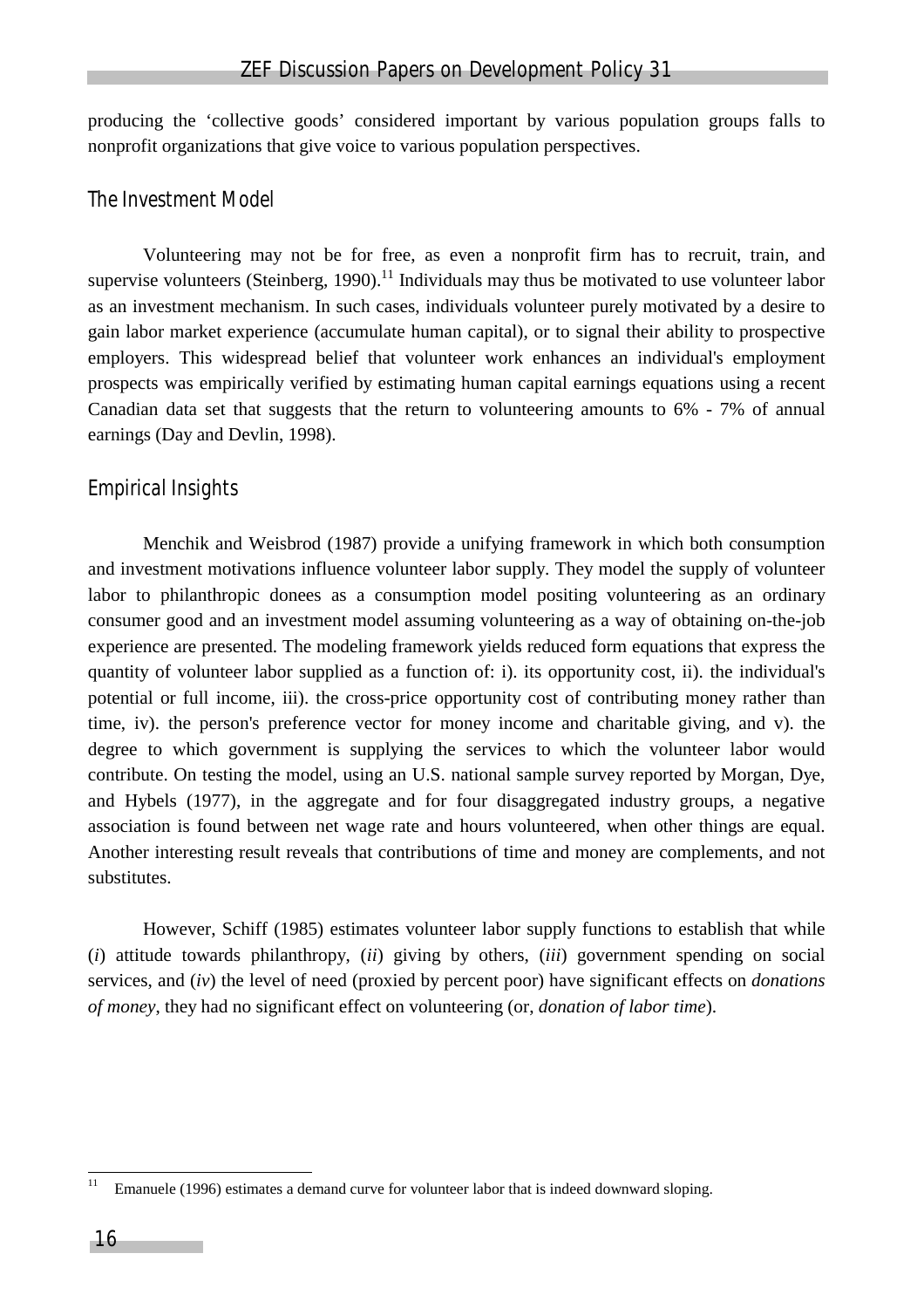## *2.4.2.2 Charity Wage and the Opportunity Cost of Time*

The economic value of volunteering is often measured by imputing volunteer labor the opportunity cost of the time off work. The validity of this approach depends crucially on whether the opportunity cost of the volunteers' time equals the value of the volunteers' production in charity.

#### *Motivated by the private consumption model*

For volunteers who derive a "warm glow" utility from their gifts of charity, there could be two possible explanations for such inequality:

- i. A volunteer may perform a service for charity that is "less valuable" than what he or she provides to the general labor market. An accurate example would be a doctor working in a soup kitchen.
- ii. A non-profit firm may be able to pay less compensation to their workers than forprofit firms in similar services. For example, a doctor accepting a lower payment for his services to a non-profit hospital.

In both cases, the charity wage that the nonprofit would have to pay someone else to perform the task is lower than the volunteers' opportunity cost of time.

#### *Motivated by the public good model*

The public good model would not allow a volunteer to contribute to charity if he or she provides less than his or her opportunity cost of time. Hence, a doctor rather than work in a soup kitchen, would work in the for-profit sector and donate the proceeds to charity.

### *Empirical Evidence*

There exists some empirical support for the private consumption model as non-profit workers may earn lower wages than similar for-profit workers (Goddeeris, 1988). However, Preston (1989) supports the public goods model by demonstrating that workers supply labor to nonprofit organizations at lower than market wages in return for the opportunity to provide goods with positive social externalities.

#### *2.4.2.3 The Crowding-out Literature*

The public goods model assumes that the altruist cares only about the consumption levels of the recipient and not about the level of their own gifts. Such pure altruist models predict that government spending on the public good will crowd out voluntary contributions (Warr, 1982;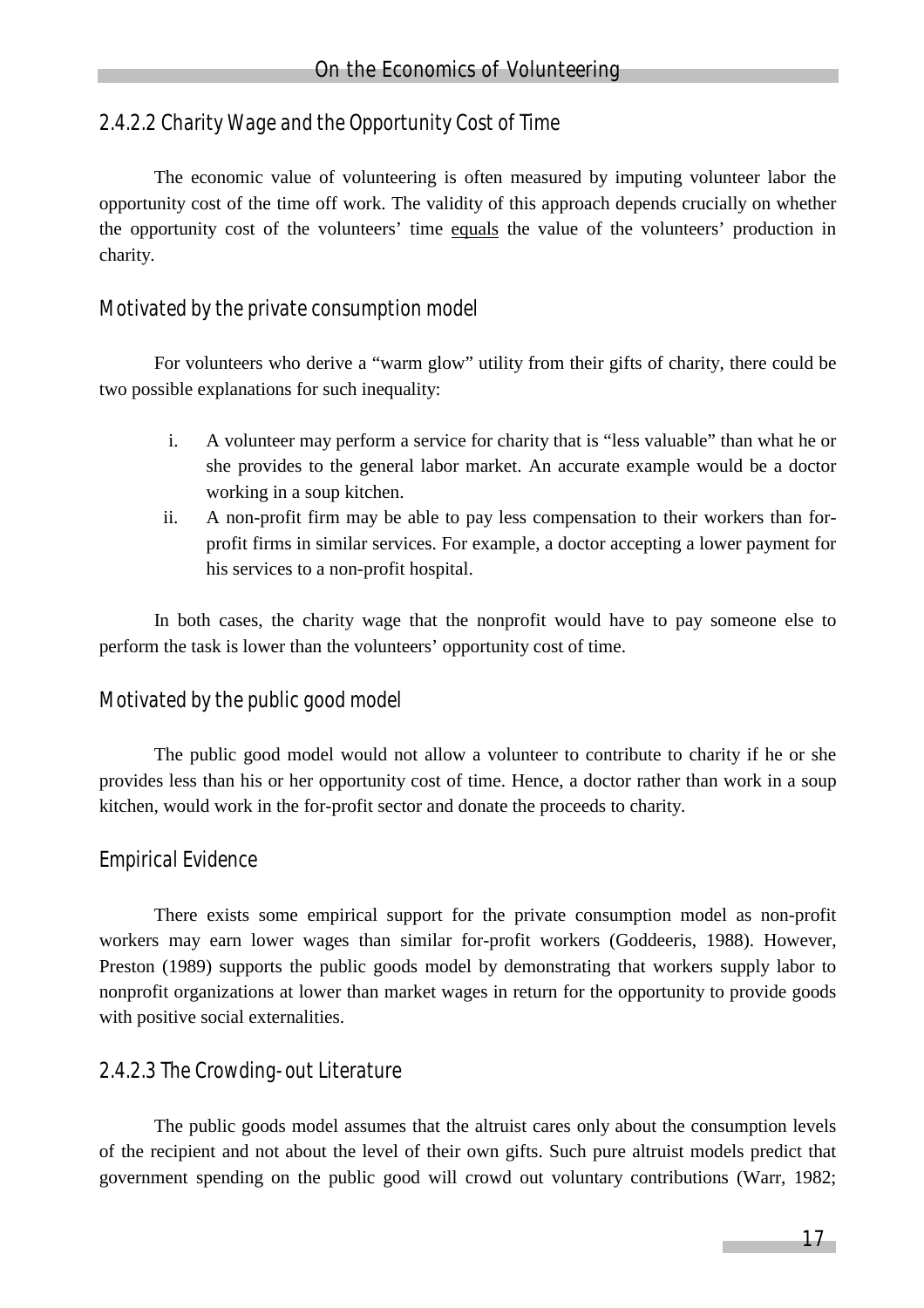Roberts, 1984; Bergstrom et al., 1986). Given the important policy implications of such predictions, it stimulated a flurry of empirical work to test the validity of the crowding-out hypothesis. While some researchers have found partial evidence of crowding out, Day and Devlin (1996) show that government spending may affect the decision to volunteer, but it has no effect on the hours volunteered. Furthermore, the type of government expenditure would also affect the relationship. For example, while reduction of government spending on health care increased the number of volunteers, in the case of certain other activities decreased spending resulted in reduced volunteering. Thus, most empirical studies find little support for the crowd-out hypotheses suggesting that government provision does not substitute for private giving. However, it is important to note that most of the empirical work provides incomplete measures of crowding out as they examine only monetary contributions. On incorporating the contribution of volunteer labor, Duncan (1999) establishes, using a national survey on charitable giving, that omitting volunteer labor reduces the estimate of crowding out by 27 per cent.

#### *2.4.2.4 Who Volunteers?*

The standard labor supply substitution behavior predicts that people will volunteer less when the opportunity cost of time (wages) is high. This would make us expect, a priori, that volunteers would comprise largely of people with low opportunity cost of time – low-wage workers or the jobless. Freeman (1997) shows that for most part volunteers are people with higher potential earnings and greater demands on their time, often highly educated, professionals, and managers. The only characteristic that fits the time-cost interpretations is sex, since women are slightly more likely to be volunteers than men. The opportunity-cost-of-time model also predicts that a household member with higher wages would volunteer less than a member earning lower wages. However, the family pattern of volunteering indicates that volunteering is positively associated among spouses: the most common pattern is for both to volunteer or for neither to volunteer.

The above empirical studies that test the microeconomic volunteering behavior demonstrate that an individual or household decision to *give or not give* may be influenced by a complex interplay of various socio-demographic characteristics, and economic circumstances. Most importantly, these studies reveal that *something more* than a substitution response to wages underlies the different volunteering behavior among otherwise similar working age persons.

#### *2.4.2.5 Altruism and Voluntary Giving*

Adopting solely a materialistic view of voluntary giving leaves many questions unanswered. For example, irrespective of their income level, many households give nothing to charity. This leads us to discuss the role played by altruism in the individual decision to volunteer. According to the theologies central in all major religions, people should give to others worse off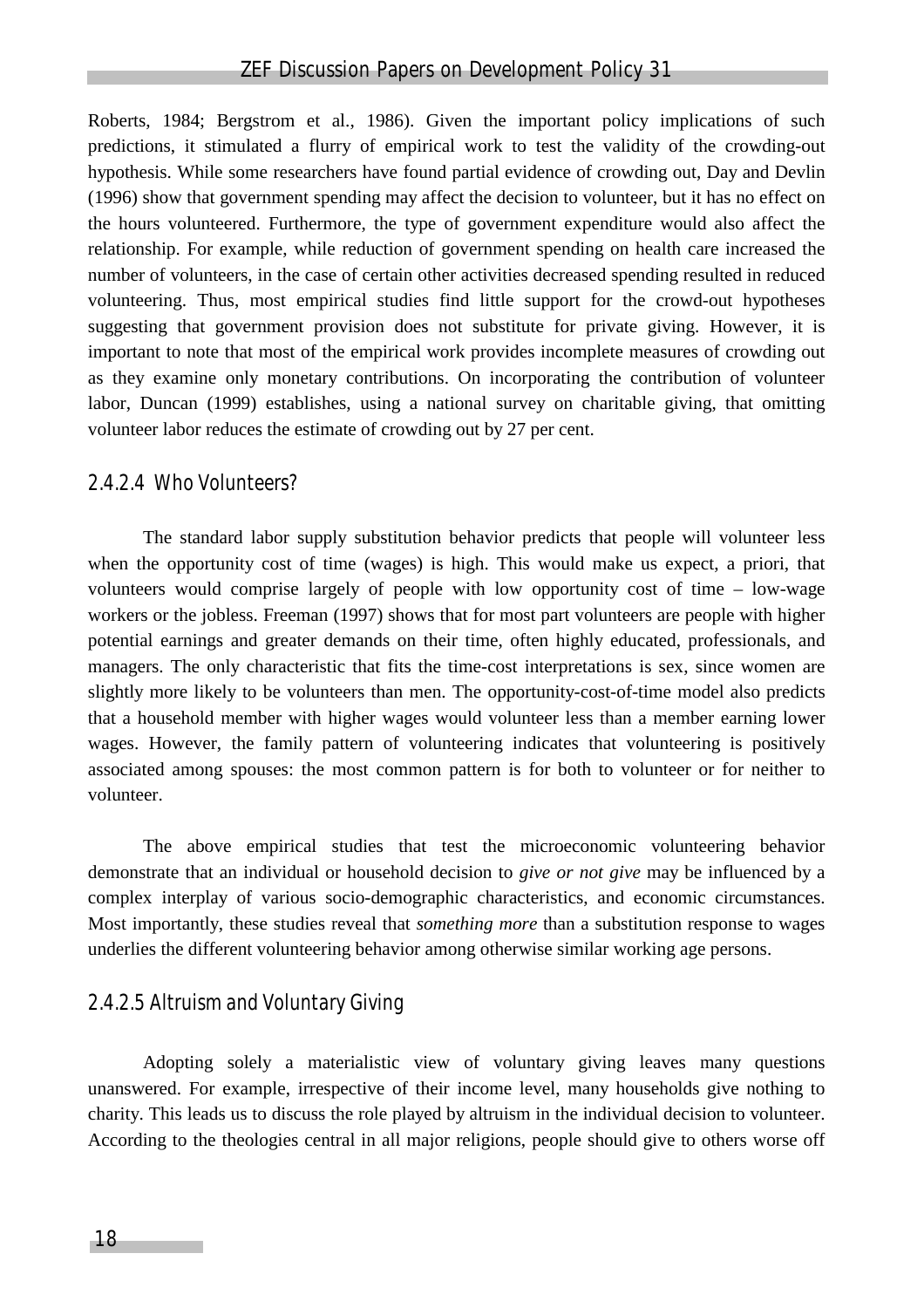than themselves, without the expectation of any material gain for their acts of kindness (in their earthly lives). $^{12}$ 

Volunteering motivated by such a moral obligation to "give something back" to society could be viewed upon as a "conscience good or activity" (Freeman, 1997). Stark (1995) notes that such "social norms" as guilt and obligations are powerful forces in determining behavior and could be easily inculcated amongst children, either directly, by parents sending them to certain schools or churches to influence the child's "preference shaping", or indirectly, by "demonstration effect", i.e., teaching a desired behavior by setting an example. While Stark's focus was primarily on interfamily and intergenerational transfers, it could be readily adopted to have societal relevance by inculcating amongst its citizenry views such as Plato's, i.e., "each citizen should play his part in the community according to his individual gifts".

Individuals and households differ in their attitude towards altruism. Smith et al. (1995) suggest that "attitudes" towards giving may play a substantive role in the decision to give or not to give. Households with the 'wrong attitude' may not give regardless of their income and other variables that affect giving. Further, a household's "altruistic history" may also affect its current giving decisions.

Altruism is probably a continuous variable, but is difficult to measure in practice. Individuals may, however, be grouped (based on past histories of giving) into "low altruism" and "high altruism" people. While low altruism individuals may never give, high altruism individuals may always give something regardless of their economic circumstances. Thus, Smith et al. (1995) views household giving decision as a two-stage process. In the first stage, the economic agent decides whether to give or not give; in the second, he or she must decide on the level of giving. Econometric results suggest that altruism positively influences a household's decision to give, but does not affect the size of the gift; in contrast, household income may not influence the decision to give, but does have a significant impact on the size of the donation once the decision has been made.

Other than altruism and exchange motives, Stark (1995) identifies an additional nonaltruistic component that may induce individuals towards charitable activities, and that is, an "aversion to unfairness". Stark suggests on whether we could assume a threshold level of unfairness (e.g. inequities in society) beyond which the "haves" are "elicited" into philanthropic work to improve the plight of the "have-nots". However, as he suggests, an unexplored and important area of research would be to probe into what determines this threshold and why it differs so widely among individuals and societies.

-

See Sullivan (1985) for discussions on this issue.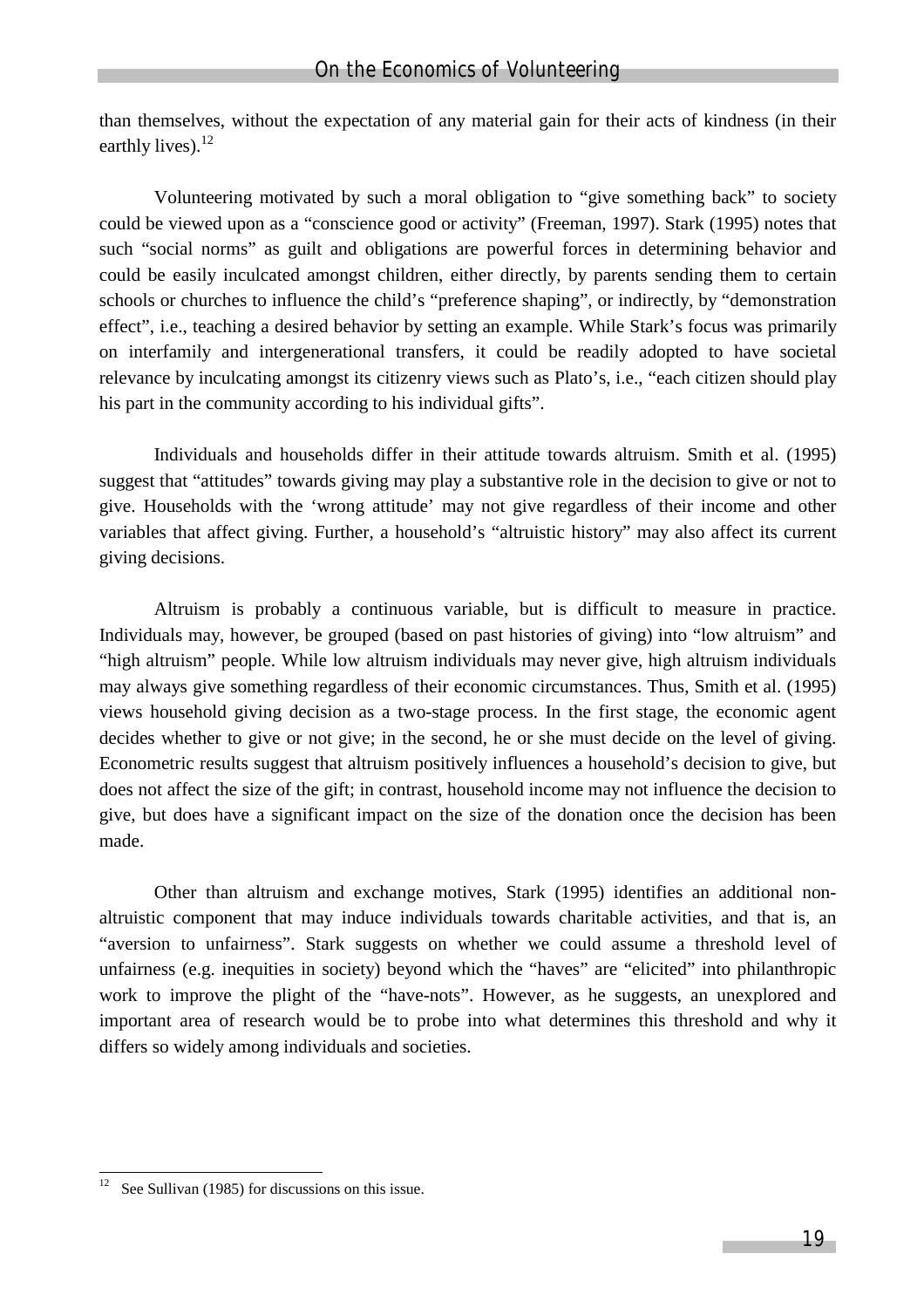#### *2.4.3 A Theoretical Framework*

In this section, we present a modified model based on Freeman (1997) and Menchik and Weisbrod (1987), as well as, derive the econometric specification that may be estimated to probe into the manifold motivations behind volunteering (as posited by the various models presented in section 2.5.2.2 - 2.5.2.5).

The dependent variable that we seek to explain is the amount of time volunteered to collective-type goods. This decision grows out of an optimization process, in which the willingness to donate to a "worthy" cause is weighted against the opportunity cost of donating. The willingness to donate is seen as a function of (a) individual's preference for philanthropic giving, (b) the potential income from a full-time labor activity<sup>13</sup>, and (c) the extent to which the government is devoting resources to similar collective goods. Whereas, the opportunity cost of donating depends (d) on how much the individual could earn in the market (net of taxes), and (e) the price of close substitutes and complements.

An individual facing an exogenously determined wage-rate, *w*, is free to adjust leisure and volunteer time, in accordance with person's income and prices faced. Consider a person who maximizes utility  $(U)$  dependent on goods  $(G)$ , leisure  $(L)$ , and charity  $(C)$ , where charity is produced by two inputs volunteer time  $(T_v)$  and donations  $(D)$ :

$$
\text{Max } U(G, L, C) \tag{1}
$$

Subject to

$$
C = C(T_v, D), \tag{2}
$$

an income constraint  $G + D = WT_w + Y$ , and a time constraint  $T_w + T_v + L = 1$ , where  $W =$  wages,  $T_w$ = time worked, *Y* = nonwage income, and *D* = charitable donations.

Incorporating Ben-Porath's (1967) model of the production of human capital, two specifications are considered:

 $C = C(T_u, )$  (2a)  $C = C(W_{v}, )$  (2b)

According to (2a), the volunteer time is the same for all workers; thus volunteering should fall for higher-wage workers, or as wage increases. Specification (2b) depicts volunteering on

 $\overline{a}$ 

<sup>13</sup> To keep our conception simple and basic, the modelling framework is restricted to that of a rudimentary static case, but extending it to a dynamic setting would also necessitate including equally important factors as expected future earnings or the potential future pitfalls associated with volunteering. For in-depth insight into some such dynamic models see Stark (1989).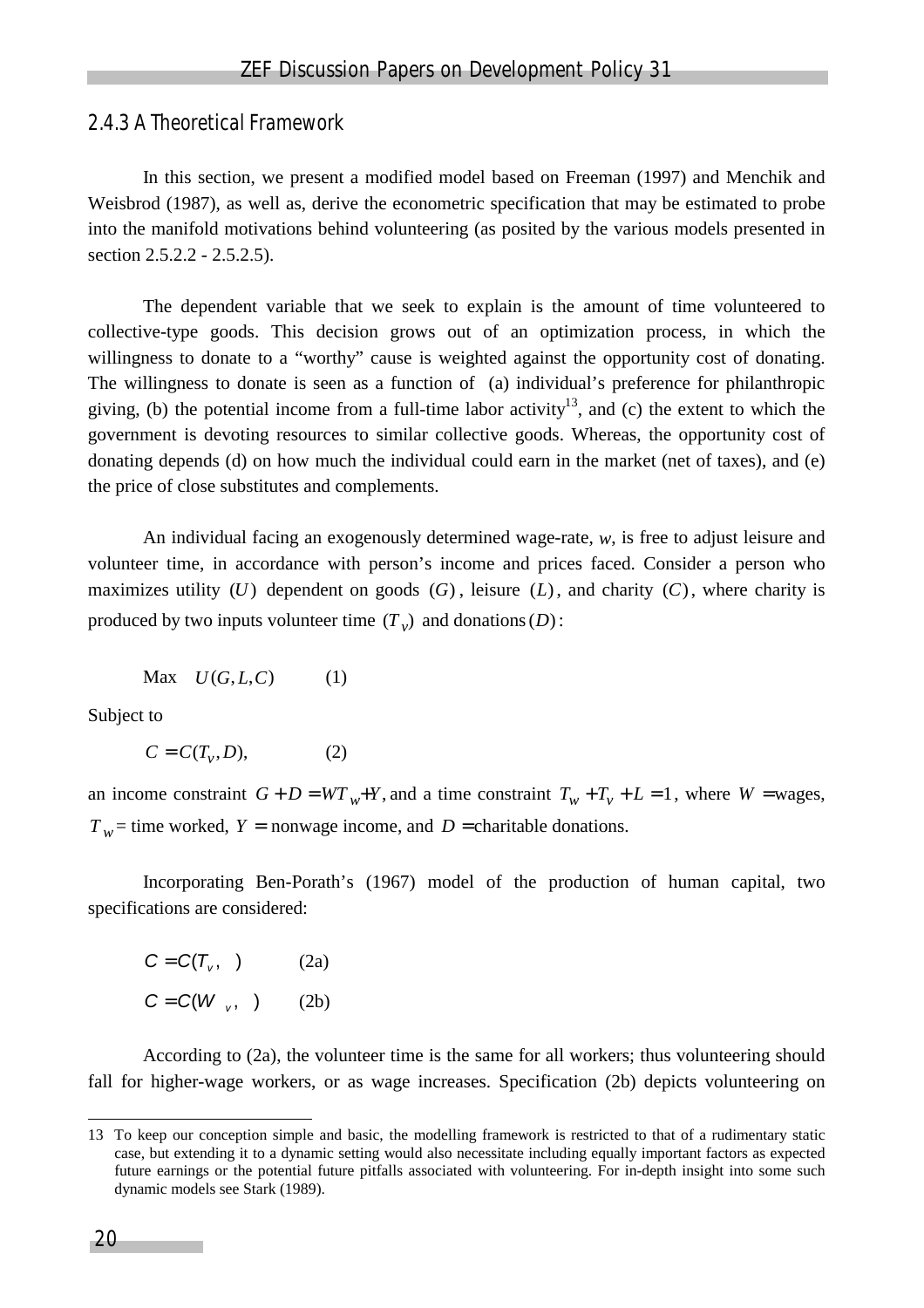human capital indexed by wage, which can offset the increased opportunity cost of time in the supply decision, and thus substitutions of donations for time volunteered as wages rise. Equation (1) and (2a) yield a derived demand for volunteer time, which expressed in linear form:

$$
T_v = a + bW + cY + v,\tag{3}
$$

where,  $b$  depends on positive income effects and negative substitution effects, and  $c$  is the income effect of a charitable activity. The additional term is an individual specific taste variable, positive for persons who obtain a greater utility from volunteering (altruistic desires), and negative for those who get a disutility from volunteering.

Using U.S. data from 1990, Freeman (1997) estimated variants of equation (3), to show that volunteers have characteristics associated with higher values of time: higher family income, greater age and years of schooling, marriage and more children. In addition employment is positively associated with volunteering.

However, this behavior is masked by some gender disparities: while men who work more hours are more likely to be volunteers, women display a rough U-shaped pattern. Thus, women working the lowest and highest number of hours report greater volunteering, than those in the middle of the hours-of work distribution. Higher volunteering by individuals working for greater number of hours suggests that there are several non-economic factors that guide the decision to volunteer: attitudes, tastes, ability, energy, and so on. In summary, the deeper insights generated by the various theoretical models and empirical results, display that the process underlying the individual decision to supply volunteer labor time is extremely complex and needs to be explored very carefully. Additionally, these insights provide us with some important questions that need to be incorporated in our survey design for consequent empirical analysis to measure the economic contribution of volunteering in a cross-country setting.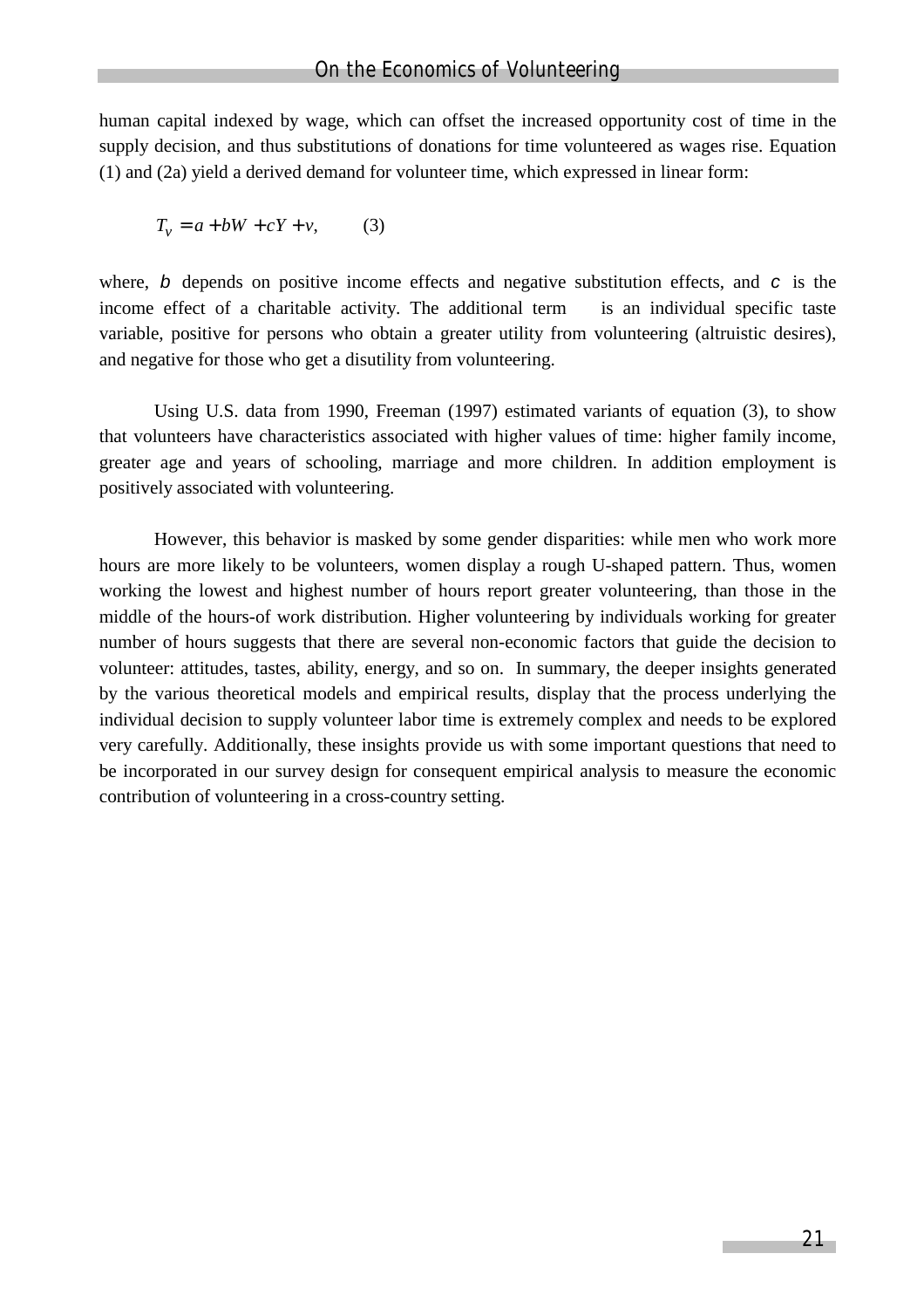# **3 Measuring the Economic Value of Volunteering**

As pointed out before, the exclusion of volunteer work from labor force and national accounts merits serious attention. Volunteer labor is seriously undercounted because underlying that is the fundamental question of what is *value* and *of what value* to society (Beneria, 1999). National income accounts and labor force statistics are primarily designed to gather information on remunerated economic activity. Since the statistical concept of being "at work" has been historically defined in terms of engagement in work for "pay or profit", the contribution of "unpaid volunteer work" remains outside the gamut of such national and international statistics. Attempts to improve the measurement and thereby the perceived value of unpaid labor have been going on for decades, but little of the results have been incorporated into the national labor statistics or the national income accounts.<sup>14</sup> The U.S. Department of Commerce has only recently begun to separately report contributions made by volunteers to the economic output of the nation, while other nations lag behind (Weisbrod, 1988).<sup>15</sup>

Insufficient information on the scale and characteristics of volunteer labor has the effect that the full potential of the resource 'volunteer labor' cannot be mobilized to the greatest possible extent. The lack in solid data and a comprehensive understanding of the aspects of volunteering negatively affects public policies as policymakers are left in the dark as to what the full consequences of their policies would be on the supply of volunteer labor (Weisbrod, 1988). However, on the brighter side, the evolving time-use literature provides a rich resource base to formulate a methodological framework to correct such biases in underestimation of volunteer work.

How then can the economic relevance of volunteering be portrayed given the background that production values of volunteer labor are not accounted for in the GNP? A first step towards a better understanding and recognition of volunteering is to measure the extent of voluntary labor. An imputation of a value to volunteering will then reveal its economic significance. The next subsections will look at methods for economically measuring voluntary labor.

 $\overline{a}$ 

<sup>14</sup> Not only does it face purposive resistance, but also ignorance and indifference. There are critics who argue that it would be a waste of resources to gather more accurate data, or that such work is too qualitatively different, or that the effort is theoretically misguided.<br><sup>15</sup> The Independent Sector (IS), an umbrella organization for institutions included in the "third sector", provides

periodic estimates of volunteer labor. The IS estimated that the value of volunteer labor provided to organizations (including non-profits, for-profits and governments) in 1993 was \$182.3 billion (Rose-Ackerman, 1996).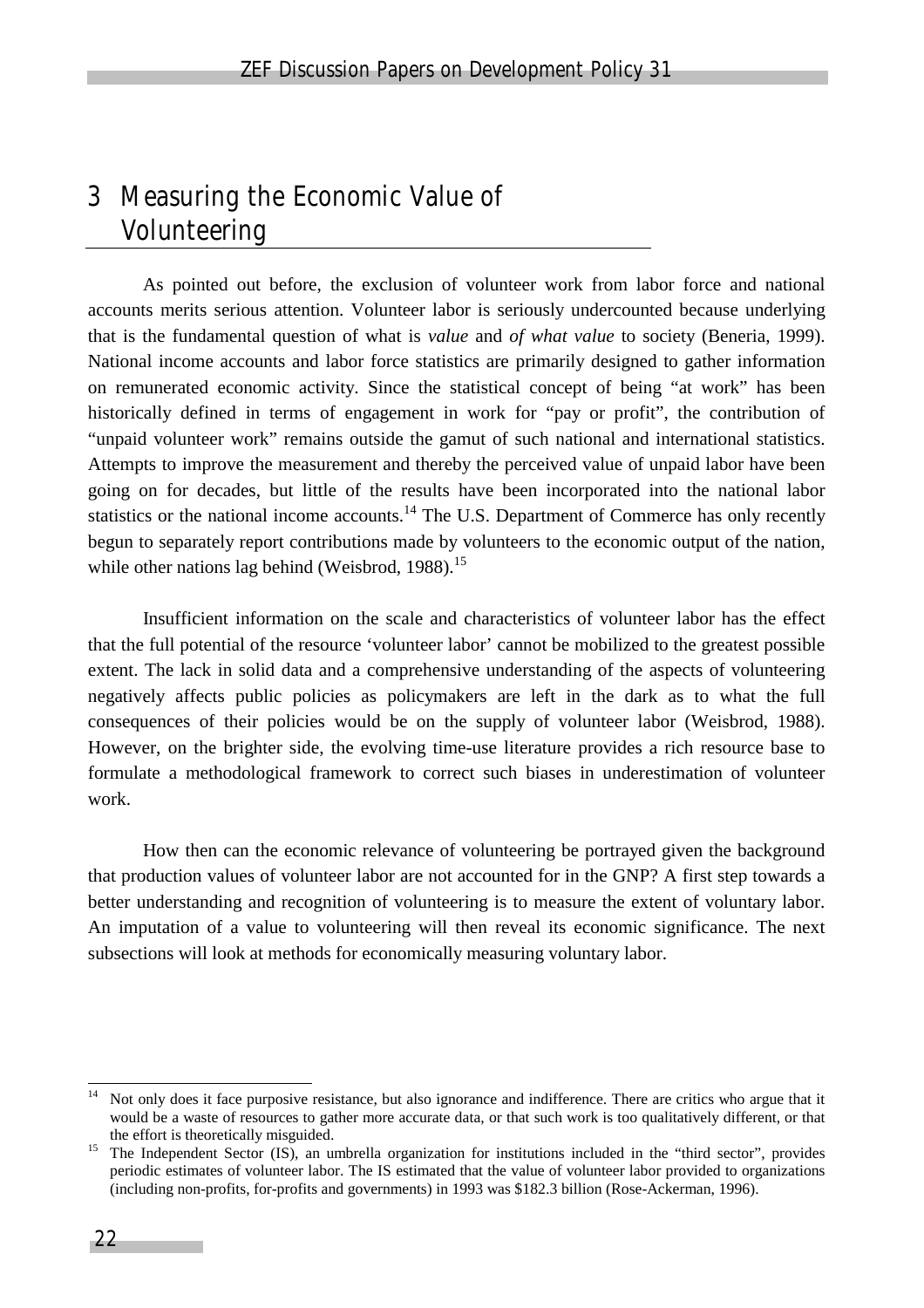# **3.1 Methodological Progress**

This section discusses the methodological progress made in measuring "unpaid labor" that could be incorporated in designing our framework to assess the economic value of volunteer labor. The initial impetus to include "unpaid work" in national income accounts came from the international women's movement confronting the societal under-valuation of women's contribution to societal well being.<sup>16</sup> The First World Conference in Nairobi in 1985 was instrumental in initiating the lead taken by the Statistical Office of the United Nations Secretariat in promoting the revision of national accounts to incorporate the contribution of unpaid women's work. The recommendations suggested the development of supplementary or "satellite accounts" that would permit the generation of "augmented" GNP estimates (UN, 1989). The sole purpose of these augmented estimates was to measure unpaid production of goods and services and to provide indicators of their contribution to welfare. This can be done either:

- 1. By using time as a unit of measurement as in time-use surveys.
- 2. By imputing a monetary value to time inputs or to the goods and services produced.

The question on which unpaid activities to include would be determined by Margaret Reid's third party principle, which refers to all unpaid activities that can be performed by a thirdparty for pay. Despite definitional ambiguities and criticisms that the third-party principle assumes the market as a model of economic activity, it still represents an important step in setting up an international standard definition that would allow cross-country comparisons.

# **3.2 A Conceptual Framework**

Since various analogies can be drawn between the contribution made by volunteers and that by women in the household, some of the methodological progress made in documenting "unpaid work" would be equally applicable in our narrower focus on volunteer labor. The steps to measuring the economic value of volunteer contribution would, first and foremost, require an identification of the contributors. The next step would involve distinct exercises conducted on the following fronts:

- i. Revision of data gathering methods: The objective would be to capture in greater accuracy the contributions made by volunteer labor to national income, employment and output. At this stage, time-use surveys would be carried out in the various countries to provide the empirical base for the task ahead.
- ii. Designing innovative methods to measure the value of volunteer work. The focus is between differentiating between input- and output-related methods, and in elucidating the advantages and difficulties with each.

<sup>16</sup> The effort mounted by women in New Zealand in the mid-1980s resulted in a question about volunteer time being included in the 1986 census of population (Waring, 1988)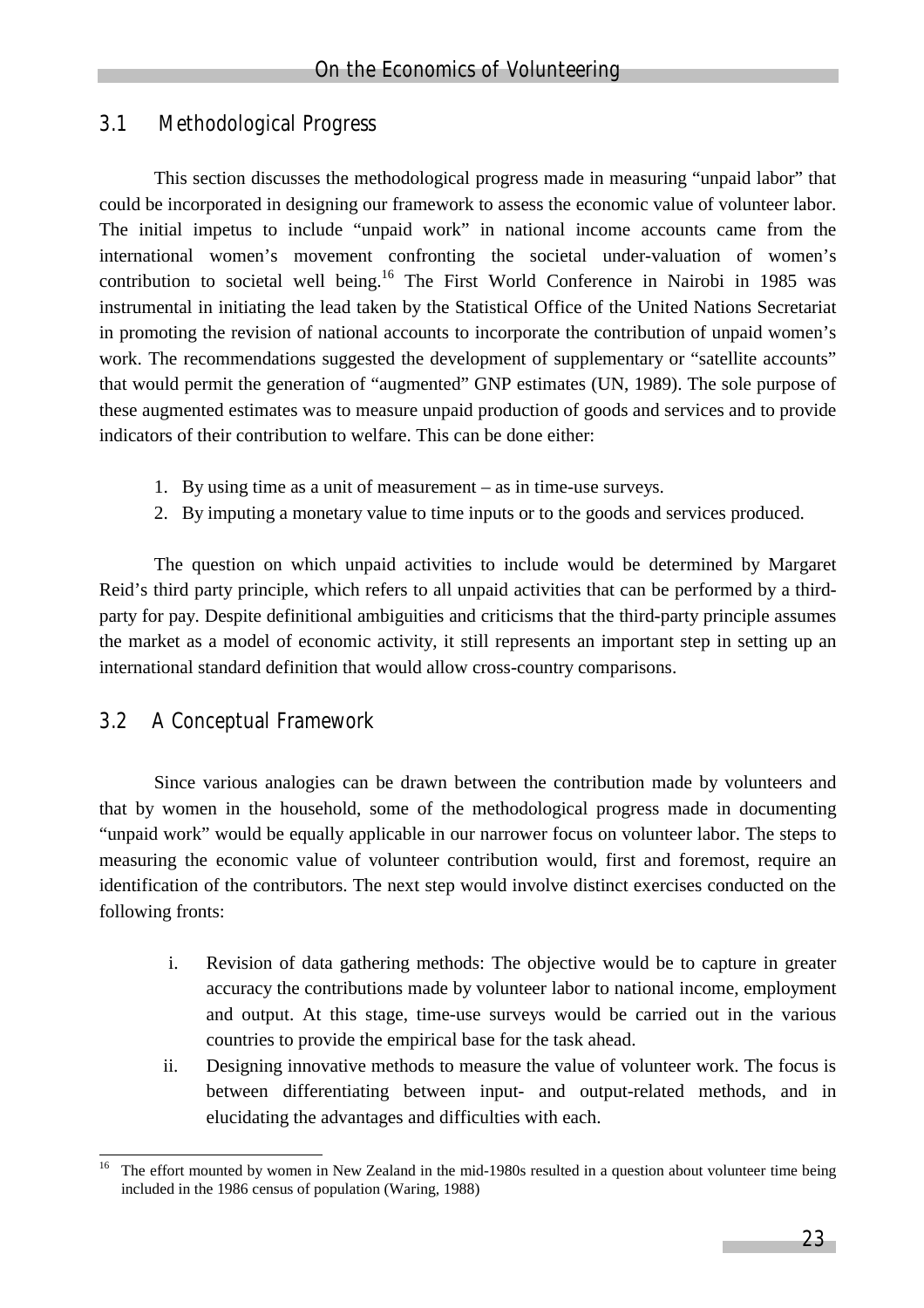Two alternative approaches could be used in measuring the value of volunteer labor<sup>17</sup>:

- 1. Output-related Method: This is based on the imputation of market prices to goods and services produced by volunteer labor. It requires a method for imputing a value to the produced good or service, and deducting the cost of inputs from it. There are, however, two significant limitations to this approach. First, voluntary organizations often do not have data on their produced outputs available. Second, in cases where data are available, it can be difficult to assign an economic value to the produced outputs as market prices for these products might not exist. This is the case when goods and services produced do not have equivalents in the market. How, for example, would we value the output of self-help groups or the creation of social capital in terms of market prices? Another output-oriented approach, typically used in cases of non-market production, measures the value of volunteering not by applying market prices but rather by applying the involved factor-costs. This may lead to potential underestimation as one of the main factors involved in the production of the output is volunteer labor, which is unpaid and thus does not involve any costs (Badelt, 1985). Lastly, a big hindrance in using this method may be an empirical one, as it involves tedious efforts to collect detailed time-budget data, hourly wages, and input and output prices.
- 2. Input-related Method: This is based on an imputation of value to labor time, and thus is more explicit in documenting the time needed for a particular work. The following estimation methods may be used for the purpose:
	- a. *Global substitute method:* This method uses the cost of hiring a paid worker to do the job; the problem lies in the fact that it may give the lower-end estimates.
	- b. *Specialized substitute method:* This approach uses the average wage of a specialist with appropriate skills for the task; problems may arise as it may generate high-end estimates.
	- c. *Opportunity cost method:* This approach uses the market wage that a volunteer is forgoing to perform the unpaid work. This would yield a wider range of estimates depending on the skill and opportunity wage of the particular volunteer. However, problem arises as similar volunteer work performed by a doctor will be imputed a higher value than that performed by an unskilled worker.

Any of the alternative approaches could be incorporated in measuring the economic value of volunteer labor. A review of the pros and cons of the various approaches makes us lean towards adopting the opportunity cost method in imputing a value to volunteer labor. In theory, the opportunity costs of volunteering can be analysed within a time allocation model.18 In practice, the time invested in voluntary labor can be measured in time use analyses such as the Eurovol 1994.

<sup>17</sup> 17 For details see Badelt (1985), Beneria (1992) and Fraumeni (1998).

Compare Badelt (1985).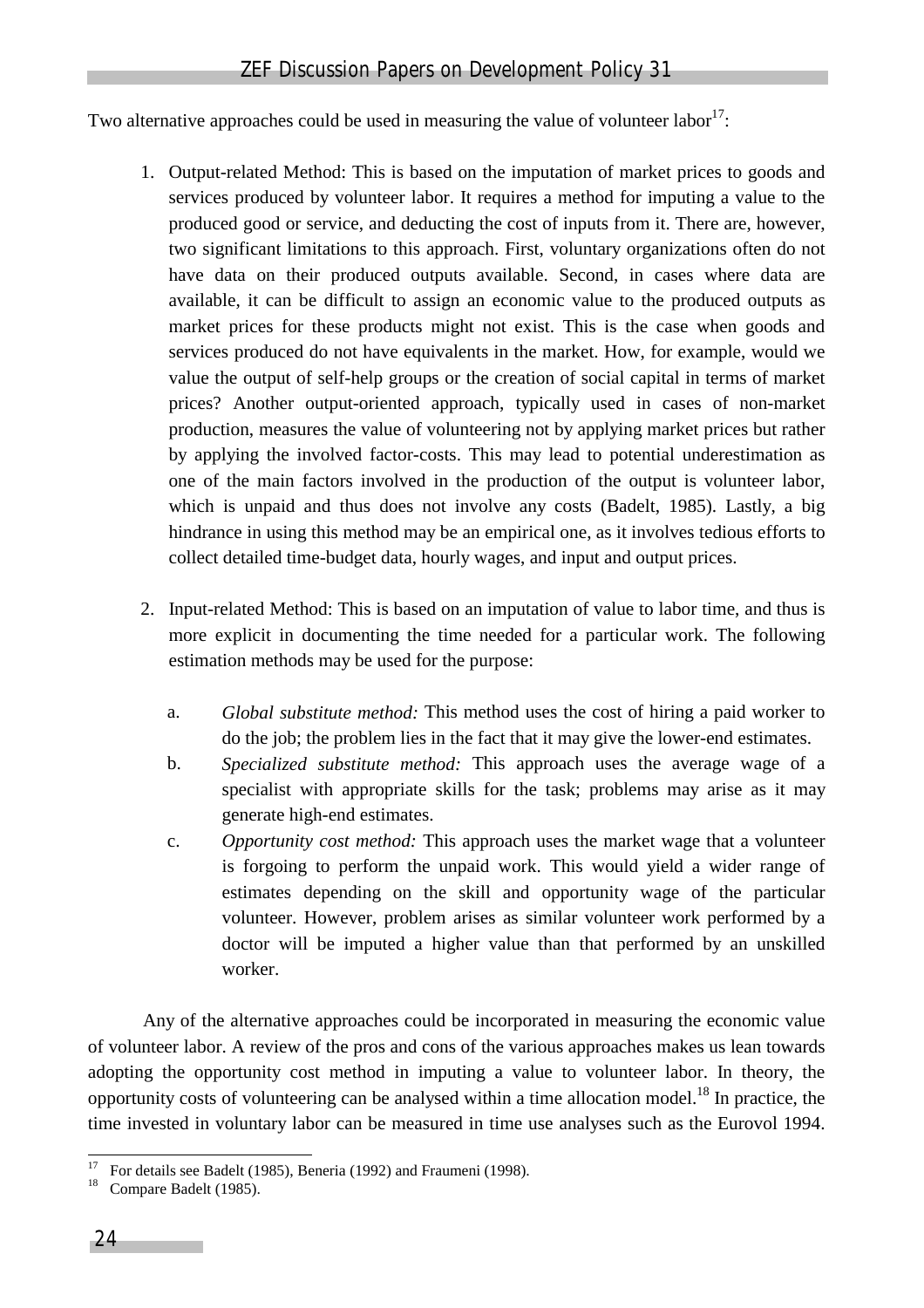Here individuals or households are selected on a representative basis and asked to keep time diaries in which they note down the activities carried out throughout the day. The hours spent volunteering can then be estimated from the obtained information in the diaries and multiplied with the average hourly wage to obtain an approximation of the average opportunity costs.

While the input-oriented approach offers significant methodical advantages when used on an empirical basis compared to the output-oriented method, it also has a few limitations. Weisbrod (1988), for example, argues that this method can lead to an overstatement of the value of volunteer labor. According to him "people may be less productive as volunteers, and, in addition, those who actually volunteer may be less productive in the marketplace than the average person who chooses paid work" (Weisbrod, 1988, p. 133). The critique is not directly against the approach *per se*, as the time invested for volunteer labor indeed gives a good estimation of the quantitative significance of volunteering, but rather against the assumption that the opportunity costs of volunteering are equivalent to the earnings of an average non-agricultural worker.

Further limitations of the input-oriented method are discussed by James (1989) who sees a weakness of the approach on the basis of the motivation for volunteering. Underlying this critique is the assumption that a motivating factor for engaging in voluntary work can be found in the private material benefits that volunteers sometimes receive for compensation. As defined earlier, volunteer labor is sometimes recompensed by small compensations, which according to the definition of volunteering should be valued below the market-price of the voluntary activity. According to James these material benefits can cause problems when applying the input-oriented method: When the resources and costs of these benefits have already been included in the accounts of the organizations, the imputation for volunteer services as used in the approach can lead to double-counting.

In Sri Lanka, e.g. volunteers engaged in *shramadana* (work camp construction) receive a subsistence allowance, usually in kind. This allowance can sometimes be considered as "a disguised way of paying a competitive wage that would otherwise be considered to fall below the legally or socially acceptable minimum. In other cases, the value of the goods in kind may be so great that they exceed the going market-wage rate" (James, 1989, pp. 304-305). Other ways in which volunteers can be remunerated are through travel opportunities. Double-counting occurs when the imputation for voluntary services is added to the remuneration of volunteers in the form of payment in kind and travel. "This also means that the apparent factor mix of the organization differs from the real factor mix, with labor costs understated and nonlabor costs overstated" (James, 1989, p. 305).

Another critique of the input-oriented method concerns the 'Eigenvalue' of volunteering, where the volunteer receives personal utility from the voluntary activity. This can e.g. be the accumulation of human capital through on-the-job training, allowing the volunteer to improve his chances on the wage-paying market. According to James, when imputing voluntary services this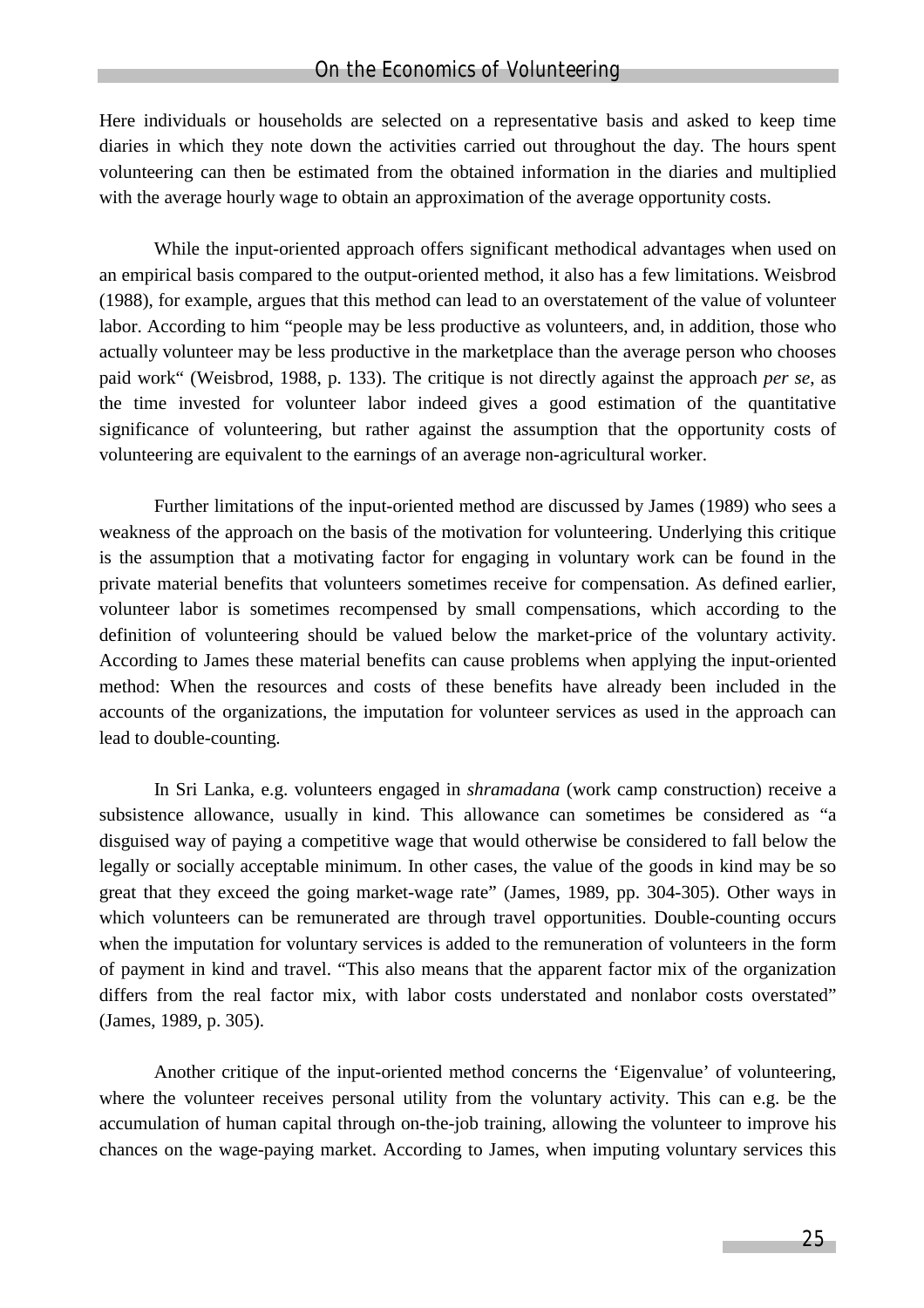training should be included as "a real cost (probably small) borne by the volunteer" due to current foregone earnings and as a "jointly supplied benefit of the NGO" (James, 1989, p. 305).

It should further be noted that unlike compensated labor the marginal product of uncompensated labor might not be always equal to the last hour of leisure that the worker has forgone. Thus, while firms need not select the most efficient workers as volunteers, volunteers too may not have an incentive to apply for uncompensated jobs at which they are most efficient. Much caution and judgement thus needs to be exercised in imputing a wage to volunteer labor that reflects their value as efficient and compensated employees.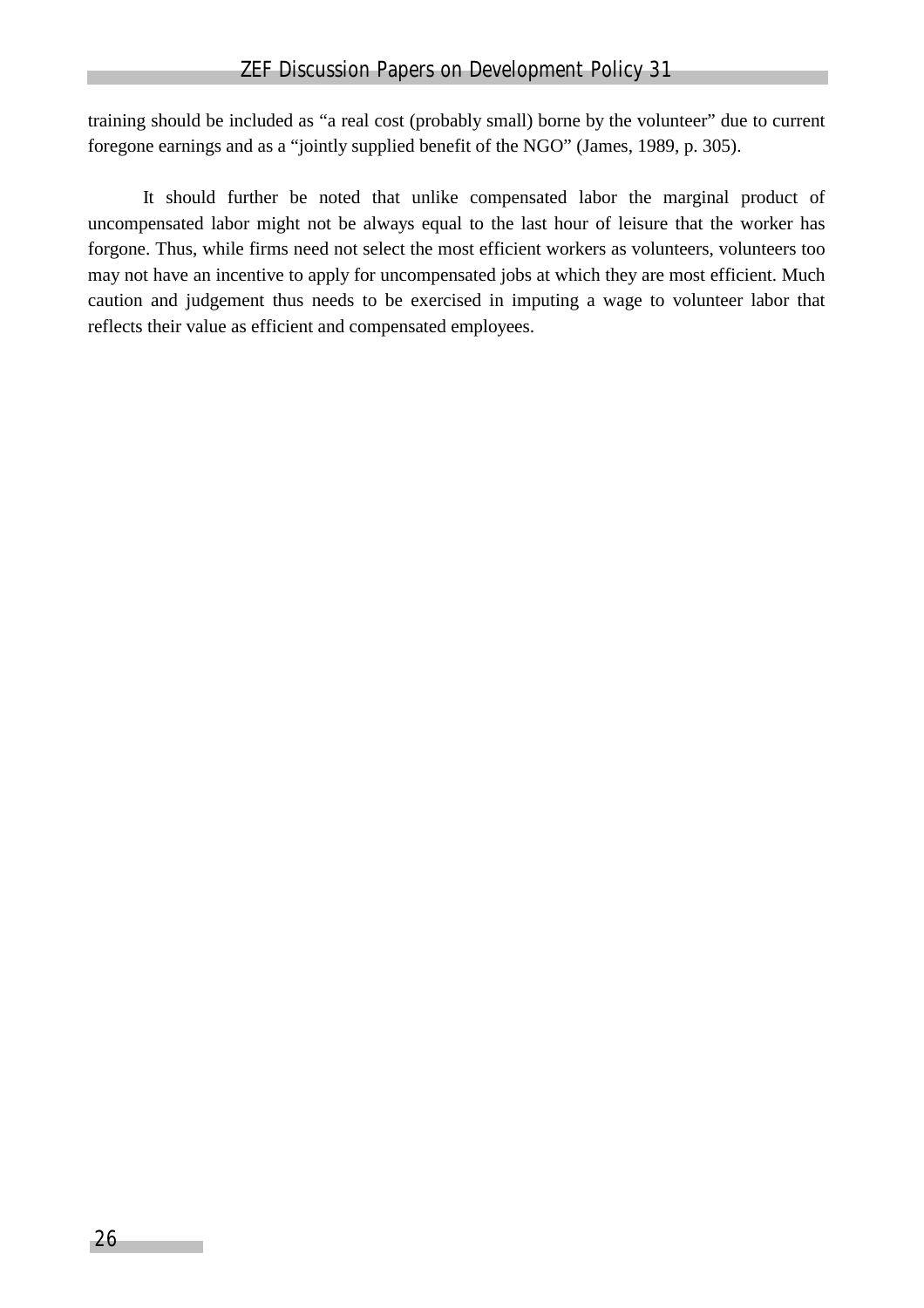# **4 The Economic Contribution of Volunteering**

An important step towards raising the profile of volunteering will be achieved by according an economic value to volunteering, and to ascertain its contribution in national employment and output. In the previous section, we lay out the various methodologies that may be adopted to make this feasible. However, the biggest hindrance in achieving this end is the lack of good descriptive data, especially on developing countries. Hence, an important follow-up of this paper would be to conduct a focussed and innovative survey on volunteering across a rich crosssection of countries, and then use it to generate some reliable measures on the economic contribution of volunteering.

The best available data on volunteering in a cross-country setting was recently conducted by the Johns Hopkins Comparative Nonprofit Sector Project, Phase II (Salamon, Anheier, and Associates, 1998). This survey contains detailed information on the volume of employment generated by the nonprofit sector across 22 countries of varying income levels. Furthermore, this survey also contains important information on the volume of volunteers employed by the nonprofit sector. However, since the focus of the project is on the "emerging non-profit sector" and not on volunteering, the survey has not been used to explore either the extent or the economic contribution of volunteering.

We make opportune use of this reliable information on volunteering, by combining it with other relevant economic data (collected from the *World Development Indicators*, *International Financial Statistics*, and the *Statistical Database* of the ILO), to generate some (rough) estimates on the volume and value of volunteering for a cross-section of 21 countries. Additionally, this exercise illustrates how the methodologies explained in section 3 might be incorporated to generate these estimates.

As we mentioned earlier, volunteering is a rapidly growing phenomenon across societies of divergent economic, social, cultural, and political settings. Thus, we present in Table A1 some selected social and economic indictors on the 21 countries in our study. The results reveal that these countries vary widely in terms of per capita income, size (population), labor market performance (unemployment rates), and the role of the government in meeting social welfare needs (columns 4, 5, and 6).

Important measures on the volume and economic value of volunteering are presented in Tables A2-A5 (see Appendix). While the detailed tables could be gleaned for many of interesting insights, some of the most important facts are as highlighted below.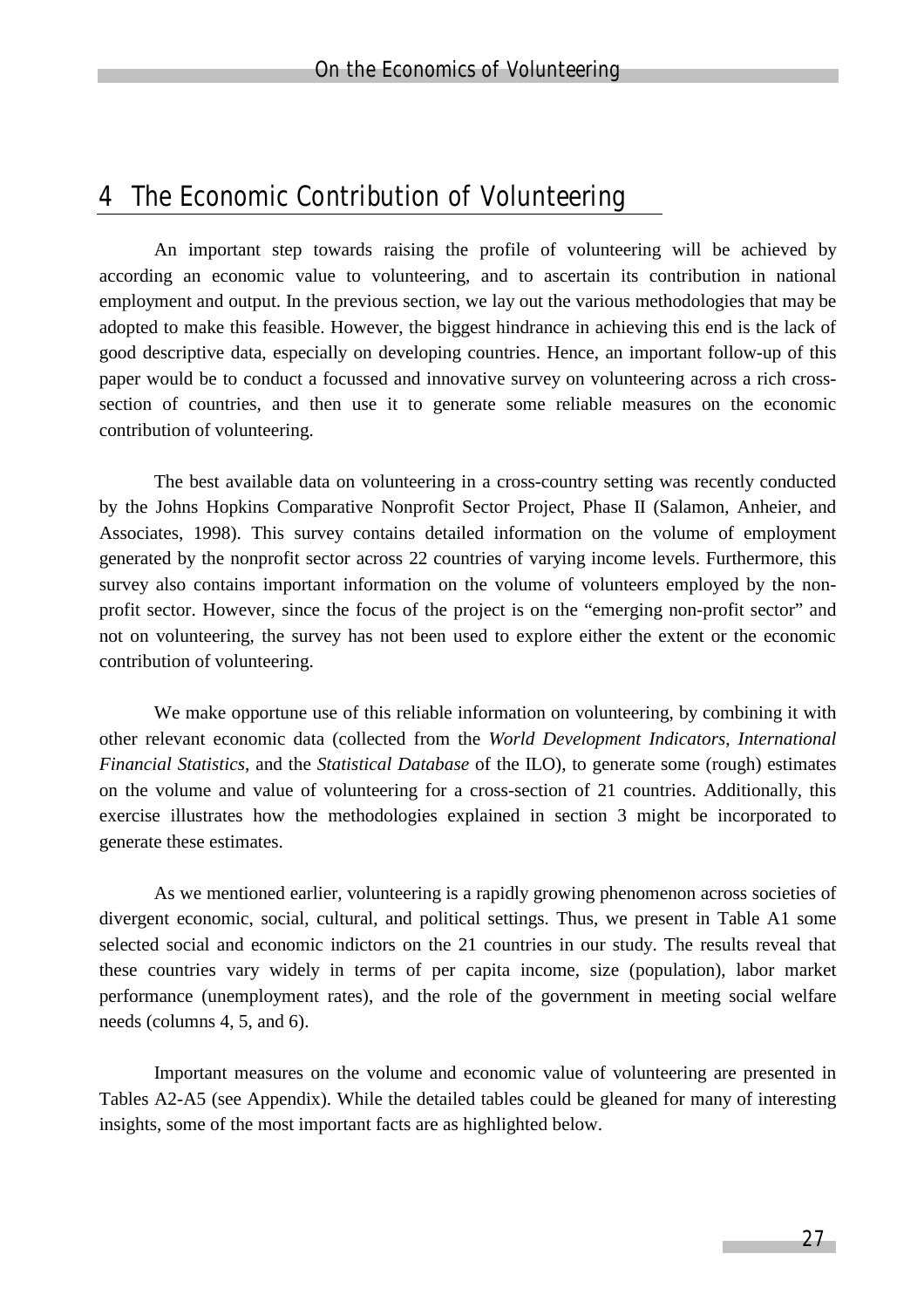**Absolute and Relative Size of Volunteers:** In Table A2 we report the absolute number of volunteers working in the non-profit sector (expressed in terms of full-time employment). Since individuals rarely work full-time as volunteers to determine the sheer number that contribute time in voluntary work we would need additional information on the average hours volunteered at the individual level. We also note that collecting this important piece of information would be a crucial feature in our survey on volunteering. However, being currently constrained from obtaining this information for each of the 21 countries in our study, we assume (for the sake of maintaining cross-country comparability) that the average hours volunteered is 4 hours per week.

Incorporating this assumption helps us in extrapolating some important insights on the proportion of the total population and labor force that may be contributing time to volunteer activities.<sup>19</sup> The results are reported in Table A2, column 7-8, while the resulting approximated share of volunteers in total population and labor force is illustrated in Figure 2 and Figure 3 respectively.

The results reveal that volunteering is popular in most developed countries, being the highest for: France (18 %), Netherlands (20%), United Kingdom (19%), and United States (19%). However, some countries that do not adhere to this trend are Austria (5.06%), Israel (5.76%), and Japan (5.54%). Among the developing countries, Czech Republic (9.09%) is the only country that reveals a relatively higher proportion of volunteers, which can be partly explained by their recent political turmoil.

 $19\,$ 19 Do note that the actual proportion may be greater or less that what we predict, depending on whether the average hours volunteered is less or greater than our assumed 4 hours per week.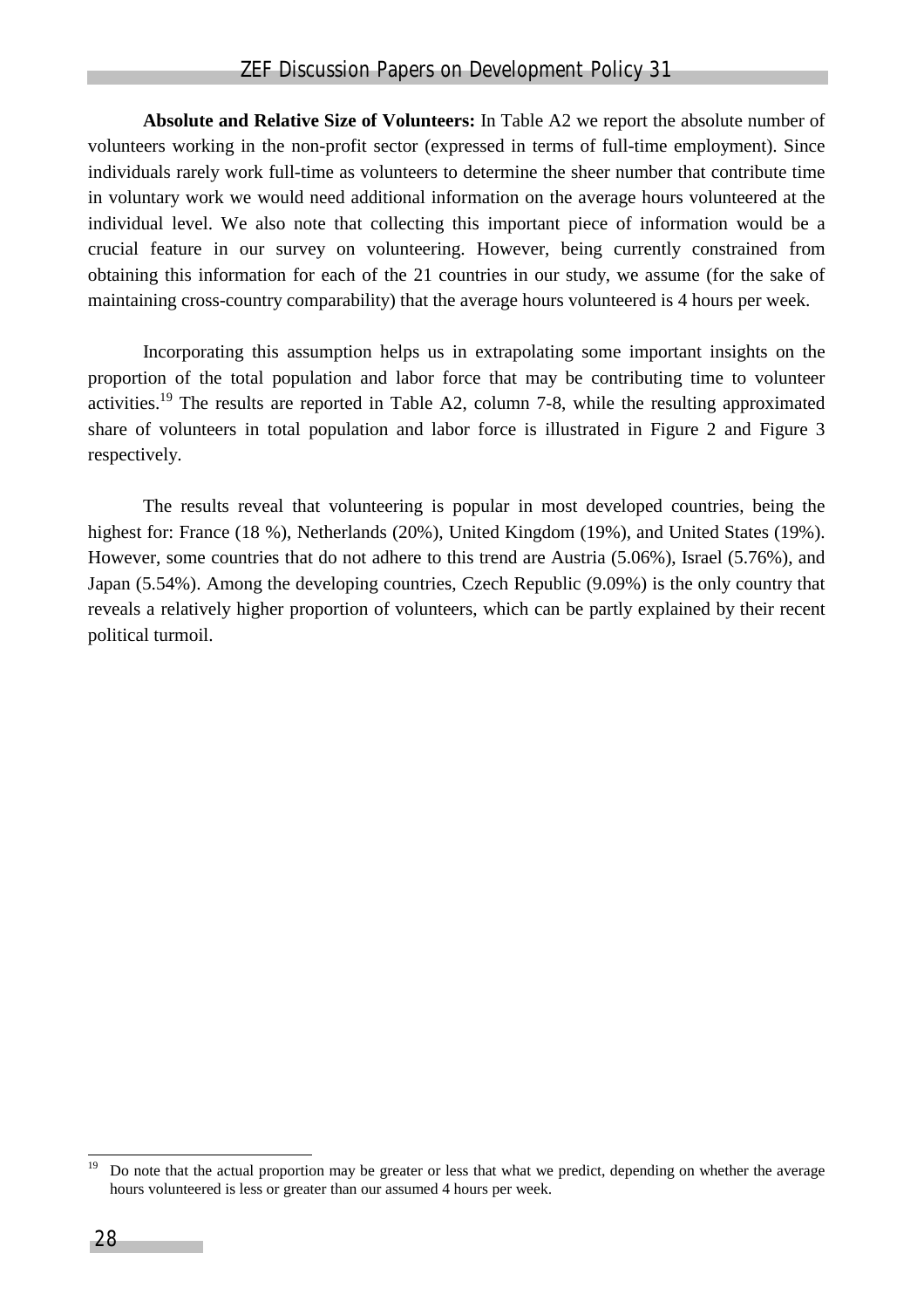#### Figure 1: Share of Nonprofit Volunteers in Total Population, by Region<sup>a</sup>, 1995



0,00%



 $\frac{2,35\%}{\bullet}$  1,12% 0,52% 0,87% 1,85%

C olom bia Peru M exico B razil A rgentina

Source: See Table A2: column 7.

0,00%

**example:**  $0,97\%$ 

Romania Hungary Czech Republic

Notes: <sup>a</sup>Countries within a region are arranged in ascending order of their GNP per capita.

,,,,,,,,,,,,,,,,,,,,,,,,,,,,,,,,

**COL**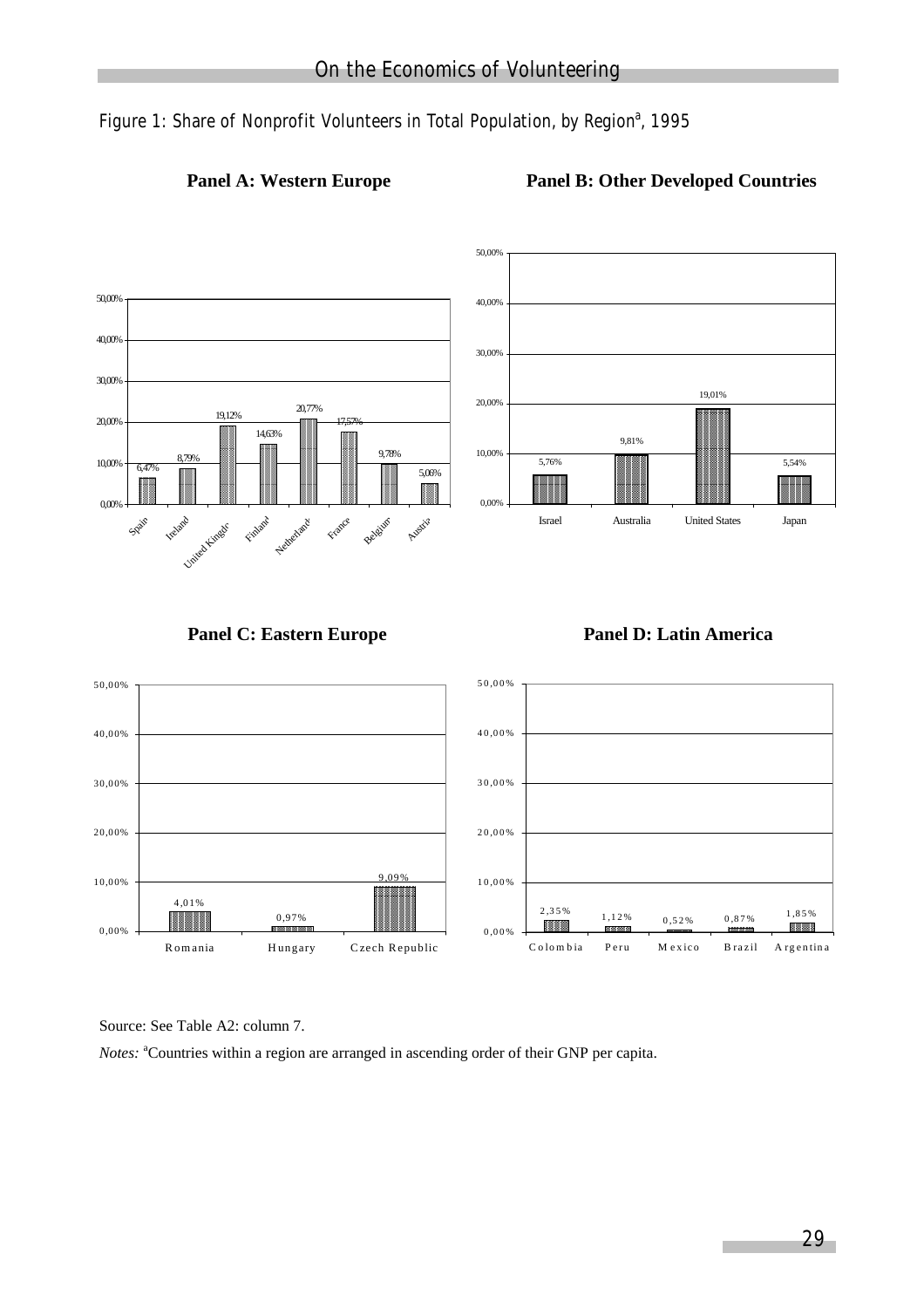#### Figure 2: Share of Nonprofit Volunteers in Labor Force, by Region<sup>a</sup>, 1995



**Panel A: Western Europe****Panel B: Other Developed Countries**



**Panel C: Eastern Europe Panel D: Latin America** 



Source: See Table A2: column 8.

Notes: *:* <sup>a</sup>Countries within a region are arranged in ascending order of their GNP per capita.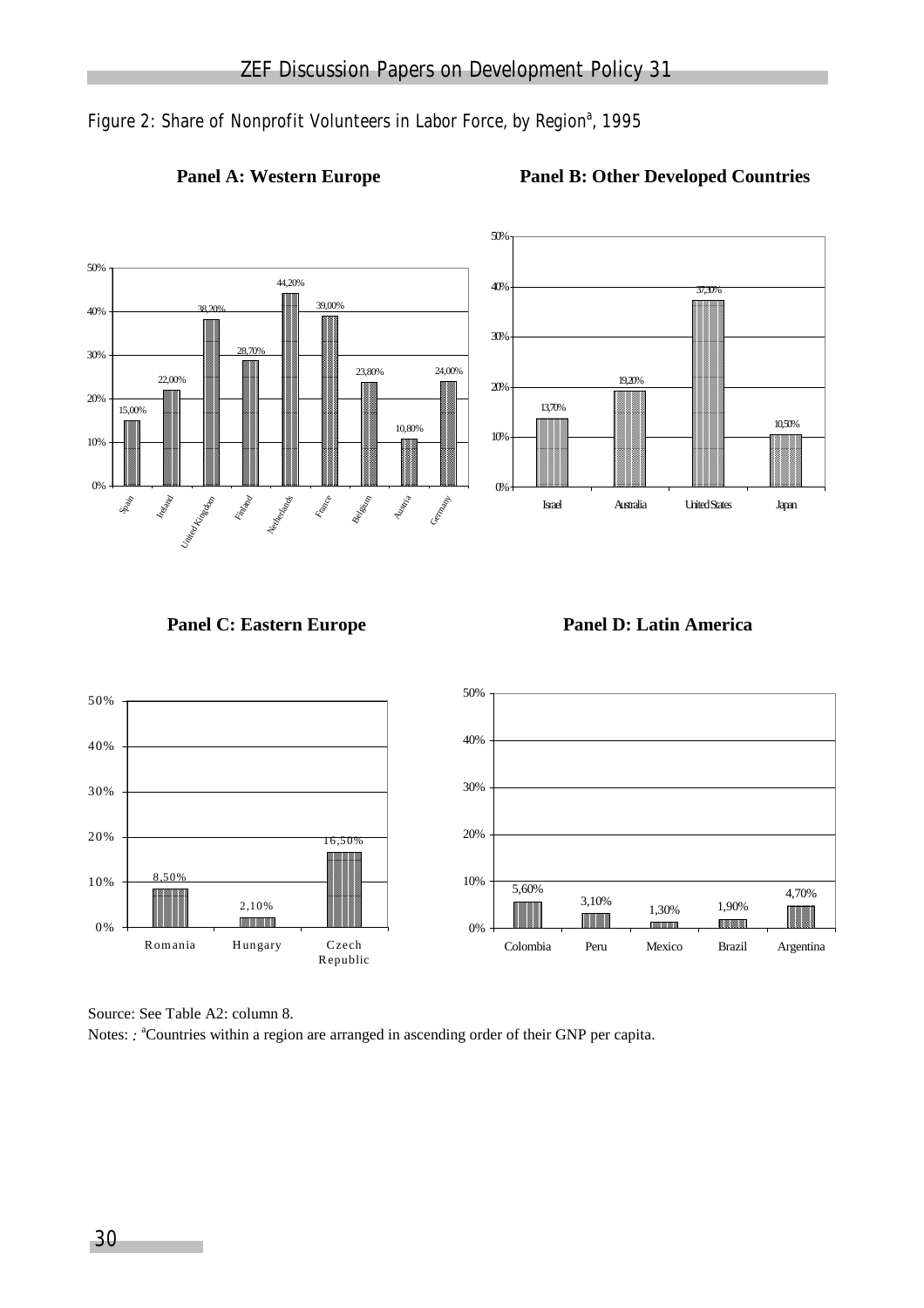

**Figure 3: Relative Share of Volunteers versus Paid Workers in the Nonprofit Sector** 

- **Relative Size of Volunteers versus Paid Workers in the Nonprofit sector:** In Table A2, column 3 we report the relative share of unpaid versus paid workers in the NP sector. An equal share of unpaid versus paid workers would imply that volunteers/paid would be equal to 1. Hence, all values less than 1 indicate a higher proportion of paid employees, while all with values greater than 1 indicate a larger proportion of volunteers. While the average proportion between volunteers and paid workers is 7:10, there is a wide disparity around this average. While most countries reveal that their nonprofit sector employs a greater proportion of paid employees, three countries (France, Finland and Romania) display a higher proportion of volunteers in their nonprofit sector.
- **Imputed Value of Volunteering:** Next we use available wage data to accord an economic "value" to volunteering. These figures reported in Tables A3 - A4 use two alternative approaches:
	- 1. The approach used in Table A3 imputes the minimum wage as the opportunity cost of the volunteers' labor time. It is to be noted that this may generate lower-end estimates, being particularly low for countries with very low minimum wages and wide income disparity.
	- 2. In Table A4, we assign imputed dollar values based on the appropriate average sectoral wage (the best available -- see the relevant *Notes* at the bottom of Table A4) as the opportunity cost of the volunteers' labor time. This may generate upperend estimates as all volunteers employed in a particular sector may not necessarily have the skill or productivity of an average paid worker.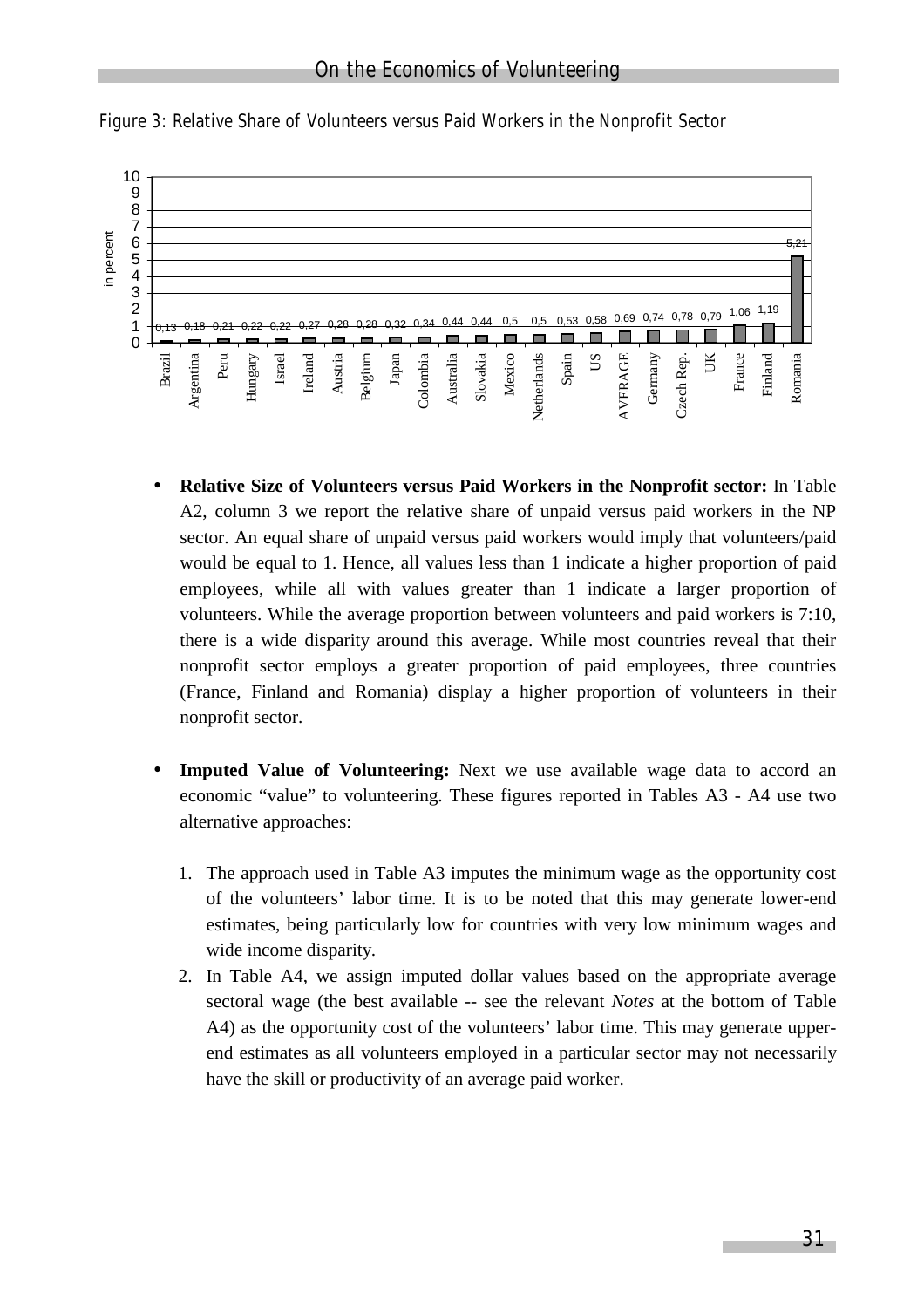- **Contribution to National Income:** Once an economic value has been assigned to volunteering, the relative contribution made by volunteer labor can be ascertained by assessing its share in GNP. These measures are reported in Table A3 (column 7) and Table A4 (column 7). On using the minimum wage as the "charity wage", we demonstrate that a relatively higher contribution is made by volunteers in France (1.53%), Netherlands (1.22%), Australia (0.64%) and United States (0.57%).
- However, using the sectoral wage as the "charity wage" (as reported in Table A4 and illustrated in Figure 4) seems to capture a more accurate picture. It reveals a high relative contribution made by volunteers in Finland (1.76%), France (1.46%), Germany (1.51%), Netherlands (2.83%), United Kingdom (2.58%), Australia (1.27%), and United States (1.68%). Thus, a volunteers' sector of employment may be an important piece of information that should be collected in our survey, as it can be used later to accord a more accurate economic value to volunteering based on the sectoral wage rate, rather than on the average wage rate.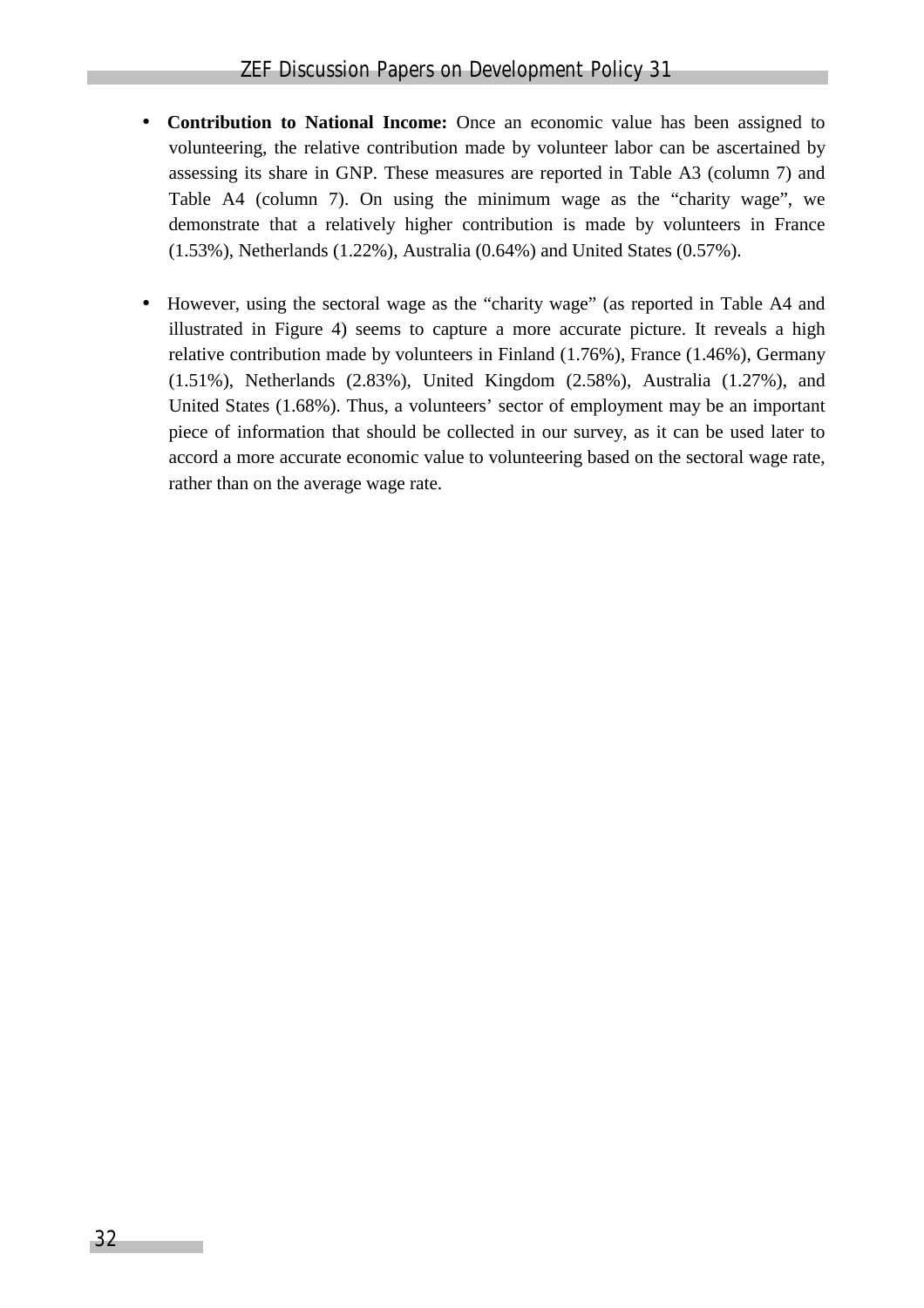



**Panel A: Western Europe** 





**Panel C: Eastern Europe**

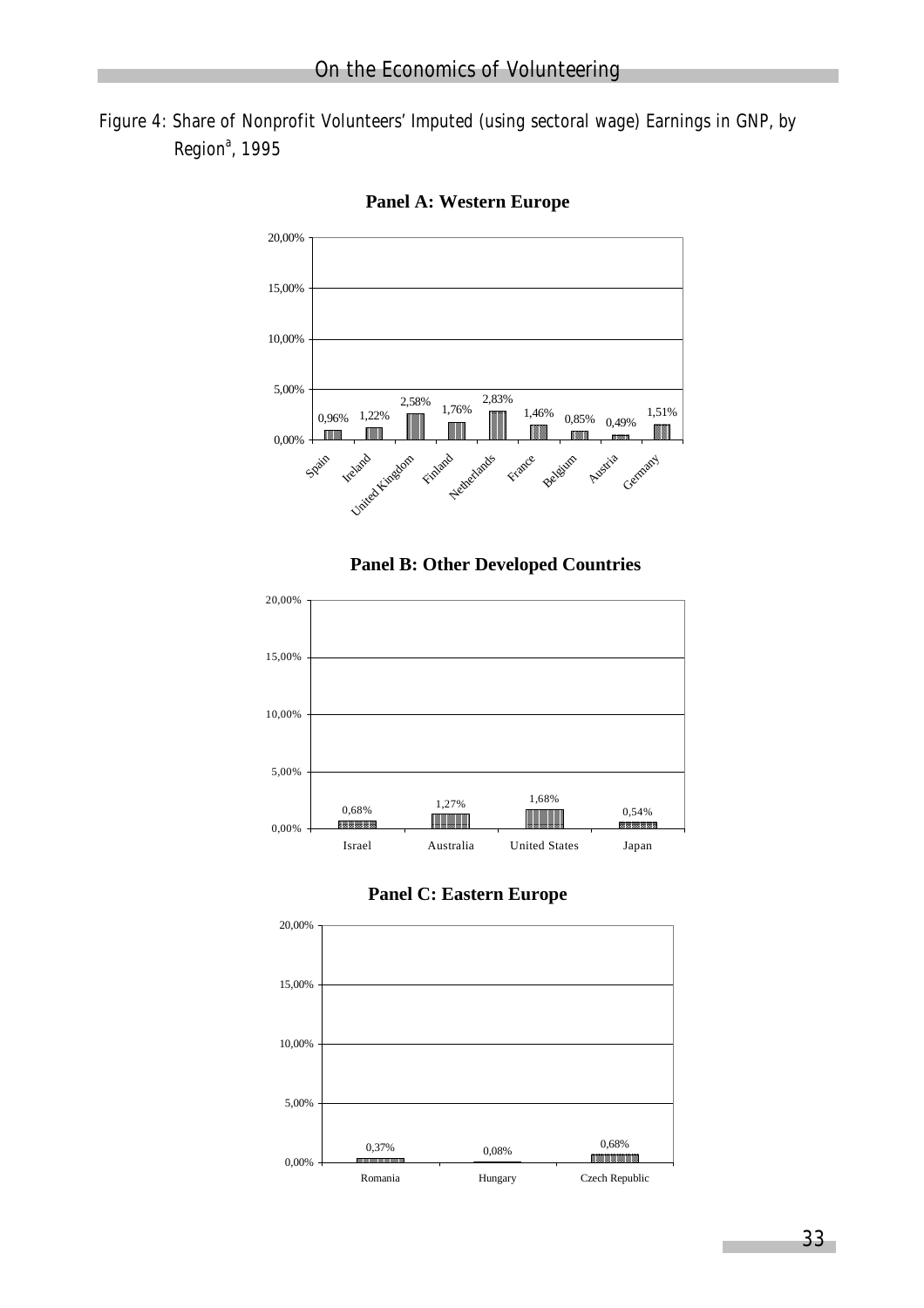# **Figure 4 (continued): Share of Nonprofit Volunteers' Imputed (using sectoral wage) Earnings**  in GNP, by Region<sup>a</sup>, 1995



#### **Panel D: Latin America**

Source: See Table A4: column 7.

*Notes:* **<sup>a</sup>** Countries within a region are arranged in ascending order of their GNP per capita.

• **Volunteers' Value Addition to National Output:** The contribution of volunteers to the national economy would be affected by the *productivity* of the volunteers contributed labor time. Countries vary widely in terms of labor productivity, and hence it may be plausibly assumed that volunteers in a particular country may represent the average productivity displayed by the labor force. Using the most cited measure of productivity (the value added per worker in manufacturing), we report in Table A5 the value addition made by volunteers (Column 3), as well, its share in national output. The results show that the contribution of volunteering is most impressive for France (4.06%), Germany (4.22%), United Kingdom (5.57%), and United States (5.78%).

Thus, this section not only generates some important estimates, but also reveals some crucial information that we may need to gather in our surveys to estimate a reliable measure of the economic value of volunteering.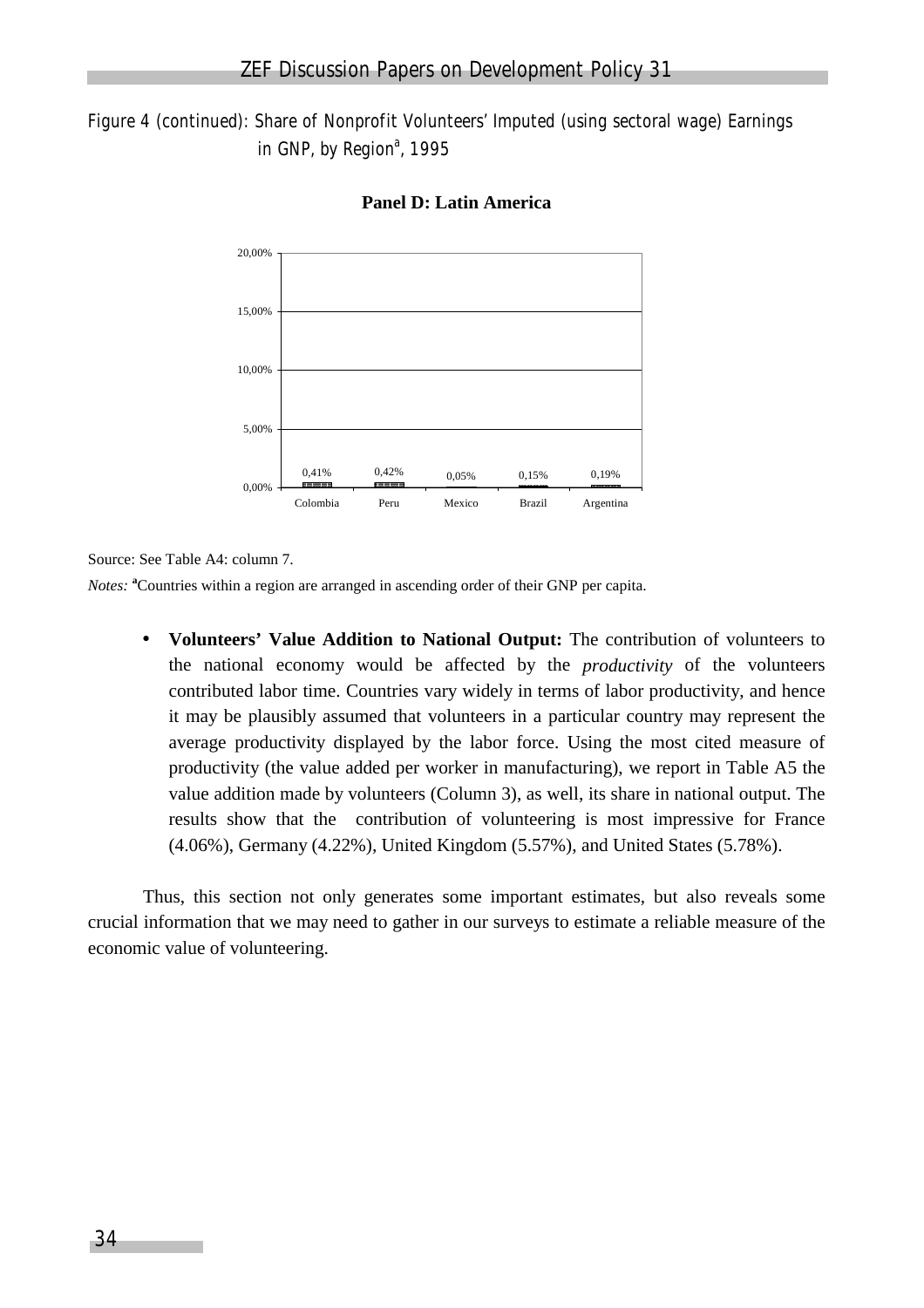Figure 5: Share of Nonprofit Sector Volunteers' Value Addition in GDP, by Region<sup>a</sup>, 1995



**Panel A: Western Europe** 





**Panel C: Eastern Europe** 

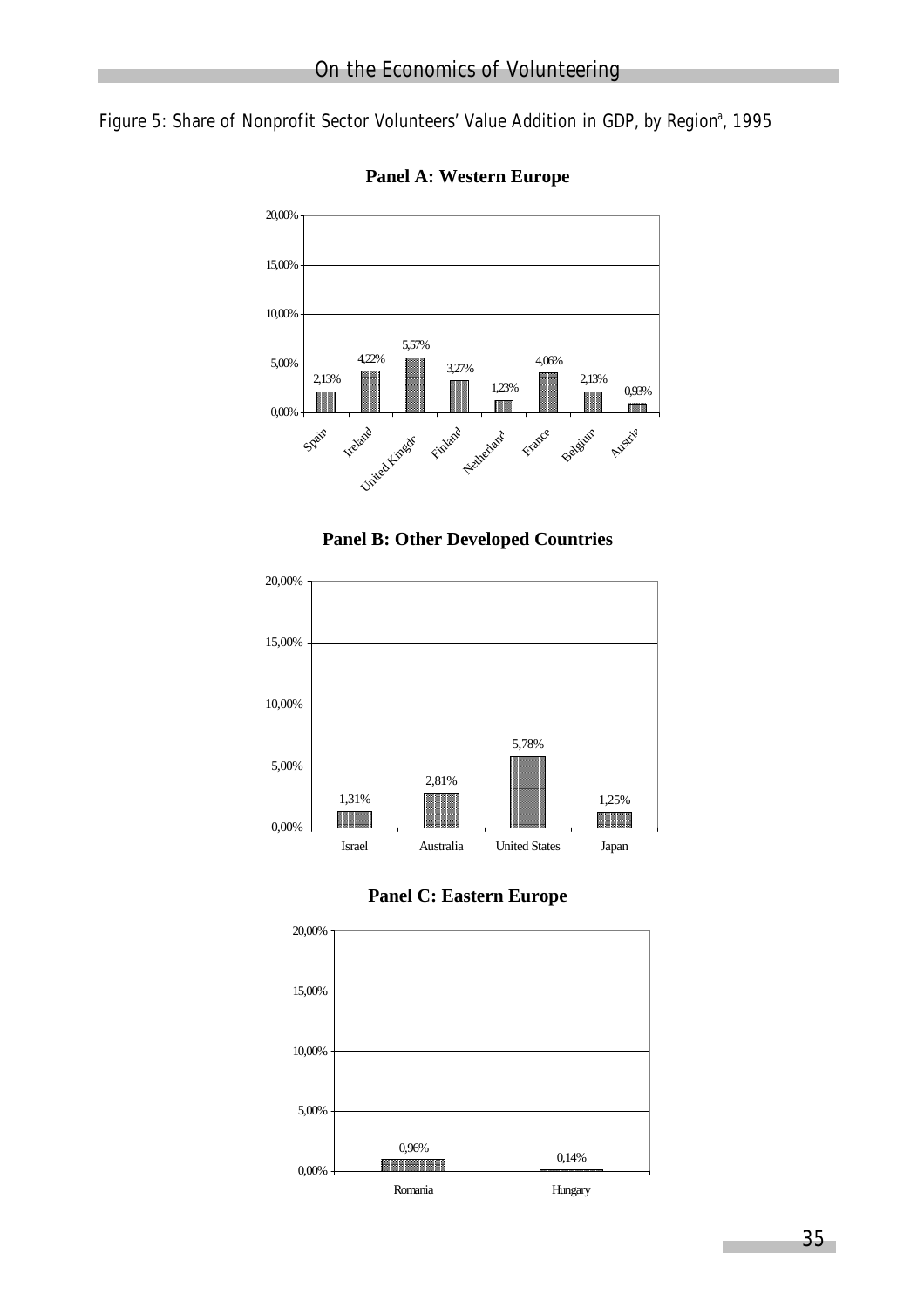## Figure 5 (continued): Share of Nonprofit Sector Volunteers' Value Addition in GDP, by Region<sup>a</sup>,  **1995**



**Panel D: Latin America** 

Source: See Table A5: column 5.

*Notes:***<sup>a</sup>**Countries within a region are arranged in ascending order of their GNP per capita.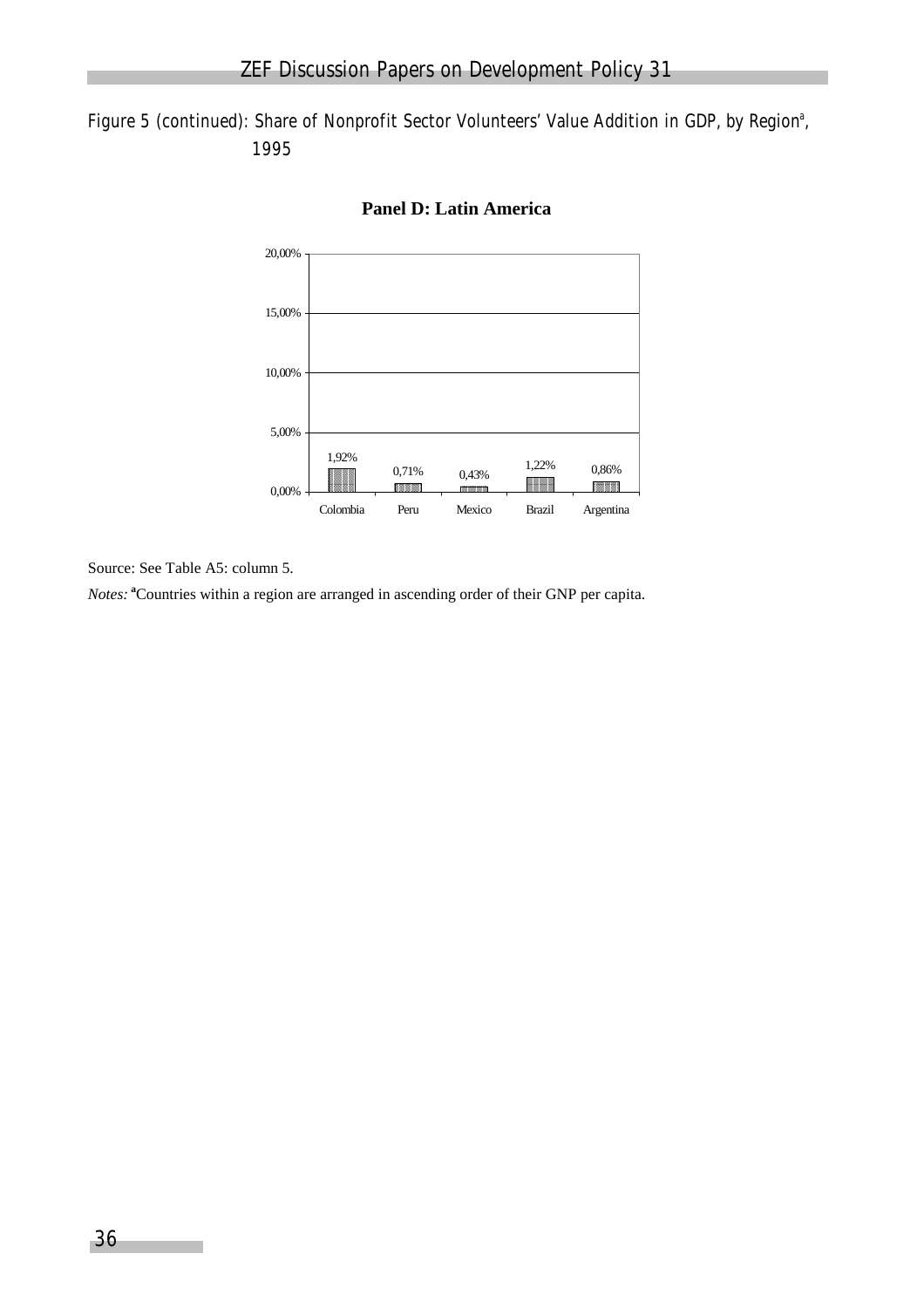# **5 Conclusions and Research Implications**

Increased attention has been paid to developments in the third sector in recent years. Yet, despite the social and economic importance attributed to this sector, little hard data exists on this area of research. This is especially true for voluntarism, which constitutes a major force within the third sector. The concept paper highlights how the tools from economic theory can increase our insight on volunteering behavior. The methodology discussed in section 3 provides alternative approaches in according an "economic value" to volunteer labor, as well as demonstrates how these approaches could be incorporated in generating estimates on the contribution made by the volunteers to national output and employment. These measures (presented in Section 4) display that volunteering is a substantial economic activity in most developed countries, and is growing in importance in many developing countries.

Given the significant contribution made by volunteers, an important step towards raising the societal appreciation of volunteering would require cross-country data collection, followed by efforts to assess the economic contribution made by volunteers worldwide. In this context, fundamental questions such as the following need to be answered:

- How extensive is volunteering?
- What are the forces behind volunteering?
- What role does volunteering play in the development process?
- How can volunteering be stimulated?

In view of the complexity and heterogeneity surrounding the research on volunteering (as discussed in section 2), a significant aspect of future work would be to ensure comparability of these studies. Comparability needs to be guaranteed in terms of the definition used for volunteering, as well as the chosen approach and techniques.

Economic analyses conducted using appropriate cross-country data shall shed light on many important directional concerns confronting voluntarism in both the North and the South. Among the fundamental issues that need to be addressed are:

- Why does voluntarism flourish in some, yet languish in other societies?
- Is voluntarism rising or declining in the level of development? Consequently, what are policy implications in either case?
- Does voluntarism play inherently different roles in the developing and the industrialized world?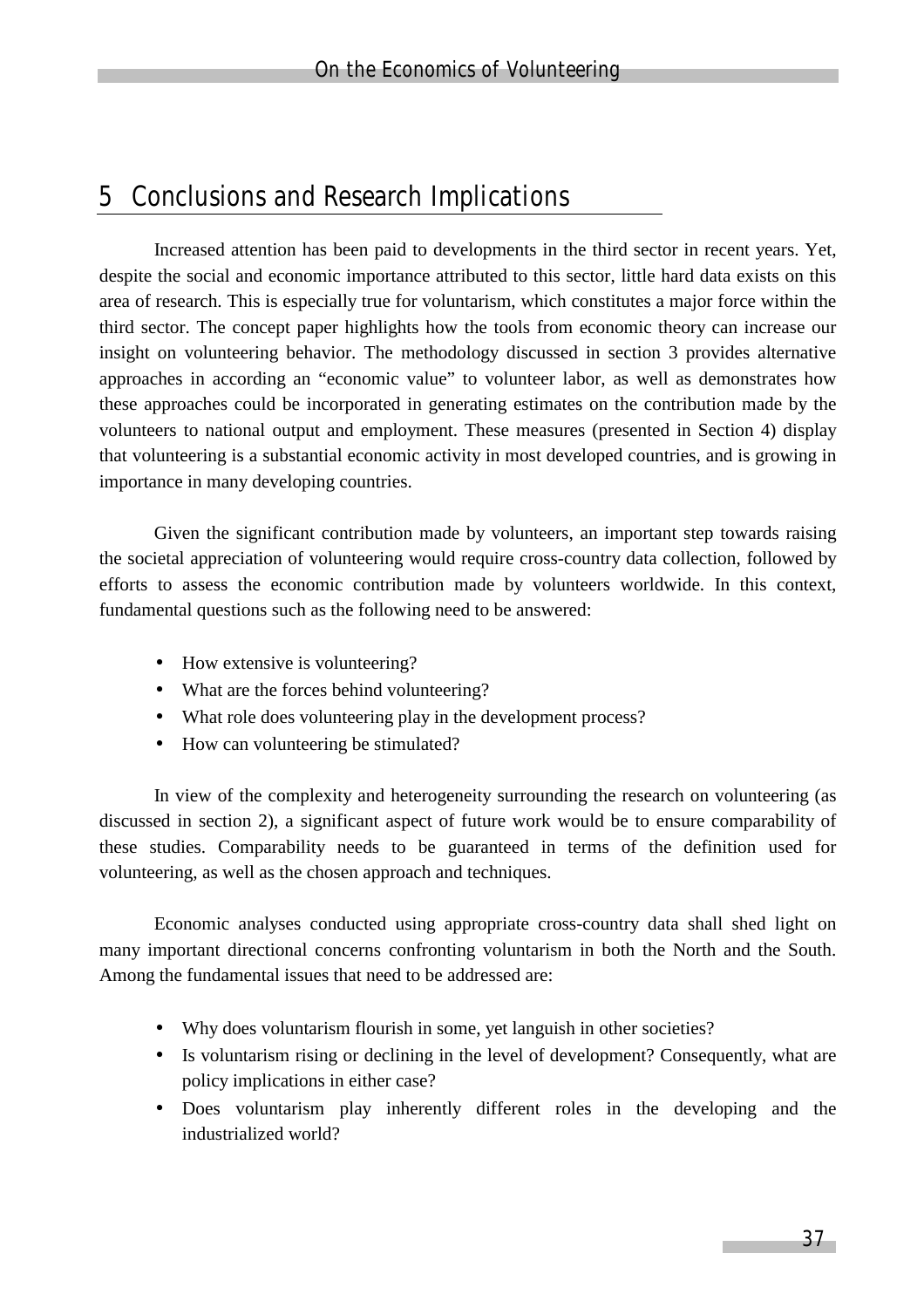- A related and important question would be to probe into the relationship between the effectiveness of government and the third sector. Thus, has the third sector been used to promote 'good' or 'bad' governance?
- Finally, will the international connection between third sector organizations in a rapidly globalizing environment lead to the formation of a 'global civil society'; thereby, stimulating knowledge transfers and scale economies and forming a potential and formidable power base?

We expect that research along these lines would unravel many such fundamental questions.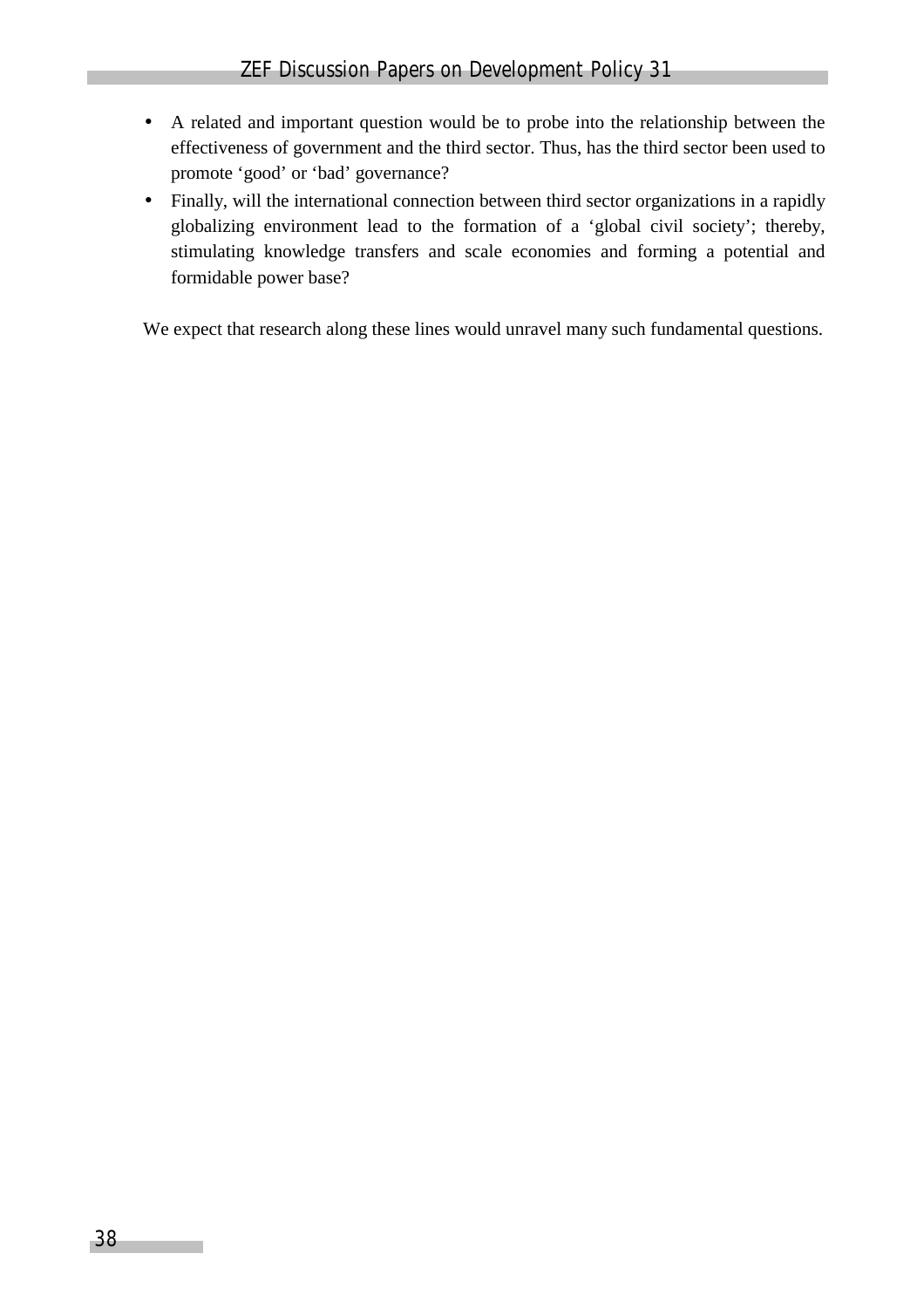| Indicator/<br><b>Country</b>             | <b>Population</b> | Percent<br><b>Unemployed</b> | <b>GNP</b> per<br>$\operatorname{capita}$ (\$) | <b>Public spending</b><br>on education<br>$\frac{9}{6}$ of GNP) | <b>Public Health</b><br><b>Expenditure</b><br>% of GDP | <b>Safe Water</b><br>(% of population<br>with access) | <b>Tax Revenue</b><br>$(\% of GDP)$ | <b>Trade</b><br>% of GDP |
|------------------------------------------|-------------------|------------------------------|------------------------------------------------|-----------------------------------------------------------------|--------------------------------------------------------|-------------------------------------------------------|-------------------------------------|--------------------------|
|                                          | (1)               | (2)                          | (3)                                            | (4)                                                             | (5)                                                    | (6)                                                   | (7)                                 | (8)                      |
| Region: Eastern Europe                   |                   |                              |                                                |                                                                 |                                                        |                                                       |                                     |                          |
| Austria                                  | 8.047.000         | 3,7                          | 28.680,56                                      | 5,6                                                             | 5,9                                                    | 99                                                    | 33,0                                | 77,6                     |
| Belgium                                  | 10.136.800        | 9,3                          | 27.309,78                                      | 3,2                                                             | 6,9                                                    | 98                                                    | 43,0                                | 129,9                    |
| Finland                                  | 5.108.000         | 17,0                         | 23.804,60                                      | 7,6                                                             | 5,8                                                    | 98                                                    | 27,6                                | 67,0                     |
| France                                   | 58.143.000        | 11,6                         | 26.295,97                                      | 6,1                                                             | 8,0                                                    | 100                                                   | 38,1                                | 44,7                     |
| Germany                                  | 81.642.000        | 12,9                         | 29.428,10                                      | 4,8                                                             | 8,1                                                    | 90 <sup>a</sup>                                       | 30,0                                | 46,5                     |
| Ireland                                  | 3.602.000         | 12,2                         | 15.518,59                                      | 6,1                                                             | 5,2                                                    | 97 <sup>a</sup>                                       | 32,4                                | 137,7                    |
| Netherlands                              | 15.460.000        | 7,1                          | 25.739,08                                      | 5,2                                                             | 6,8                                                    | 100                                                   | 42,8                                | 99,9                     |
| Spain                                    | 39.210.000        | 22,9                         | 14.145,29                                      | 4,9                                                             | 5,8                                                    | 99 <sup>a</sup>                                       | 28,4                                | 47,9                     |
| <b>United Kingdom</b>                    | 58.606.000        | 8,6                          | 18.847,50                                      | 5,4                                                             | 5,9                                                    | 100                                                   | 33,4                                | 57,9                     |
| <b>Region: Other Developed Countries</b> |                   |                              |                                                |                                                                 |                                                        |                                                       |                                     |                          |
| Australia                                | 18.063.000        | 8,5                          | 19.509,98                                      |                                                                 | 5,8                                                    | 99                                                    | 21,3                                | 40,2                     |
| <b>Israel</b>                            | 5.545.000         | 6,9                          | 15.297,71                                      | $\ddotsc$                                                       | $\ddotsc$                                              | 99                                                    | 35,5                                | 80,4                     |
| Japan                                    | 125.439.000       | 3,2                          | 41.293,53                                      | $\ldots$                                                        | 5,6                                                    | 99                                                    | $\ddotsc$                           | 17,3                     |
| <b>United States</b>                     | 262.760.992       | 5,6                          | 26.843,03                                      | $\ddot{\phantom{a}}$                                            | 6,5                                                    | 100                                                   | 18,8                                | 24,3                     |
| Region: Eastern Europe                   |                   |                              |                                                |                                                                 |                                                        |                                                       |                                     |                          |
| <b>Czech Republic</b>                    | 10.331.000        | 3,0                          | 4.916,14                                       | 5,8                                                             | 6,9                                                    | 100                                                   | 33,1                                | 116,5                    |
| Hungary                                  | 10.230.000        | 10,4                         | 4.190,57                                       | 5,3                                                             | 4,9                                                    | 87                                                    | 35,6                                | 75,8                     |
| Romania                                  | 22.681.000        | 9,5                          | 1.438,12                                       | $\sim$                                                          | 3,6                                                    | 77                                                    | 26,2                                | 60,8                     |
| Region: South America                    |                   |                              |                                                |                                                                 |                                                        |                                                       |                                     |                          |
| Argentina                                | 34.768,000        | 15,9                         | 7.943,50                                       | 3,3                                                             |                                                        | 65                                                    | 11,9                                | 17,0                     |
| <b>Brazil</b>                            | 159.346.000       | 6,1                          | 4.349,08                                       | 5,5                                                             |                                                        | 69                                                    | $\ldots$                            | 17,2                     |
| Colombia                                 | 38.542,000        | 8,7                          | 2.021,34                                       | 4,0                                                             |                                                        | 75                                                    | $\cdot$ .                           | 35,5                     |
| Mexico                                   | 91.145.000        | 4,7                          | 2.993,60                                       | 4,9                                                             | 2,8                                                    | 95                                                    | 12,8                                | 58,2                     |
| Peru                                     | 23.532,000        | $\ldots$                     | 2.427,65                                       | $\sim$                                                          |                                                        | 66                                                    | 13,5                                | 27,8                     |

|  |  | Table A1: Selected Economic and Social Indicators, by Country, 1995 |  |  |
|--|--|---------------------------------------------------------------------|--|--|
|--|--|---------------------------------------------------------------------|--|--|

*Source:* World Development Indicators, 1995. a Data from 1982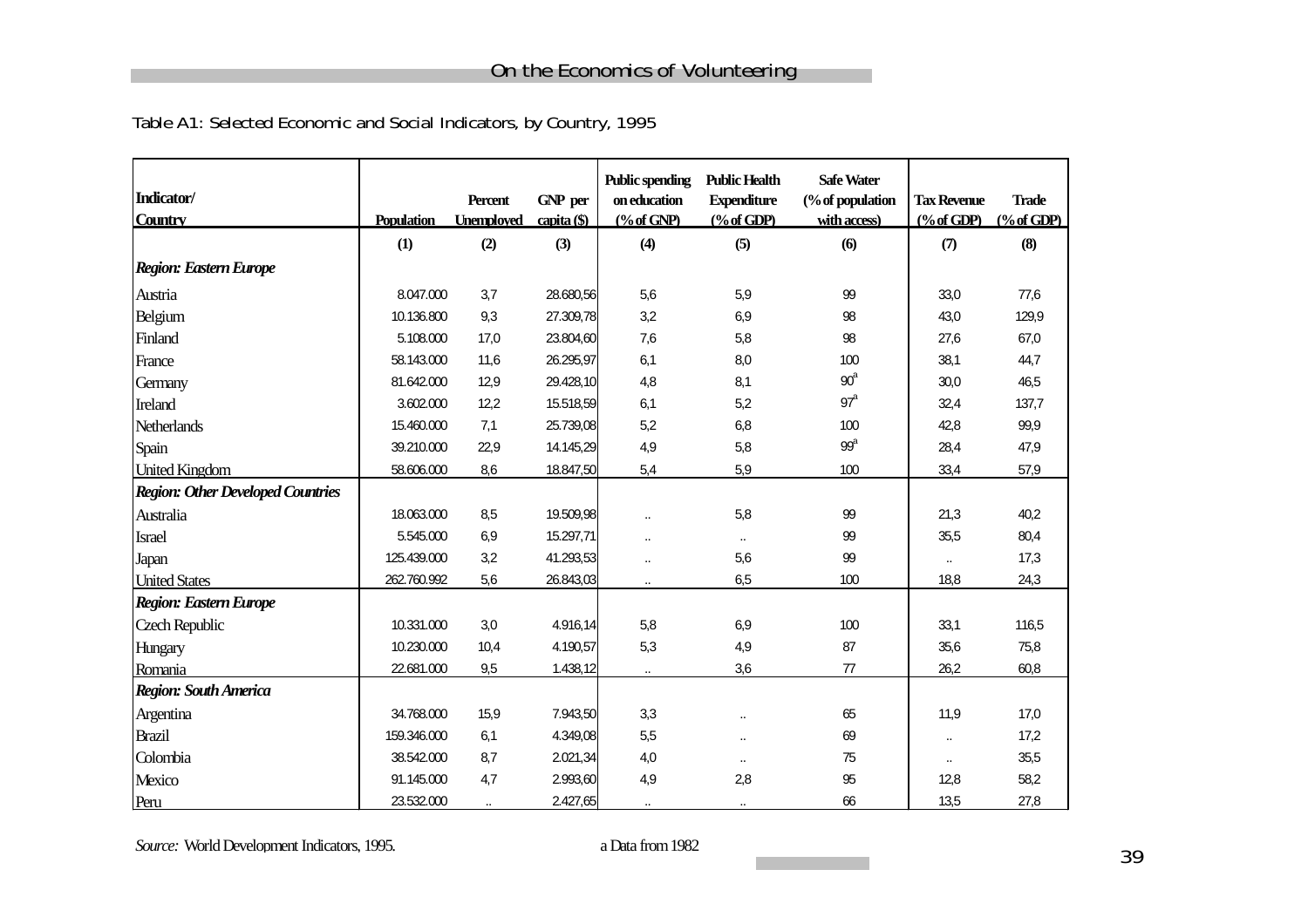| Indicator/<br>Country                    | Nonprofit<br><b>Volunteer</b><br><b>Employment</b><br>$(in$ $FTE)$ | Nonprofit<br>Paid<br>Employment<br>$(in$ $FTE)$ | <b>Volunteers</b><br>versus Paid<br>workers | <b>Volunteer Size</b><br>(no. of<br>persons) <sup>a</sup> | <b>Total</b><br>Population | Size of<br><b>Labor Force</b> | Share of<br><b>Volunteers in</b><br>Population | Share of<br>Volunteers in<br><b>Labor Force</b> |
|------------------------------------------|--------------------------------------------------------------------|-------------------------------------------------|---------------------------------------------|-----------------------------------------------------------|----------------------------|-------------------------------|------------------------------------------------|-------------------------------------------------|
|                                          | (1)                                                                | (2)                                             | (3)                                         | (4)                                                       | (5)                        | (6)                           | (7)                                            | (8)                                             |
| <b>Region: Eastern Europe</b>            |                                                                    |                                                 |                                             |                                                           |                            |                               |                                                |                                                 |
| Austria                                  | 40.686                                                             | 143.637                                         | 0,28                                        | 406.860                                                   | 8.047.000                  | 3.782.090                     | 5,06%                                          | 10,8%                                           |
| Belgium                                  | 99.099                                                             | 357.802                                         | 0,28                                        | 990.990                                                   | 10.136.800                 | 4.156.088                     | 9,78%                                          | 23,8%                                           |
| Finland                                  | 74.751                                                             | 62.848                                          | 1,19                                        | 747.510                                                   | 5.108.000                  | 2.605.080                     | 14,63%                                         | 28,7%                                           |
| France                                   | 1.021.655                                                          | 959.821                                         | 1,06                                        | 10.216.550                                                | 58.143.000                 | 26.164.350                    | 17,57%                                         | 39,0%                                           |
| Germany                                  | 978.074                                                            | 1.330.350                                       | 0,74                                        | 9.780.740                                                 | 81.642.000                 | 40.821.000                    | 11,98%                                         | 24,0%                                           |
| Ireland                                  | 31.650                                                             | 118.664                                         | 0,27                                        | 316.500                                                   | 3.602.000                  | 1.440.800                     | 8,79%                                          | 22,0%                                           |
| Netherlands                              | 321.169                                                            | 642.323                                         | 0,50                                        | 3.211.690                                                 | 15.460.000                 | 7.266.200                     | 20,77%                                         | 44,2%                                           |
| Spain                                    | 253.599                                                            | 475.179                                         | 0,53                                        | 2.535.990                                                 | 39.210.000                 | 16.860.300                    | 6,47%                                          | 15,0%                                           |
| United Kingdom                           | 1.120.283                                                          | 1.415.743                                       | 0,79                                        | 11.202.830                                                | 58.606.000                 | 29.303.000                    | 19,12%                                         | 38,2%                                           |
| <b>Region: Other Developed Countries</b> |                                                                    |                                                 |                                             |                                                           |                            |                               |                                                |                                                 |
| Australia                                | 177.148                                                            | 400.262                                         | 0,44                                        | 1.771.480                                                 | 18.063.000                 | 9.212.130                     | 9,81%                                          | 19,2%                                           |
| Israel                                   | 31.916                                                             | 145.181                                         | 0,22                                        | 319.160                                                   | 5.545.000                  | 2.328.900                     | 5,76%                                          | 13,7%                                           |
| Japan                                    | 695.097                                                            | 2.164.533                                       | 0,32                                        | 6.950.970                                                 | 125.439.000                | 66.482.672                    | 5,54%                                          | 10,5%                                           |
| <b>United States</b>                     | 4.994.162                                                          | 8.554.900                                       | 0,58                                        | 49.941.620                                                | 262.760.992                | 134.008.112                   | 19,01%                                         | 37,3%                                           |
| <b>Region: Eastern Europe</b>            |                                                                    |                                                 |                                             |                                                           |                            |                               |                                                |                                                 |
| Czech Republic                           | 93.903                                                             | 120.708                                         | 0,78                                        | 939.030                                                   | 10.331.000                 | 5.682.050                     | 9,09%                                          | 16,5%                                           |
| Hungary                                  | 9.878                                                              | 44.938                                          | 0,22                                        | 98.780                                                    | 10.230.000                 | 4.808.100                     | 0,97%                                          | 2,1%                                            |
| Romania                                  | 90.933                                                             | 17.463                                          | 5,21                                        | 909.330                                                   | 22.681.000                 | 10.660.070                    | 4,01%                                          | 8,5%                                            |
| <b>Region: South America</b>             |                                                                    |                                                 |                                             |                                                           |                            |                               |                                                |                                                 |
| Argentina                                | 64.257                                                             | 353.409                                         | 0,18                                        | 642.570                                                   | 34.768.000                 | 13.559.520                    | 1,85%                                          | 4,7%                                            |
| <b>Brazil</b>                            | 139.216                                                            | 1.034.550                                       | 0,13                                        | 1.392.160                                                 | 159.346.000                | 73.299.160                    | 0,87%                                          | 1,9%                                            |
| Colombia                                 | 90.756                                                             | 270.023                                         | 0,34                                        | 907.560                                                   | 38.542.000                 | 16.187.640                    | 2,35%                                          | 5,6%                                            |
| Mexico                                   | 47.215                                                             | 93.809                                          | 0,50                                        | 472.150                                                   | 91.145.000                 | 35.546.552                    | 0,52%                                          | 1,3%                                            |
| Peru                                     | 26.386                                                             | 126.988                                         | 0,21                                        | 263.860                                                   | 23.532.000                 | 8.471.520                     | 1,12%                                          | 3,1%                                            |

Table A2: Number of Volunteers – Absolute and Relative Size, by Country, 1995

*Source:* World Development Indicators, 1995.

*Notes:* <sup>*a*</sup> Volunteer employment (in the nonprofit sector) is expressed in terms of full-time employment (FTE) in column 1. Interpreting it to reflect the number of volunteers in a country would present a highly distorted picture, as rarely are individuals involved full-time in volunteer work. While the time that an individual contributes to volunteer work may vary, existing studies report that the hours per week volunteered vary, on an average, between  $2 - 6$  hours per week<sup>b</sup>. In the absence of accurate data on volunteering (which we intend to rectify as a follow-up of this study) for the cross-section of countries in Table 2, we assume 4 hours per week to be the average time contributed by volunteers. We incorporate this assumption in column 4 to shed some light on the sheer number of individuals that volunteer in a country.

<sup>b</sup> For example, national surveys reveal that while 47.7 % of Americans volunteered an average of 4.2 hours per week (Nonprofit Almanac, 1993), 14% of Koreans volunteered an average of only 2.2 hours per week (Korean Volunteer Awareness Study, 1999).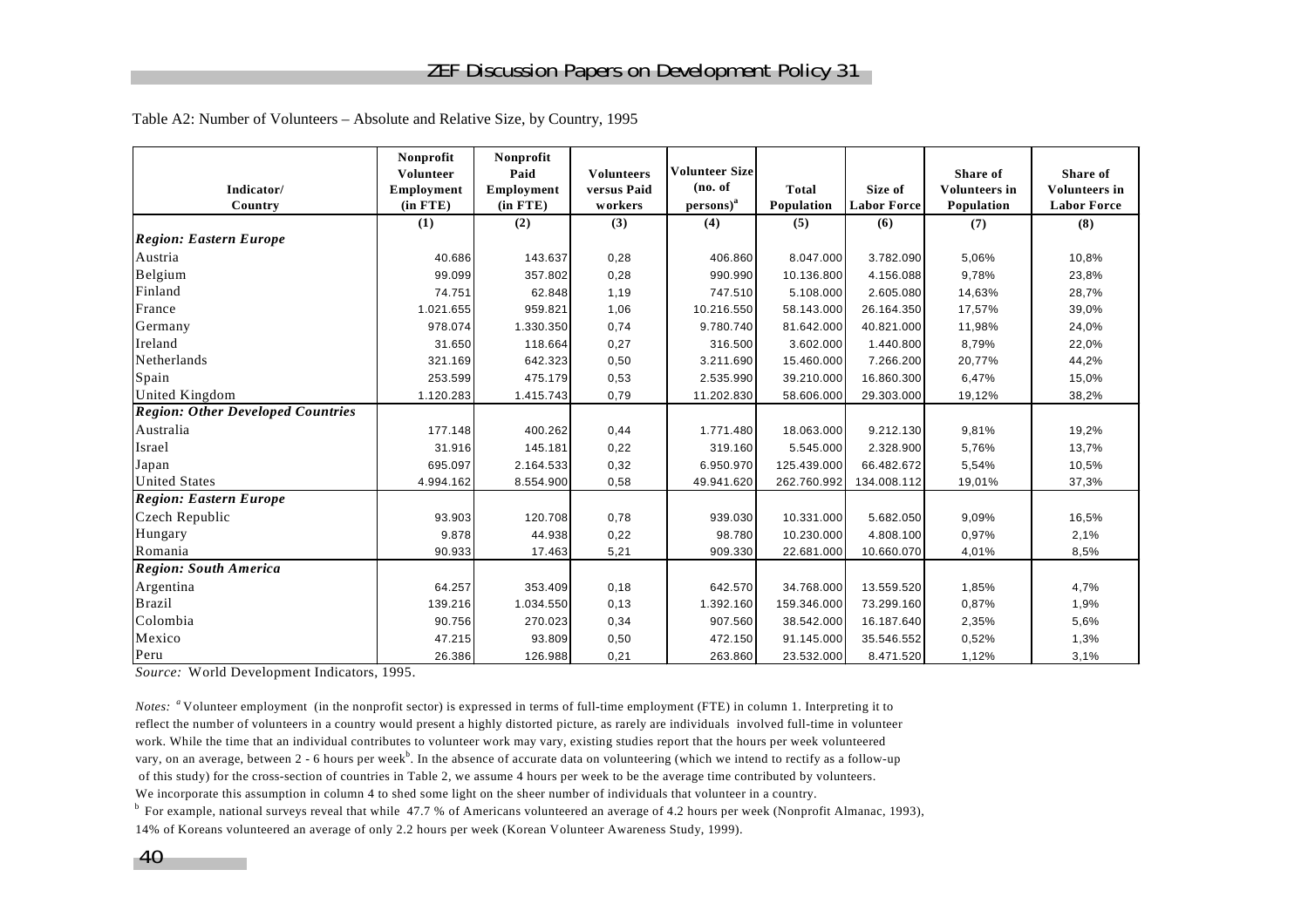#### **Table A3: Volunteer Imputed Earnings, by Country, 1995**

| Indicator/<br>Country            | Nonprofit<br>Volunteer<br>Employment<br>$(in$ $FTE)$ | Nonprofit<br>Volunteer<br>Employment<br>(hours/vear) | Minimum<br>Wage, 1990-94<br>$$$ per vear) | Minimum<br>Wage,<br>$$$ per hour) | Volunteer<br><b>Imputed Earnings</b><br>(using min. wage) | GNP in market<br>prices (in $US$ $\$$ ) | <b>Share of Volunteer</b><br><b>Imputed Earnings in</b><br><b>GNP</b> |
|----------------------------------|------------------------------------------------------|------------------------------------------------------|-------------------------------------------|-----------------------------------|-----------------------------------------------------------|-----------------------------------------|-----------------------------------------------------------------------|
|                                  | (1)                                                  | $(2)^b$                                              | (3)                                       | $(4)^b$                           | $(5)^c$                                                   | (6)                                     | (7)                                                                   |
| <b>Europe</b>                    |                                                      |                                                      |                                           |                                   |                                                           |                                         |                                                                       |
| Austria                          | 40.686                                               | 84.626.880                                           | a                                         | a                                 |                                                           | 230.792.462.336                         | $\sim$                                                                |
| Belgium                          | 99.099                                               | 206.125.920                                          | 15882,0                                   | 7,64                              | 1.573.890.318                                             | 276.833.763.328                         | 0,57%                                                                 |
| Finland                          | 74.751                                               | 155.482.080                                          | а                                         | a                                 |                                                           | 121.593.888.768                         | $\ddotsc$                                                             |
| France                           | 1.021.655                                            | 2.125.042.400                                        | 22955,0                                   | 11,04                             | 23.452.090.525                                            | 1.528.926.830.592                       | 1,53%                                                                 |
| Germany                          | 978.074                                              | 2.034.393.920                                        | а                                         | а                                 |                                                           | 2.402.568.634.368                       | $\ddotsc$                                                             |
| Ireland                          | 31.650                                               | 65.832.000                                           |                                           |                                   |                                                           | 55.897.948.160                          | $\ldots$                                                              |
| Netherlands                      | 321.169                                              | 668.031.520                                          | 15170,0                                   | 7,29                              | 4.872.133.730                                             | 397.926.170.624                         | 1,22%                                                                 |
| Spain                            | 253.599                                              | 527.485.920                                          | 5882,0                                    | 2,83                              | 1.491.669.318                                             | 554.636.738.560                         | 0,27%                                                                 |
| United Kingdom                   | 1.120.283                                            | 2.330.188.640                                        | a                                         | a                                 |                                                           | 1.104.576.643.072                       |                                                                       |
| <b>Other Developed Countries</b> |                                                      |                                                      |                                           |                                   |                                                           |                                         |                                                                       |
| Australia                        | 177.148                                              | 368.467.840                                          | 12712,0                                   | 6,11                              | 2.251.905.376                                             | 352.408.731.648                         | 0,64%                                                                 |
| Israel                           | 31.916                                               | 66.385.280                                           | 5861,0                                    | 2,82                              | 187.059.676                                               | 84.825.825.280                          | 0,22%                                                                 |
| Japan                            | 695.097                                              | 1.445.801.760                                        | 8237,0                                    | 3,96                              | 5.725.513.989                                             | 5.179.819.163.648                       | 0.11%                                                                 |
| <b>United States</b>             | 4.994.162                                            | 10.387.856.960                                       | 8056,0                                    | 3,87                              | 40.232.969.072                                            | 7.053.300.465.664                       | 0,57%                                                                 |
| <b>Eastern Europe</b>            |                                                      |                                                      |                                           |                                   |                                                           |                                         |                                                                       |
| Czech Republic                   | 93.903                                               | 195.318.240                                          |                                           |                                   |                                                           | 50.788.679.680                          | $\sim$                                                                |
| Hungary                          | 9.878                                                | 20.546.240                                           | 1132,0                                    | 0,54                              | 11.181.896                                                | 42.869.497.856                          | 0,03%                                                                 |
| Romania                          | 90.933                                               | 189.140.640                                          |                                           |                                   |                                                           | 32.618.016.768                          |                                                                       |
| <b>South America</b>             |                                                      |                                                      |                                           |                                   |                                                           |                                         |                                                                       |
| Argentina                        | 64.257                                               | 133.654.560                                          |                                           |                                   |                                                           | 276.179.648.512                         | $\sim$                                                                |
| Brazil                           | 139.216                                              | 289.569.280                                          | 668,0                                     | 0,32                              | 92.996.288                                                | 693.008.728.064                         | 0,01%                                                                 |
| Colombia                         | 90.756                                               | 188.772.480                                          | 1128,0                                    | 0,54                              | 102.372.768                                               | 77.906.526.208                          | 0.13%                                                                 |
| Mexico                           | 47.215                                               | 98.207.200                                           | 843,0                                     | 0,41                              | 39.802.245                                                | 272.851.632.128                         | 0,01%                                                                 |
| Peru                             | 26.386                                               | 54.882.880                                           |                                           |                                   |                                                           | 57.127.555.072                          |                                                                       |

*Sources:* (*i* ) Calculated using John Hopkins Comparative Sector Project (Col. 1); (*ii* ) Based on World Development Indicators, 1995 (Col. 3, 6).

*Notes:* 

- *a.* Country has sectoral wage but no minimum wage policy
- *b.* To maintain an international standard across countries we assume that average hours worked is 40 hours per week. Therefore, Col. 2 = Col. 1  $*$  52  $*$  40 and Col. 4 = Col. 3 / (52 $*$ 40).
- *c.* Volunteer (Imputed Earnings) is obtained by imputing minimum wage as an opportunity cost of the volunteers' labor time. Thus, Col. 5 = Col. 1\* Col. 3. Or, alternatively Col. 5 = Col. 2 \* Col. 4.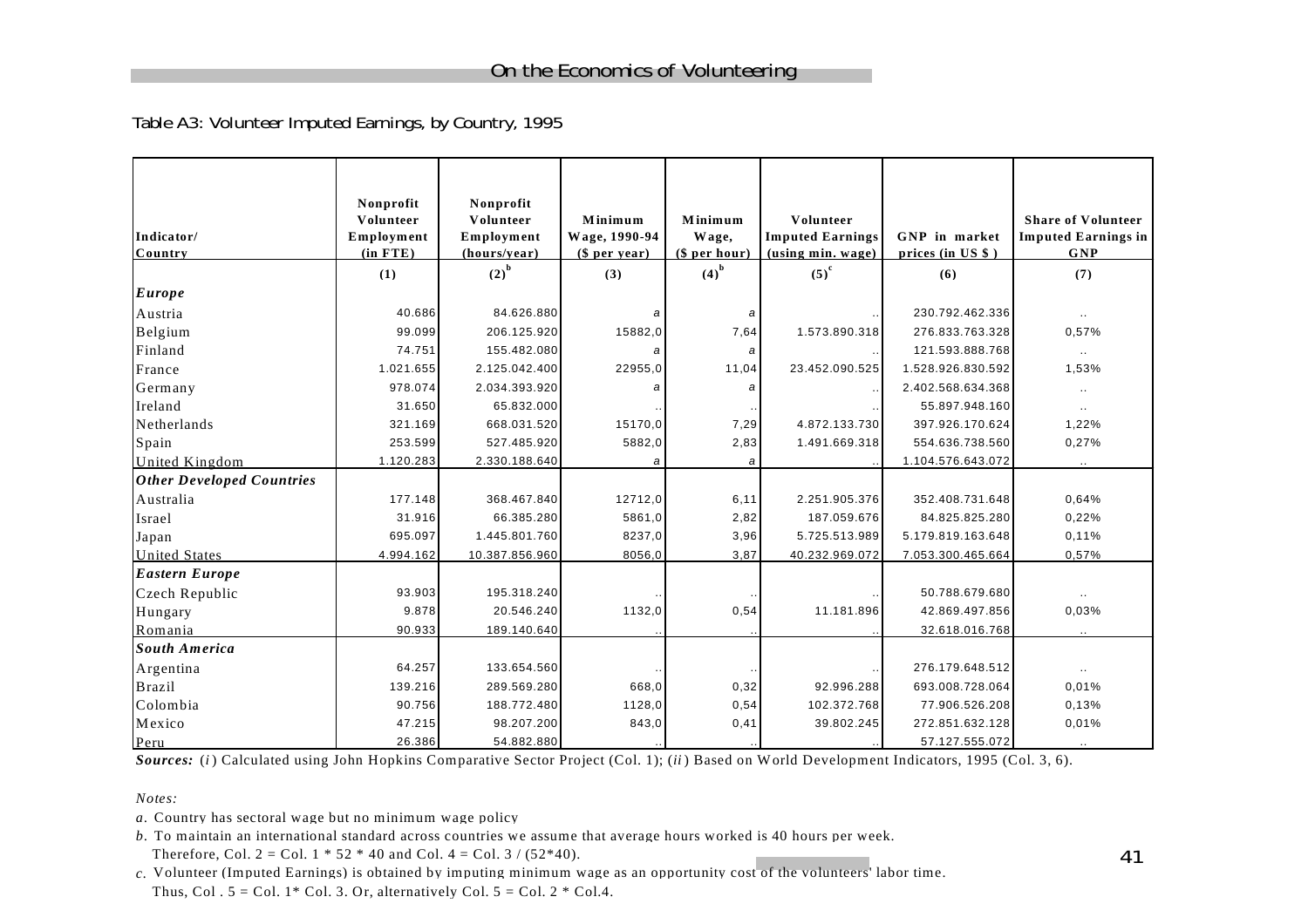| Indicator/<br>Country     | Nonprofit<br>Volunteer<br>Employment<br>$(in$ $FTE)$ | Nonprofit<br>Volunteer<br>Employment<br>(hours/year) | O fficial<br>Exchange Rate<br>(LCU per US \$ ) | Average<br>Sectoral <sup>'</sup><br>Wages,<br>$($ \$ per hour $)$ <sup>ii</sup> | Volunteer<br>Imputed<br>Earnings (using<br>sectoral wages) | GNP in<br>market prices<br>$(in \; US \; $)$ | Share of Volunteer<br>Imputed Earnings<br>in GNP |
|---------------------------|------------------------------------------------------|------------------------------------------------------|------------------------------------------------|---------------------------------------------------------------------------------|------------------------------------------------------------|----------------------------------------------|--------------------------------------------------|
|                           | (1)                                                  | $(2)^{iii}$                                          | (3)                                            | (4)                                                                             | $(5)^{iv}$                                                 | (6)                                          | (7)                                              |
| $E$ urope                 |                                                      |                                                      |                                                |                                                                                 |                                                            |                                              |                                                  |
| Austria                   | 40.686                                               | 84.626.880                                           | 10,08                                          | 13,41a                                                                          | 1134846460,8                                               | 230.792.462.336                              | 0,49%                                            |
| Belgium                   | 99.099                                               | 206.125.920                                          | 29,48                                          | 11,47 c                                                                         | 2364264302.4                                               | 276.833.763.328                              | 0,85%                                            |
| Finland                   | 74.751                                               | 155.482.080                                          | 4,37                                           | 13,76a                                                                          | 2139433420,8                                               | 121.593.888.768                              | 1,76%                                            |
| Frane                     | 1.021.655                                            | 2.125.042.400                                        | 4,99                                           | $10,47$ b                                                                       | 22249193928,0                                              | 1.528.926.830.592                            | 1,46%                                            |
| Germany                   | 978.074                                              | 2.034.393.920                                        | 1, 43                                          | 17,84 b                                                                         | 36293587532,8                                              | 2.402.568.634.368                            | 1,51%                                            |
| Ireland                   | 31.650                                               | 65.832.000                                           | 0,62                                           | 10,37c                                                                          | 682677840,0                                                | 55.897.948.160                               | 1,22%                                            |
| Netherlands               | 321.169                                              | 668.031.520                                          | 1,61                                           | 16,87 a                                                                         | 11269691742,4                                              | 397.926.170.624                              | 2,83%                                            |
| Spain                     | 253.599                                              | 527.485.920                                          | 124,69                                         | 10, 13c                                                                         | 5343432369,6                                               | 554.636.738.560                              | 0,96%                                            |
| United Kingdom            | 1.120.283                                            | 2.330.188.640                                        | 0,63                                           | 12,23a                                                                          | 28498207067,2                                              | 1.104.576.643.072                            | 2,58%                                            |
| Other Developed Countries |                                                      |                                                      |                                                |                                                                                 |                                                            |                                              |                                                  |
|                           |                                                      |                                                      |                                                |                                                                                 |                                                            |                                              |                                                  |
| Australia                 | 177.148                                              | 368.467.840                                          | 1,35                                           | 12,19 b                                                                         | 4491622969,6                                               | 352.408.731.648                              | 1,27%                                            |
| Israel                    | 31.916                                               | 66.385.280                                           | 3,01                                           | 8,67 a                                                                          | 575560377,6                                                | 84.825.825.280                               | 0,68%                                            |
| Japan                     | 695.097                                              | 1.445.801.760                                        | 94,06                                          | 19,36 b                                                                         | 27990722073,6                                              | 5.179.819.163.648                            | 0,54%                                            |
| United States             | 4.994.162                                            | 10.387.856.960                                       | 1,00                                           | 11,43 b                                                                         | 118733205052,8                                             | 7.053.300.465.664                            | 1,68%                                            |
| Eastern Europe            |                                                      |                                                      |                                                |                                                                                 |                                                            |                                              |                                                  |
| Czech Republic            | 93.903                                               | 195.318.240                                          | 26,54                                          | 1,77 a                                                                          | 345713284,8                                                | 50.788.679.680                               | 0,68%                                            |
| Hungary                   | 9.878                                                | 20.546.240                                           | 125,68                                         | 1,62a                                                                           | 33284908,8                                                 | 42.869.497.856                               | 0,08%                                            |
| Romania                   | 90.933                                               | 189.140.640                                          | 2033,28                                        | 0,63a                                                                           | 119158603,2                                                | 32.618.016.768                               | 0,37%                                            |
| South America             |                                                      |                                                      |                                                |                                                                                 |                                                            |                                              |                                                  |
| Argentina                 | 64.257                                               | 133.654.560                                          | 1,00                                           | 3,9c                                                                            | 521252784,0                                                | 276.179.648.512                              | 0,19%                                            |
| Brazil                    | 139.216                                              | 289.569.280                                          | 0,92                                           | 3,6d                                                                            | 1042449408.0                                               | 693.008.728.064                              | 0,15%                                            |
| Colombia                  | 90.756                                               | 188.772.480                                          | 912,83                                         | $1,71$ d                                                                        | 322800940,8                                                | 77.906.526.208                               | 0,41%                                            |
| Mexico                    | 47.215                                               | 98.207.200                                           | 6,42                                           | 1,45a                                                                           | 142400440,0                                                | 272.851.632.128                              | 0,05%                                            |
| $P$ eru                   | 26.386                                               | 54.882.880                                           | 2,25                                           | 4,36a                                                                           | 239289356,8                                                | 57.127.555.072                               | 0,42%                                            |

**Table A4: Volunteer Imputed Earnings, by Country, 1995**

Sources: (*i*) Calculated using John Hopkins Comparative Sector Project (Col. 1); (*ii*) Based on W orld Development Indicators, 1995 (Col. 3, 6).

*(iii).* Based on the Labour Statistics database operated by the ILO Bureau of Statistics, 2000 (column 4).

*N otes:* 

*i.* A verage wages in the following sectors according to the International Standard Industrial Classification (ISIC)-Rev.2/3 of the ILO (1998-2000).

*a.* C ate g <sup>o</sup> ry : H ealth and Social W ork

*b.* A verage W ages in category 2–9, ISIC–Rev.2, (1968)

- $c$ . A verage wages in Manufacturing
- *d*. Average wages in Major Division 9 (i.e., Community, Social, and Personal Services)

*ii.* Calculated using wage data from Labour Statistics database operated by the ILO Bureau of Statistics (2000) and the official exchange rate

obtained from the *International Financial Statistics* of the IM F (1995 ).

*iii.* To maintain an international standard across countries we assume that average hours worked is 40 hours per week.

Therefore, Col. 2 = Col. 1  $*$  52  $*$  40.

*iv.* V olunteer (Im puted) Earnings is obtained by imputing the average sectoral wage as an opportunity cost of the volunteers' labor time.

**Thus, Col. 5 = Col. 2 \* Col.4.** 

 **42**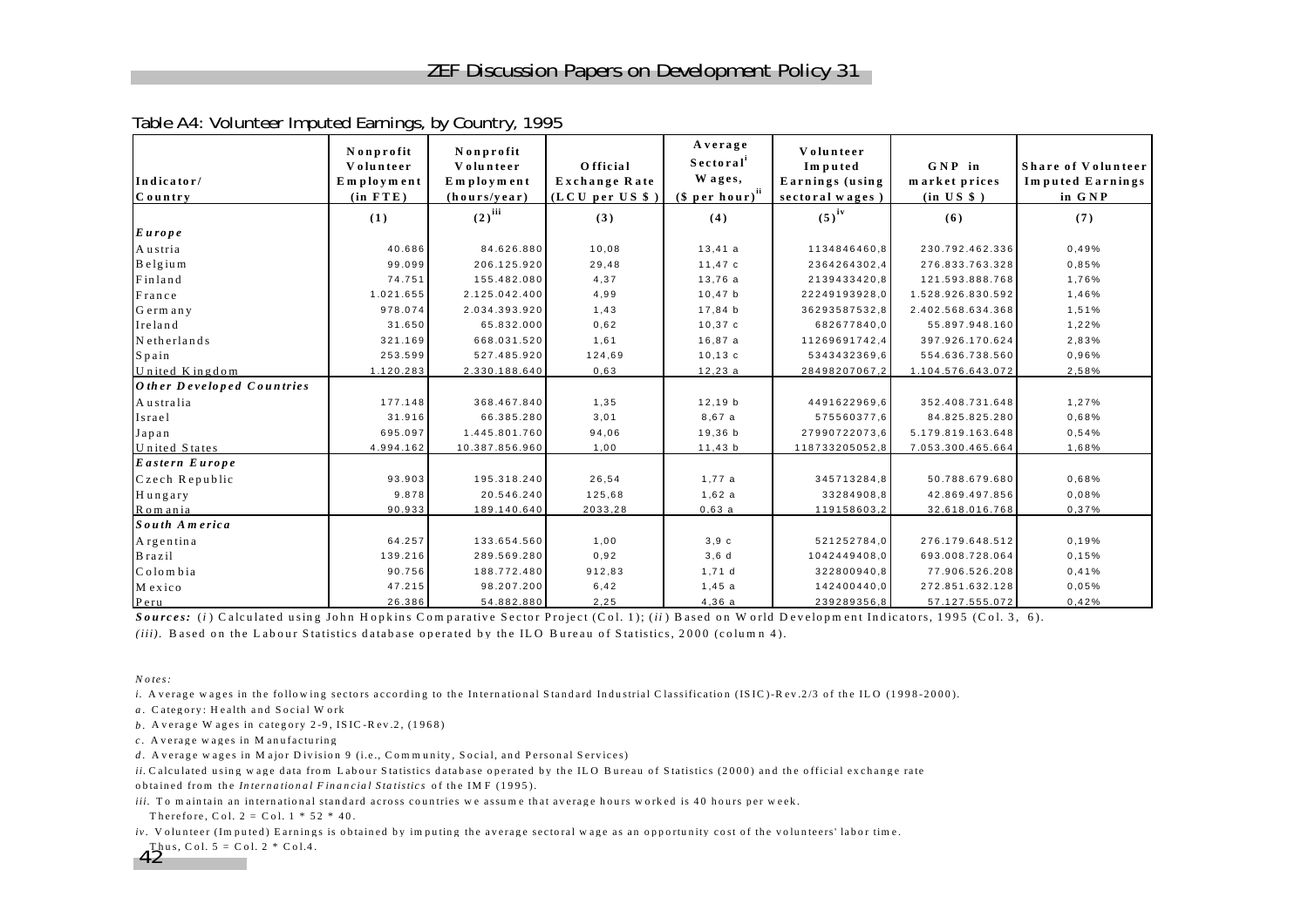**On the Economics of Volunteering** 

 $\mathcal{L}^{\text{max}}_{\text{max}}$  , where  $\mathcal{L}^{\text{max}}_{\text{max}}$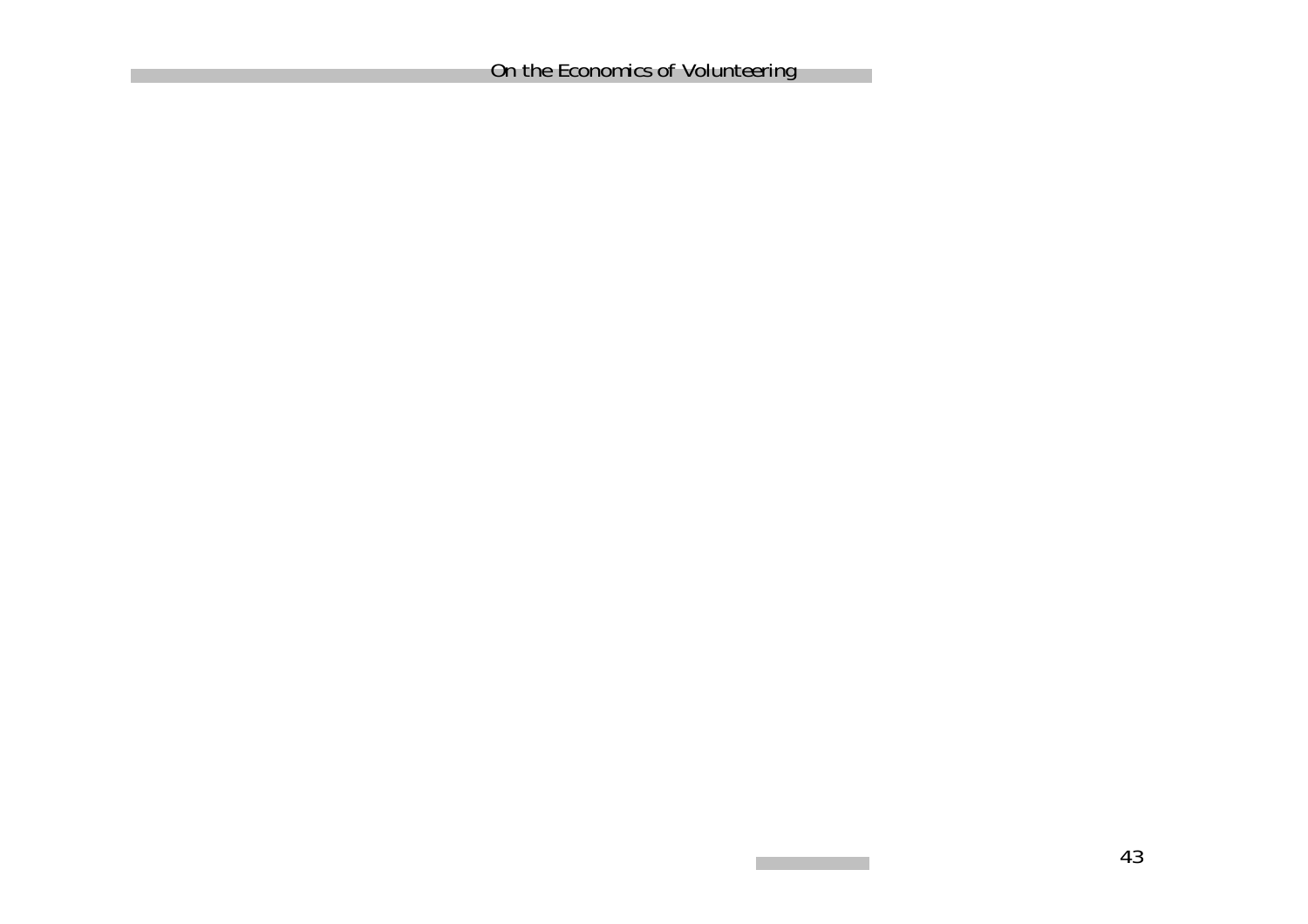| Table A5: Volunteer Value Addition, by Country, 1995 |  |  |  |
|------------------------------------------------------|--|--|--|
|------------------------------------------------------|--|--|--|

| Indicator/<br><b>Country</b>     | Nonprofit<br><b>Volunteer</b><br><b>Employment</b><br>$(in$ $FTE)^a$ | Value added<br>per worker in<br>manufacturing,<br>1990-94<br>\$per year) | <b>Volunteer Value</b><br><b>Addition</b><br>(using value added<br>per worker) | GDP in<br>market prices<br>(in US \$) | <b>Share of</b><br>Volunteers'<br>Value<br><b>Addition</b> in<br><b>GDP</b> |
|----------------------------------|----------------------------------------------------------------------|--------------------------------------------------------------------------|--------------------------------------------------------------------------------|---------------------------------------|-----------------------------------------------------------------------------|
|                                  | (1)                                                                  | (2)                                                                      | $(3)^c$                                                                        | (4)                                   | (5)                                                                         |
| <b>Europe</b>                    |                                                                      |                                                                          |                                                                                |                                       |                                                                             |
| Austria                          | 40.686                                                               | 53.061                                                                   | 2158839846,0                                                                   | 231.548.698.624                       | 0,93%                                                                       |
| Belgium                          | 99.099                                                               | 58.678                                                                   | 5814931122,0                                                                   | 273.255.088.128                       | 2,13%                                                                       |
| Finland                          | 74.751                                                               | 55.037                                                                   | 4114070787,0                                                                   | 125.922.820.096                       | 3,27%                                                                       |
| France                           | 1.021.655                                                            | 61.019                                                                   | 62340366445,0                                                                  | 1.535.093.112.832                     | 4,06%                                                                       |
| Germany                          | 978.074                                                              |                                                                          |                                                                                | 2.414.012.006.400                     | $\ddot{\phantom{a}}$                                                        |
| Ireland                          | 31.650                                                               | 86.036                                                                   | 2723039400,0                                                                   | 64.537.698.304                        | 4,22%                                                                       |
| Netherlands                      | 321.169                                                              | 15.170                                                                   | 4872133730,0                                                                   | 397.577.420.800                       | 1,23%                                                                       |
| Spain                            | 253.599                                                              | 47.016                                                                   | 11923210584,0                                                                  | 559.478.407.168                       | 2,13%                                                                       |
| <b>United Kingdom</b>            | 1.120.283                                                            | 55.060                                                                   | 61682781980,0                                                                  | 1.107.040.010.240                     | 5,57%                                                                       |
| <b>Other Developed Countries</b> |                                                                      |                                                                          |                                                                                |                                       |                                                                             |
| Australia                        | 177.148                                                              | 57.857                                                                   | 10249251836,0                                                                  | 364.789.432.320,0                     | 2,81%                                                                       |
| Israel                           | 31.916                                                               | 35.526                                                                   | 1133847816,0                                                                   | 86.585.196.544,0                      | 1,31%                                                                       |
| Japan                            | 695.097                                                              | 92.582                                                                   | 64353470454,0                                                                  | 5.137.385.390.080,0                   |                                                                             |
| <b>United States</b>             | 4.994.162                                                            | 81.353                                                                   | 406290061186,0                                                                 | 7.033.600.344.064,0                   | 5,78%                                                                       |
| <b>Eastern Europe</b>            |                                                                      |                                                                          |                                                                                |                                       |                                                                             |
| Czech Republic                   | 93.903                                                               |                                                                          |                                                                                | 50.894.340.096,0                      |                                                                             |
| Hungary                          | 9.878                                                                | 6.106                                                                    | 60315068,0                                                                     | 44.662.226.944,0                      | 0,14%                                                                       |
| Romania                          | 90.933                                                               | 3.482                                                                    | 316628706,0                                                                    | 32.841.111.552,0                      | 0,96%                                                                       |
| <b>South America</b>             |                                                                      |                                                                          |                                                                                |                                       |                                                                             |
| Argentina                        | 64.257                                                               | 37.480                                                                   | 2408352360,0                                                                   | 280.778.670.080,0                     | 0,86%                                                                       |
| <b>Brazil</b>                    | 139.216                                                              | 61.595                                                                   | 8575009520,0                                                                   | 703.912.345.600,0                     | 1,22%                                                                       |
| Colombia                         | 90.756                                                               | 17.061                                                                   | 1548388116,0                                                                   | 80.533.094.400,0                      | 1,92%                                                                       |
| Mexico                           | 47.215                                                               | 25.991                                                                   | 1227165065,0                                                                   | 286.140.039.168,0                     | 0,43%                                                                       |
| Peru                             | 26.386                                                               | 15.962 <sup>b</sup>                                                      | 421173332,0                                                                    | 59.066.220.544,0                      | 0,71%                                                                       |

*Sources:* (*i*) Calculated using John Hopkins Comparative Sector Project (Col. 1);

(ii) Based on World Development Indicators, 1995 (Col. 2, 4).

*Notes:* 

*a.* To maintain an international standard across countries we assume that average hours worked is 40 hours per week.

*b.* Data from 1980-84

*c.* Since value added per worker in manufacturing (column 2) is the most frequently cited meaure of productivity, the total value added by volunteers' is obtained by imputing the figures in column 2 to measure the productivity of a volunteers' labor time. Thus, Col .  $3 =$ Col. 1\*Col.2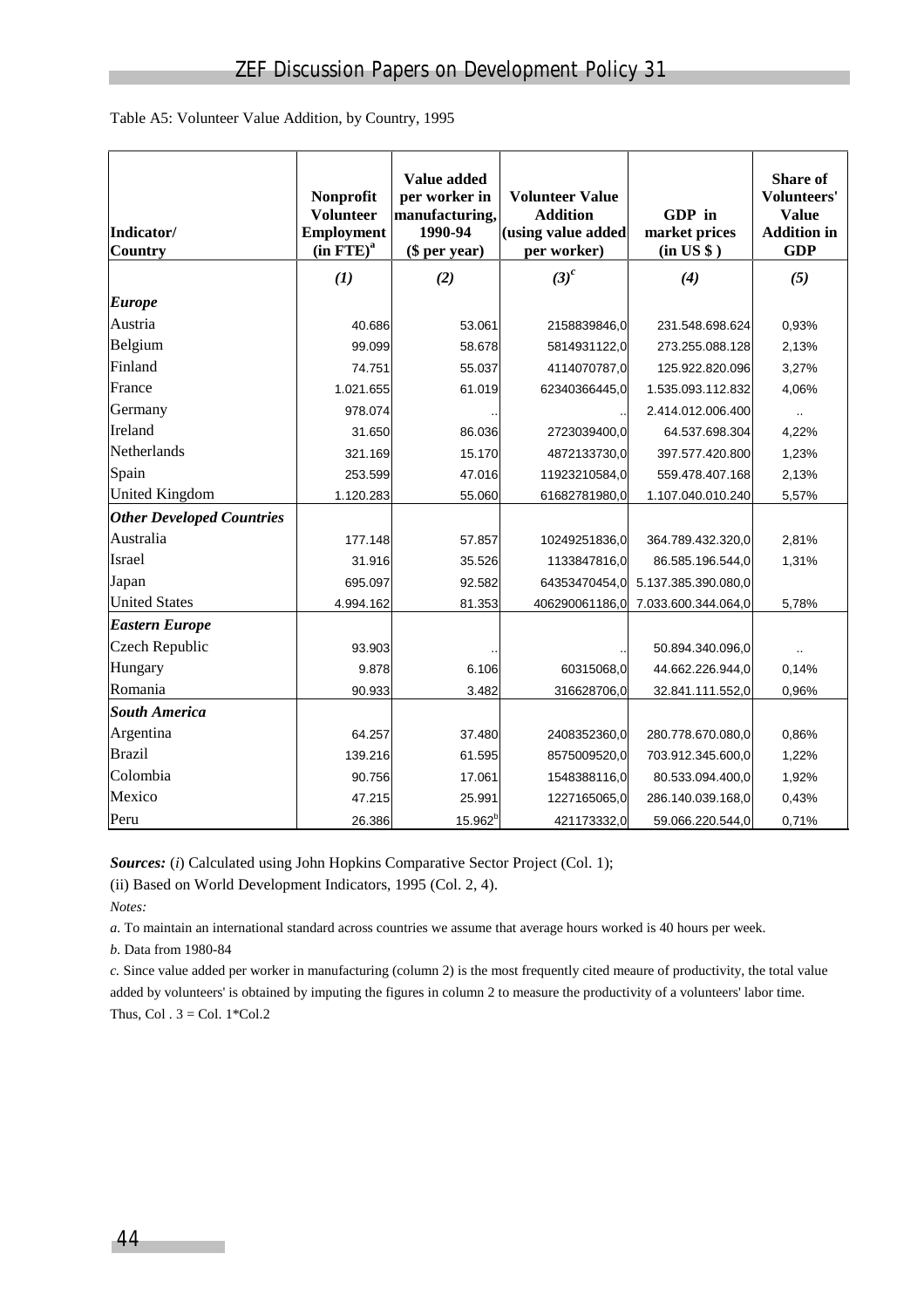# **References**

- Andreoni, J. (1988): "Privately Provided Public Goods in a Large Economy: The Limits of Altruism," *Journal of Public Economy* **35** (1), pp. 57-73.
- Andreoni, J. (1990): "Impure Altruism and Donations to Public Goods: A Theory of Warm Glow Giving," *Economic Journal* **100**, pp. 464-477.
- Anheier, Helmut K. and L. M. Salamon (1998): *The Nonprofit Sector in the Developing World: A Comparative Analysis.* Johns Hopkins Nonprofit Sector Series. The Johns Hopkins University, Manchester University Press, Manchester.
- Arrow, K. (1972): "Gifts and Exchanges," *Philosophy and Public Affairs* **1** (4), pp. 343- 362.
- Badelt, C. (1985): *Politische Ökonomie der Freiwilligenarbeit: Theoretische Grundlegung und Anwendungen in der Sozialpolitik*. Campus Verlag, Frankfurt/Main.
- Becker, G.S. (1965): "A Theory of the Allocation of Time," *The Economic Journal* **75**, pp. 493-517.
- Ben-Porath, Y. (1967): "The Production of Human Capital and the Life Cycle of Earning." *Journal of Political Economy* **75**, pp. 352-65.
- Beneria, L. (1992): "Accounting for Women's Work: The Progress of two Decades," *World Development* **20** (11), pp. 1547-1560.
- Beneria, L. (1999): "The Enduring Debate over Unpaid Labor," *International Labor Review* **138** (3), pp. 287-309.
- Bergstrom, T., Blume, L., Varian, H. (1986): "On the Private Provision of Public Goods," *Journal of Public Economics* **29**, pp. 25-49.
- Billis, D. (1993): *Organizing Public and Voluntary Agencies.* Routledge, London.
- Bühlmann, J. (1999): Unbezahlte Arbeit im Rahmen der Schweizerischen Arbeitskräfteerhebung 1997. In: Kistler, E.; Noll, H.-H.; Priller, E.: *Perspektiven gesellschaftlichen Zusammenhalts: Empirische Befunde, Praxiserfahrungen, Meßkonzepte*. Ed. Sigma, Berlin, pp. 435-440.
- Dalsimer, J. P. (1989): "Volunteers: What Are They Worth?" *Management Accounting* **70**  (11), pp. 40-45
- Day, K. M. and R. A. Devlin (1998): "The Payoff to Work without Pay: Volunteer Work as an Investment in Human Capital." *Canadian Journal of Economics*. **31** (5), pp. 1179-1191.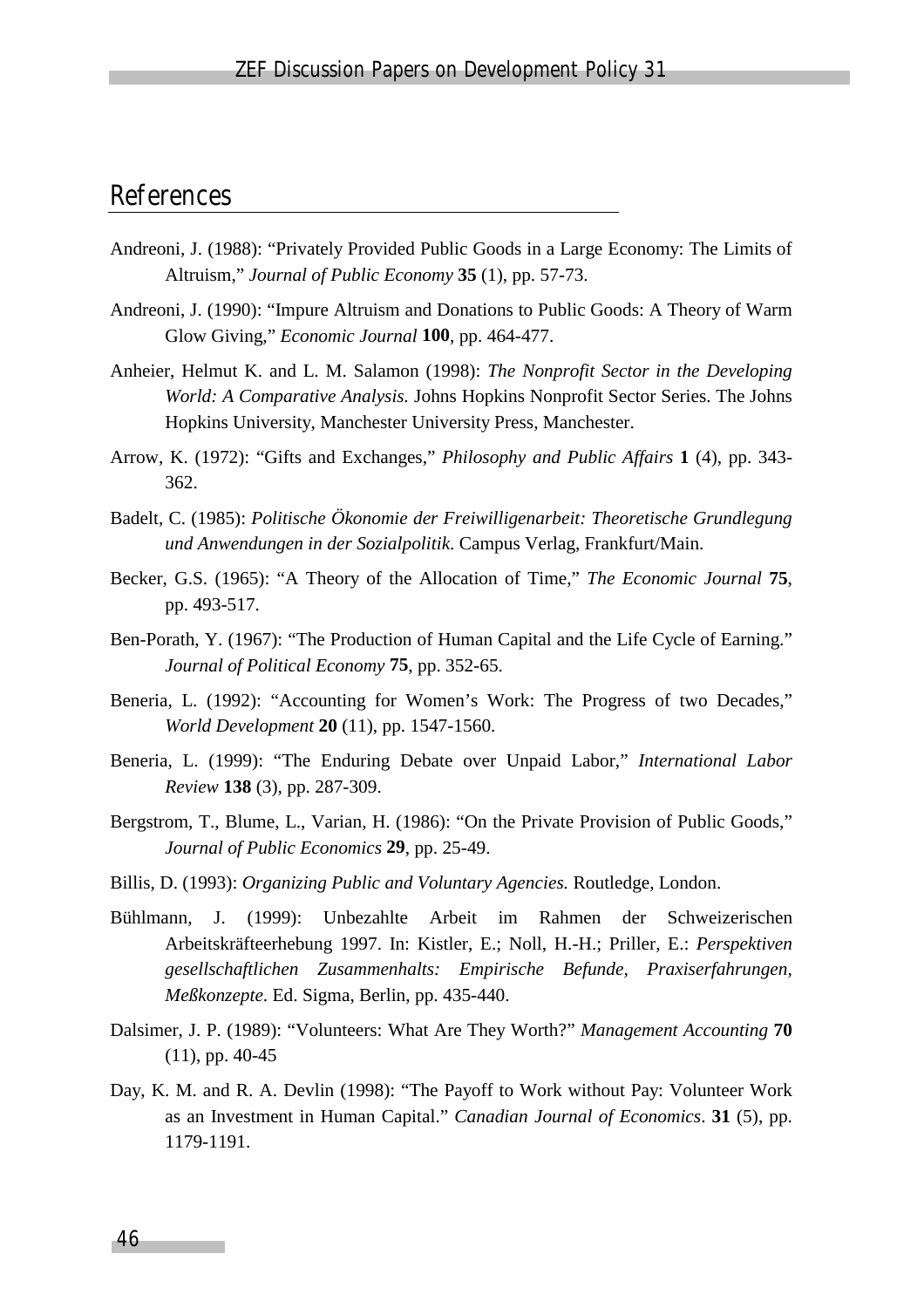- Duncan, B. (1999). "Modeling Charitable Contributions of Time and Money." *Journal of Public Economics* **72**, pp. 213-242.
- Ehling, M. and B. Schmidt (1999): Ehrenamtliches Engagement. Erfassung in der Zeitbudgeterhebung des Statistischen Bundesamtes und Möglichkeiten der Weiterentwicklung. In: In: Kistler, E.; Noll, H.-H.; Priller, E.: *Perspektiven gesellschaftlichen Zusammenhalts: Empirische Befunde, Praxiserfahrungen, Meßkonzepte*. Ed. Sigma, Berlin, pp. 411-434.
- Emanuele, R., (1996). "Is There a (Downward Sloping) Demand Curve for Volunteer Labor?" *Annals of Public and Cooperative Economics* **67**, pp. 193-208.
- Fraumeni (1998): *Expanding Economic Accounts for Productivity Analysis: A Nonmarket and Human Capital Perspective.* Paper presented at the Conference on Income and Wealth, organized by the National Bureau of Economic Research, 20-21, March.
- Freeman, R. B. (1997): "Working for Nothing: The Supply of Volunteer Labor;" *Journal of Labor Economics* **15** (1), pp. 140-166.
- Gaskin, K.; J. D. Smith; I. Paulwitz et al. (eds) (1996): Ein neues bürgerschaftliches Europa. Eine Untersuchung zur Verbreitung und Rolle von Volunteering in zehn Ländern. Robert Bosch Stiftung. Lambertus-Verlag, Freiburg im Breisgau.
- Goddeeris, J. H. (1988): "Compensating Differentials and Self Selection: An Application to Lawyers." *Journal of Political Economy* **96**, pp. 411-428.
- Heuser, U. J. and G. v. Randow (2000): "Freiwillige vor!" *Die Zeit* 12, March 2000, p. 1.
- Hodgkinson, V. A.; Weitzman, M. S.; Toppe, C. M.; and Noga, S. (1994): *Nonprofit Almanac*, *1992-1993*. Jossey-Bass, San Francisco.
- James, E. (1989): *The Nonprofit Sector in International Perspective: Studies in Comparative Culture and Policy*. Oxford University Press, New York.
- Menchik, P. L. and B. A.Weisbrod (1987): "Volunteer Labor Supply Appears," *Journal of Public Economics* **32** (2), pp. 159-183.
- Morgan, J. N.; Dye, R.; Hybels, J. (1977): "Results from Two National Surveys on Philanthropic Activity." *Research Papers* **1**. pp. 157-323, Commission on Private Philanthropy and Public Needs, Washington D.C.
- Mueller, M. W. (1975): "Economic Determinants of Volunteer Work by Women," *Signs: Journal of Women and Culture in Society* **1**, pp. 325-338.
- Paulwitz, I. (1999): Wem gebührt die Ehre? Ehrenamtliche Arbeit im Vergleich zu anderen europäischen Ländern – die Eurovol Studie. In: Kistler, E.; Noll, H.-H.; Priller, E.: *Perspektiven gesellschaftlichen Zusammenhalts: Empirische Befunde, Praxiserfahrungen, Meßkonzepte*. Ed. Sigma, Berlin, pp. 201-210.
- Preston, A. E. (1989): "The Nonprofit Worker in a For-Profit," *Journal of Labor Economics* **7** (4), pp. 438-463.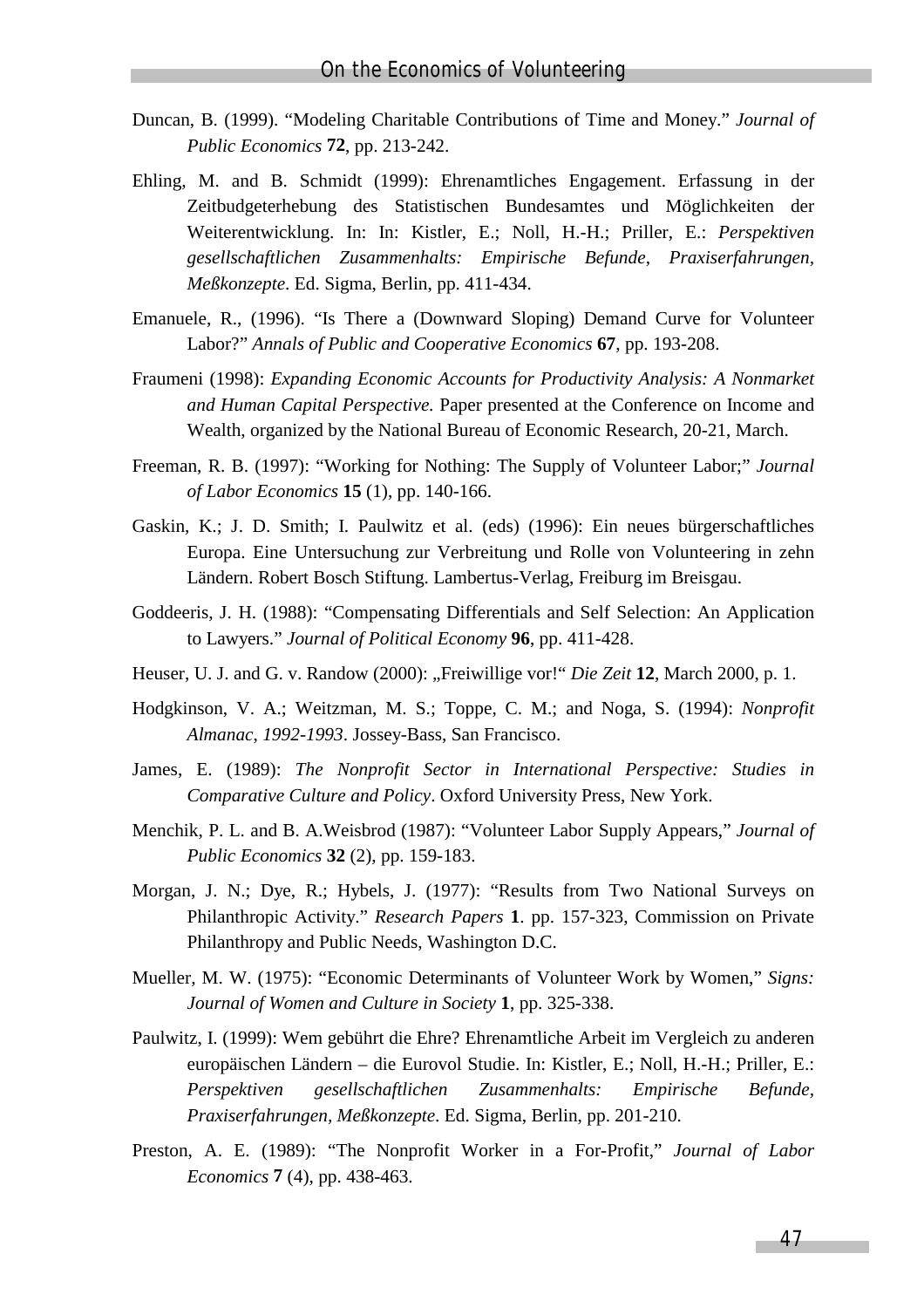- Putnam, R. (1993): *Making Democracy Work: Civic Traditions in Modern Italy*. Princeton University Press, Princeton.
- Rauschenbach, T. (1999): "Ehrenamt" eine Bekannte mit (zu) vielen Unbekannten: Randnotizen zu den Defiziten der Ehrenamtsforschung. In: Kistler, E.; Noll, H.-H.; Priller, E.: *Perspektiven gesellschaftlichen Zusammenhalts: Emprische Befunde, Praxiserfahrungen, Meßkonzepte*. Ed. Sigma, Berlin, pp. 67-76.
- Roberts, R., 1984. "A Positive Model of Private Charity and Public Transfers," *Journal of Political Economy* **92**, pp. 136-148
- Robinson, M. and G. White (1997): *The Role of Civic Organizations in the Provision of Social Services. Towards Synergy*. UNU/WIDER, Helsinki.
- Rose-Ackerman, S. (1996): "Altruism, Nonprofits, and Economic Theory," *Journal of Economic Literature* **34**, pp. 701-728.
- Salamon, L. M. (1987): "Partners in Public Service: The Scope and Theory of Government-Nonprofit Relations," In: W.W. Powell: *The Nonprofit Sector: A Research Handbook.* Yale University Press, New Haven, pp. 99-177.
- Salamon, L. M. (1994): *Partners in Public Service: Government-Nonprofit Relations in the Modern Welfare State.* Johns Hopkins University, Baltimore.
- Salamon, L. M. and H. K. Anheier (1992): "In Search of the Nonprofit Sector: In Search of Definitions." *Voluntas* **3** (2), pp. 125-152.
- Salamon, L. M. and H. K. Anheier (1994): *The Emerging Sector: An Overview.* The Johns Hopkins University, Baltimore.
- Salamon, L. M. and H. K. Anheier (1997): *Defining the Nonprofit Sector: A Crossnational Analysis.* Manchester University Press, Manchester.
- Salamon, L. M. and H. K. Anheier (1998): *The Emerging Sector: An Overview.* The John Hopkins University, Baltimore.
- Schiff, J., (1985): "Charitable Giving and Government Policy: An Economic Analysis," *National Tax Journal* **38**, pp. 535-546.
- Schuppert, G. (1991): "State, Market, Third Sector: Problems of Organizational Choice in the Delivery of Public Services," *Nonprofit and Voluntary Sector Quarterly* **20** (2), pp. 123-136.
- Smillie, I. (1995): *The Alms Bazaar: Altruism under Fire Non-profit Organizations and International Development*. IT Publications, London.
- Smith, J. D. (1999): *Volunteering and Social Development: A Background Paper for Discussion at an Expert Group Meeting*. New York, November 29-30, 1999. United Nations Volunteers.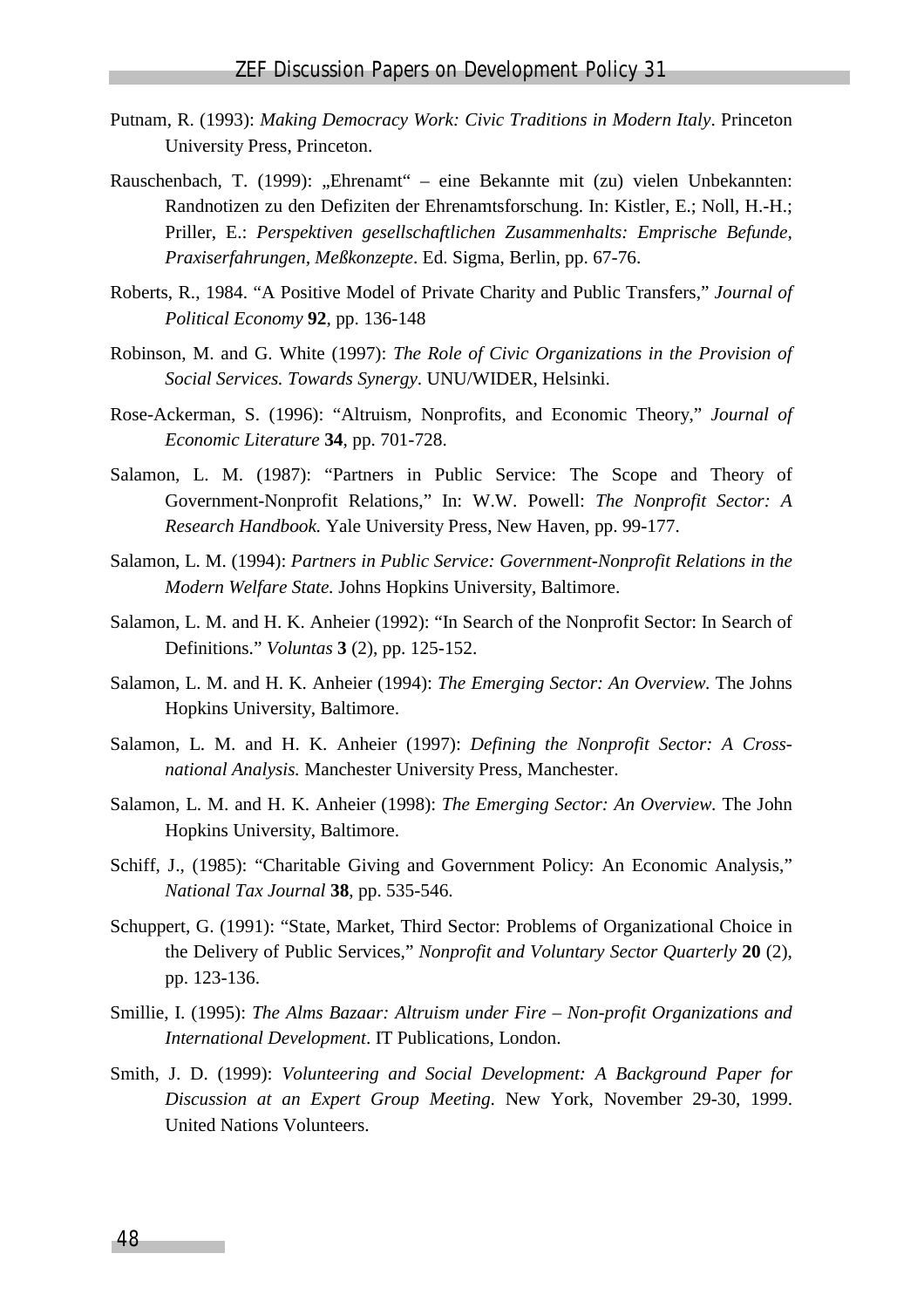- Smith, V. H., Kehoe, M. R. and Cremer, M. E. (1995): "The Private Provision of Public Goods: Altruism and Voluntary Giving," *Journal of Public Economics* **58**, pp. 107- 126.
- Stark, O. (1989): "Altruism and the Quality of Life," *American Economic Review* (Papers and Proceedings) **79**, pp. 86-90.
- Stark, O. (1995): *Altruism and Beyond: An Economic Analysis of Transfers and Exchanges within Families and Groups.* Cambridge University Press, Cambridge.
- Steinberg, R. (1987): "Voluntary Donations and Public Expenditures in a Federalist System," *American Economic Review* **77** (1), pp. 24-36.
- Steinberg, R., (1990): "Labor Economics and the Nonprofit Sector: A Literature Review," *Nonprofit and Voluntary Sector Quarterly* **19**, pp. 151-169.
- Sullivan, D. H. (1985): "Simultaneous Determination of Church Contributions and Church Attendance," *Economic Inquiry* **23**, pp. 302-320.
- United Nations (1989): *1989 World Survey on the Role of Women in Development.* Center for Social Development and Humanitarian Affairs, United Nations Office at Vienna, Document ST/CSDHA/6. New York.
- Van Til, J. (1987): "The Three Sectors: Voluntarism in a Changing Political Economy," *Journal of Voluntary Action Research* **16** (1-2), pp. 50–63.
- Warr, P., (1982): "Pareto Optimal Redistribution and Private Charity," *Journal of Public Economics* **19**, pp. 131-138.
- Waring, M. (1988): *If Women Counted: A New Feminist Economics.* Harper and Row, San Francisco.
- Weisbrod, B. (1977): *The Voluntary Nonprofit Economy.* Lexington Books, Lexington, MA.
- Weisbrod, B. (1988): *The Nonprofit Economy.* Harvard University Press, Cambridge, Massachusetts.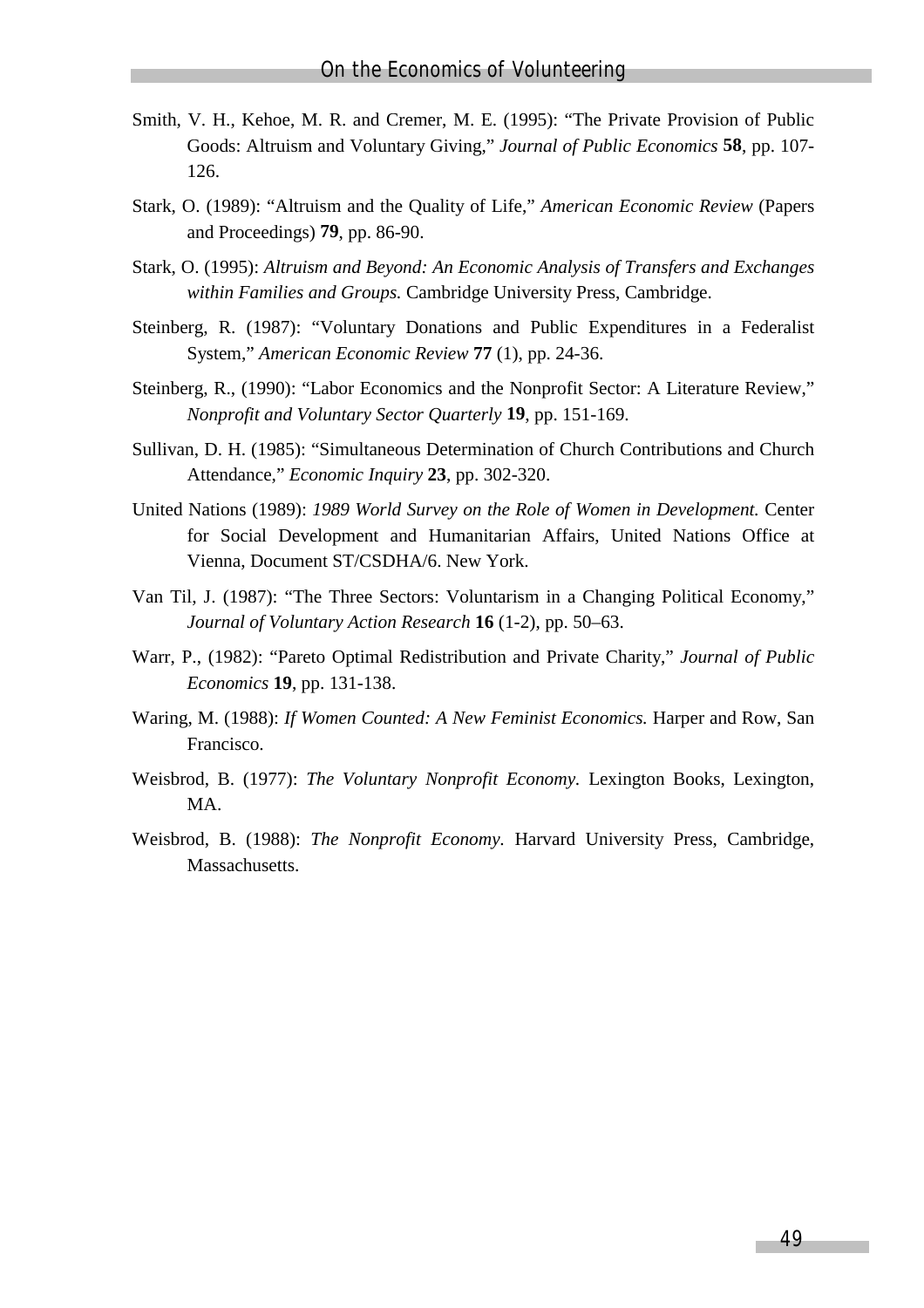# The following papers have been published so far:

| No. 1  | Ulrike Grote,<br>Arnab Basu,<br>Diana Weinhold               | Child Labor and the International Policy Debate<br>Zentrum für Entwicklungsforschung (ZEF), Bonn,<br>September 1998, pp. 47.                                                       |
|--------|--------------------------------------------------------------|------------------------------------------------------------------------------------------------------------------------------------------------------------------------------------|
| No. 2  | Patrick Webb,<br>Maria Iskandarani                           | Water Insecurity and the Poor: Issues and Research Needs<br>Zentrum für Entwicklungsforschung (ZEF), Bonn,<br>Oktober 1998, pp. 66.                                                |
| No. 3  | Matin Qaim,<br>Joachim von Braun                             | Crop Biotechnology in Developing Countries: A Conceptual<br>Framework for Ex Ante Economic Analyses<br>Zentrum für Entwicklungsforschung (ZEF), Bonn,<br>November 1998, pp. 24.    |
| No. 4  | Sabine Seibel,<br>Romeo Bertolini,<br>Dietrich Müller-Falcke | Informations- und Kommunikationstechnologien in<br>Entwicklungsländern<br>Zentrum für Entwicklungsforschung (ZEF), Bonn,<br>January 1999, pp. 50.                                  |
| No. 5  | Jean-Jacques Dethier                                         | Governance and Economic Performance: A Survey<br>Zentrum für Entwicklungsforschung (ZEF), Bonn,<br>April 1999, pp. 62.                                                             |
| No. 6  | Mingzhi Sheng                                                | Lebensmittelhandel und Kosumtrends in China<br>Zentrum für Entwicklungsforschung (ZEF), Bonn,<br>May 1999, pp. 57.                                                                 |
| No. 7  | Arjun Bedi                                                   | The Role of Information and Communication Technologies<br>in Economic Development - A Partial Survey<br>Zentrum für Entwicklungsforschung (ZEF), Bonn,<br>May 1999, pp. 42.        |
| No. 8  | Abdul Bayes,<br>Joachim von Braun,<br>Rasheda Akhter         | Village Pay Phones and Poverty Reduction: Insights from a<br>Grameen Bank Initiative in Bangladesh<br>Zentrum für Entwicklungsforschung (ZEF), Bonn,<br>June 1999, pp. 47.         |
| No. 9  | Johannes Jütting                                             | Strengthening Social Security Systems in Rural Areas of<br><b>Developing Countries</b><br>Zentrum für Entwicklungsforschung (ZEF), Bonn,<br>June 1999, pp. 44.                     |
| No. 10 | Mamdouh Nasr                                                 | Assessing Desertification and Water Harvesting in the<br>Middle East and North Africa: Policy Implications<br>Zentrum für Entwicklungsforschung (ZEF), Bonn,<br>July 1999, pp. 59. |
| No. 11 | Oded Stark,<br>Yong Wang                                     | <b>Externalities, Human Capital Formation and Corrective</b><br><b>Migration Policy</b><br>Zentrum für Entwicklungsforschung (ZEF), Bonn,<br>August 1999, pp. 17.                  |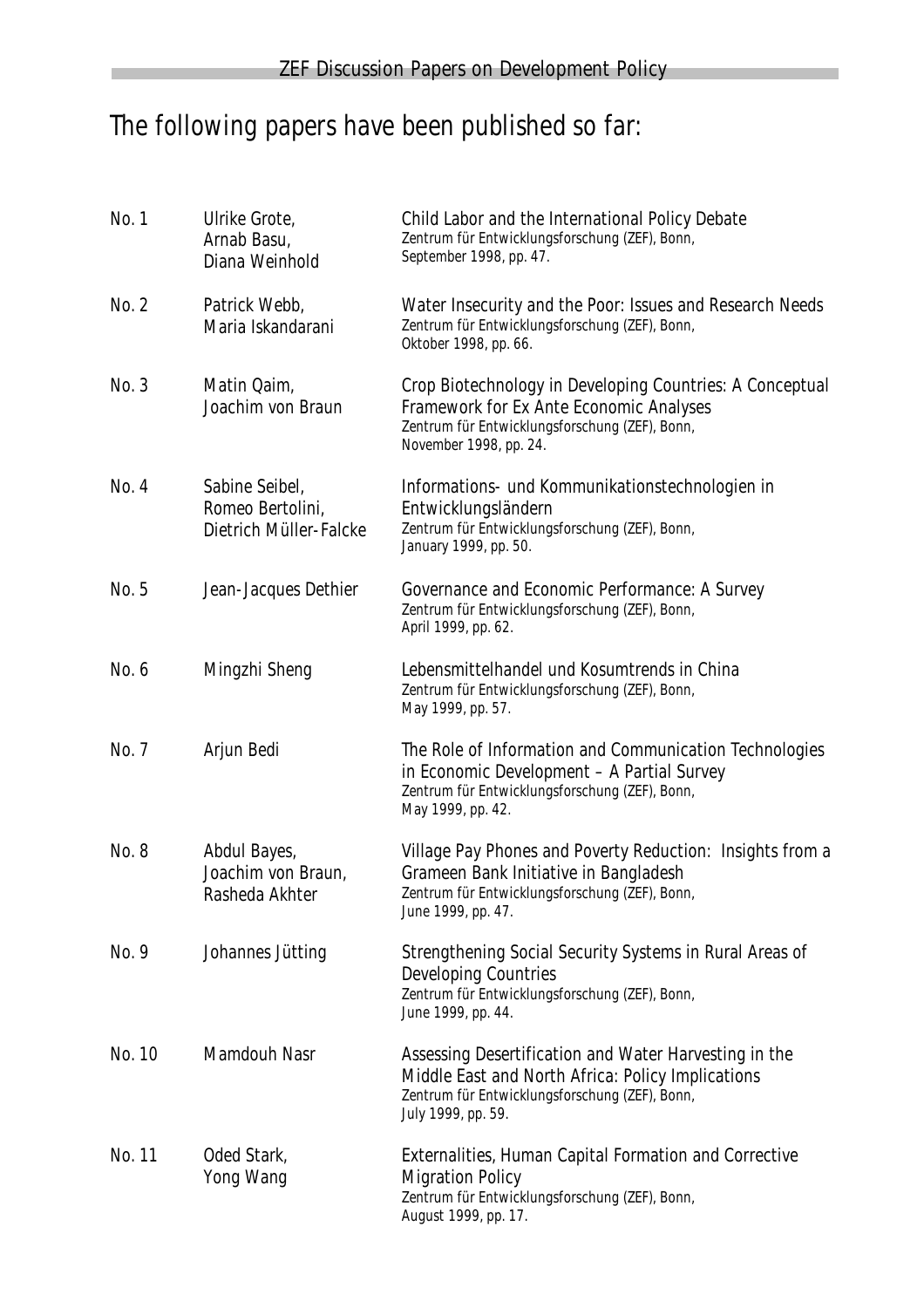| No. 12 | John Msuya                                                             | Nutrition Improvement Projects in Tanzania: Appropriate<br><b>Choice of Institutions Matters</b><br>Zentrum für Entwicklungsforschung (ZEF), Bonn,<br>August 1999, pp. 36.                |
|--------|------------------------------------------------------------------------|-------------------------------------------------------------------------------------------------------------------------------------------------------------------------------------------|
| No. 13 | Liu Junhai                                                             | Legal Reforms in China<br>Zentrum für Entwicklungsforschung (ZEF), Bonn,<br>August 1999, pp. 90.                                                                                          |
| No. 14 | Lukas Menkhoff                                                         | Bad Banking in Thailand? An Empirical Analysis of Macro<br>Indicators<br>Zentrum für Entwicklungsforschung (ZEF), Bonn,<br>August 1999, pp. 38.                                           |
| No. 15 | Kaushalesh Lal                                                         | Information Technology and Exports: A Case Study of<br><b>Indian Garments Manufacturing Enterprises</b><br>Zentrum für Entwicklungsforschung (ZEF), Bonn,<br>August 1999, pp. 24.         |
| No. 16 | Detlef Virchow                                                         | Spending on Conservation of Plant Genetic Resources for<br>Food and Agriculture: How much and how efficient?<br>Zentrum für Entwicklungsforschung (ZEF), Bonn,<br>September 1999, pp. 37. |
| No. 17 | Arnulf Heuermann                                                       | Die Bedeutung von Telekommunikationsdiensten für<br>wirtschaftliches Wachstum<br>Zentrum für Entwicklungsforschung (ZEF), Bonn,<br>September 1999, pp. 33.                                |
| No. 18 | Ulrike Grote,<br>Arnab Basu,<br>Nancy Chau                             | The International Debate and Economic Consequences of<br>Eco-Labeling<br>Zentrum für Entwicklungsforschung (ZEF), Bonn,<br>September 1999, pp. 37.                                        |
| No. 19 | <b>Manfred Zeller</b>                                                  | Towards Enhancing the Role of Microfinance for Safety<br>Nets of the Poor<br>Zentrum für Entwicklungsforschung (ZEF), Bonn,<br>October 1999, pp. 30.                                      |
| No. 20 | Ajay Mahal,<br>Vivek Srivastava,<br>Deepak Sanan                       | Decentralization and Public Sector Delivery of Health and<br><b>Education Services: The Indian Experience</b><br>Zentrum für Entwicklungsforschung (ZEF), Bonn,<br>January 2000, pp. 77.  |
| No. 21 | M. Andreini,<br>N. van de Giesen,<br>A. van Edig, M. Fosu,<br>W. Andah | Volta Basin Water Balance<br>Zentrum für Entwicklungsforschung (ZEF), Bonn,<br>March 2000, pp. 29.                                                                                        |
| No. 22 | Susanna Wolf,<br>Dominik Spoden                                        | Allocation of EU Aid towards ACP-Countries<br>Zentrum für Entwicklungsforschung (ZEF), Bonn,<br>March 2000, pp. 59.                                                                       |